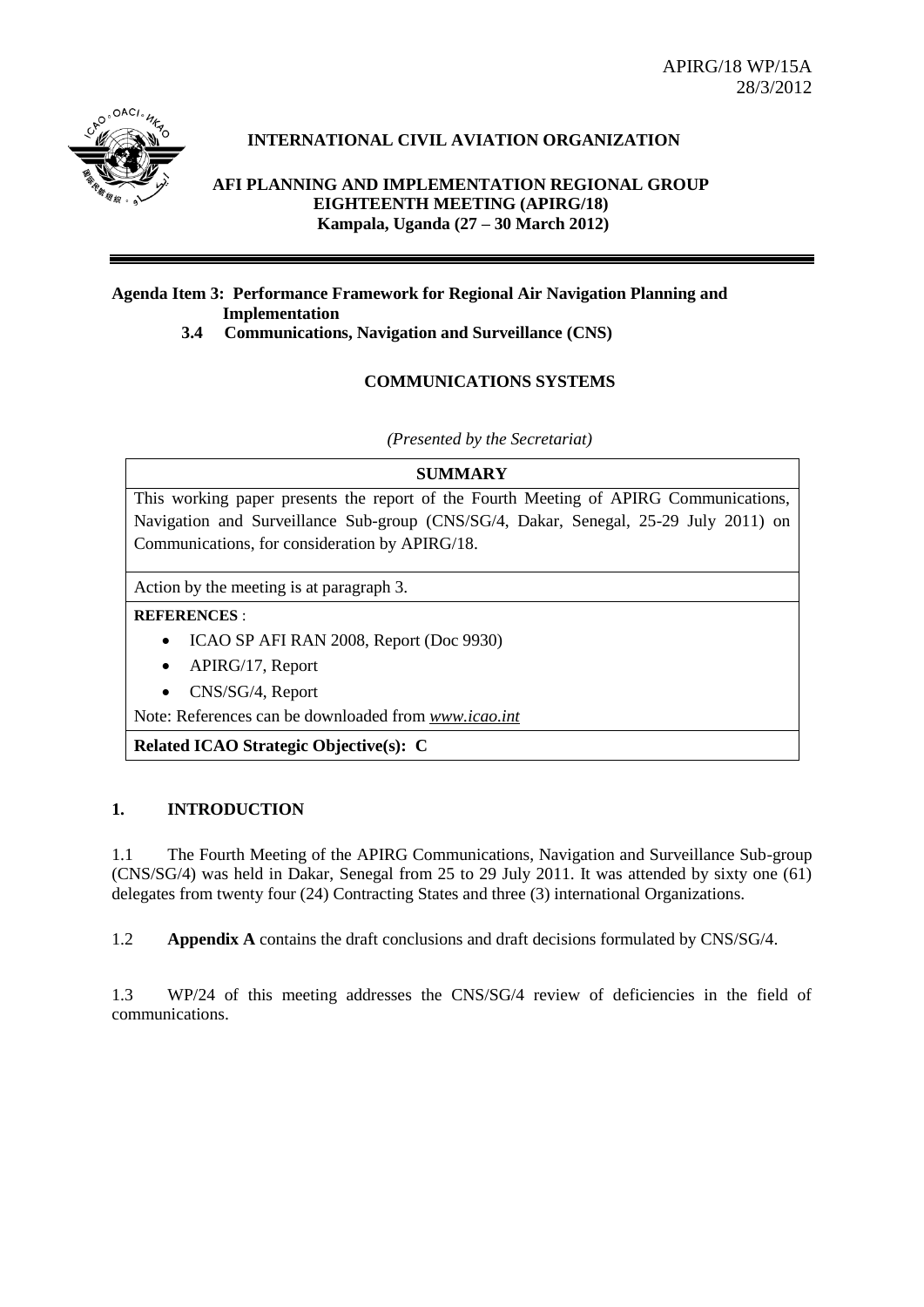#### **2. DISCUSSION**

#### **AERONAUTICAL FIXED SERVICE (AFS)**

#### *AFS implementation status and performance*

2.1 The meeting noted that States had implemented the requirements for AFS communications as contained in the AFI Air Navigation Plan (ANP), FASID Tables CNS 1A (AFTN Rationalized Plan) and CNS 1D (ATS/DS Plan), using digital technology. However, some of the required AFTN circuits (such as Addis-Ababa/Asmara, Addis-Ababa/Djibouti) and ATS/DS circuits (such as Addis-Ababa/Asmara, Bujumbura/Kinshasa, Djibouti/Hargeisa, Kigali /Kinshasa) were yet to be implemented. *(See Appendix A, Draft conclusion 4/01).*

#### *AFTN circuit availability*

2.2 The meeting noted that the implementation of aeronautical satellite telecommunications networks had significantly improved AFTN circuits' availability in the Region. However, availability rates remained below the *specified minimum of 97% stated in the AFI Air Navigation Plan (AFI/7 Recommendation 9/3) in some cases*, thus preventing normal distribution of messages related to flight planning and coordination between ATS units, aeronautical information services (AIS), operational meteorological information (OPMET) and search and rescue (SAR), with a negative impact on air transport operations safety and efficiency.

#### *AFTN Transit Time Statistics*

*2.3* The meeting noted from reports made available to the Secretariat that the transit times prescribed in the AFI Regional Air Navigation Plan (ANP) were not met in many cases. In order to facilitate a thorough analysis of the root causes and identification of appropriate remedial action, States responsible for the operation of AFTN circuits were reminded to monitor transit time statistics on the 23rd day of each third month (January, April, July and October) of each year, and exchange them with correspondents, other administrations and ICAO Regional Offices.

## *AFTN Circuit Loading*

2.4 The meeting emphasized the importance of carrying out performance evaluation of AFTN circuits on the basis of statistics collected for a period of minimum three days at the interval of six months from 23 to 25 April and October. It therefore requested AFTN centres and stations experiencing difficulties in taking character count due to system limitations to record circuits loading in accordance with the criteria specified in ICAO Doc. 8259 *- Manual on the Planning and Engineering of AFTN*.

#### *Transmission speed*

2.5 The meeting noted that all AFTN main circuits were operating at 9.6 kb/second or 19.2 kb/second, while some links had the potential for meeting 64 kb/second requirement specified for ATN backbone circuits.

#### *Review of the report of the first meeting of the AFI AMHS Implementation Task Force*

2.6 The meeting reviewed and endorsed the report of First Meeting of the AFI ATS Message Handling System Implementation Task Force (AFI AMHS/I/TF/1), which was held at the ICAO Eastern and Southern Regional office, United Nations Complex, Nairobi, Kenya from, 19 to 20 May 2011, back to back with a Regional Workshop on ATS Message Handling System which took place from 17 to 18 May 2011. The workshop was based on ICAO SARPs and Guidance Material contained in *Annex 10 to the Chicago Convention, Doc 9880, Part 2 – Manual on detailed technical specifications for the AN using ISO/OSI Standards and Protocols*.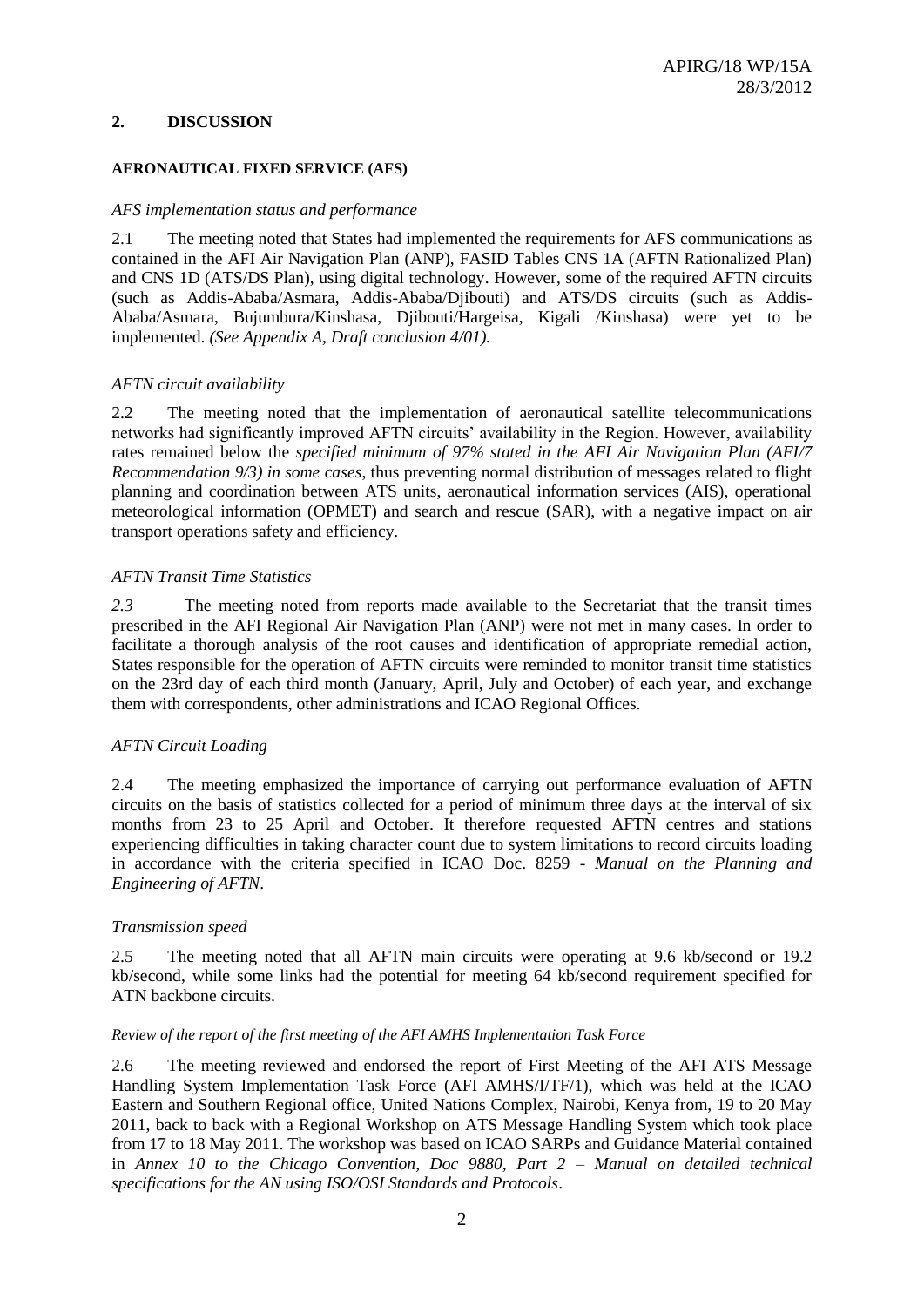2.7 The meeting noted that a number of States had already implemented AMHS on a national basis, pending guidelines for international AMHS links. It accordingly recommended that AFI States conclude bilateral and/or multilateral agreements using the model developed by the Task Force, and conduct trials to ensure interoperability between their AMHS systems. It also requested the Secretariat to conduct a regional survey on AMHS implementation. The entire report on AFI AMHS/I/TF/1 is accessible on the ICAO public website *[\(http://www.icao.int\)](http://www.icao.int/)*.

2.8 The meeting endorsed a draft AFI AMHS Implementation Strategy developed by the Task Force, as shown at **Appendix B** to this working paper, subject to further amendments to be made (as necessary) by the Secretary, based on the data to be provided by States through the recommended regional survey. *(See Appendix A, Draft conclusion 4/10).*

2.9 The meeting identified further work to be carried out by the Task Force, including the development of an AFI AMHS Manual based on the EUR AMHS Manual (Version 6.0), and of a regional AMHS implementation plan. Accordingly, the meeting agreed to amend the terms of reference, composition and programme of the AFI AMHS Implementation Task Force as shown in **Appendix C** to this working paper.

2.10 The meeting recalled State letter AN 4/49.1-09/34 of 14 April 2009, providing States with the procedures established for global coordination of AHMS information. States were therefore requested to designate representatives to register as users of the ATS Messaging Management Centre (AMC), and ensure that the designated users are duly trained on AMC web-based platform before they are actually allowed to enter data in *<http://www.eurocontrol.int/amc>*, and communicate to the ICAO Regional Offices the relevant details to the AMC users to facilitate their accreditation enabling them to access the AMC.

## *Aeronautical Telecommunication Network (ATN) Planning - Draft AFI ATN Routing Architecture Plan*

2.11 The meeting recalled that, in 2005, APIRG/15 meeting had reviewed a draft AFI ATN Routing Architecture Plan, which provides technical guidance on the planning and implementation of the transition to the ATN for ground-ground communications within the ICAO AFI Region. The Draft AFI ATN Architecture Plan was circulated for comments, and was supported by States. Thereafter, further work carried out by the AFI Aeronautical VSAT Networks Managers formulated amendment proposals, based on the existing infrastructure. The proposed changes are reflected in the finalized Draft AFI ATN Architecture Plan shown at **Appendix D** to this working paper. *(Draft conclusion 4/11).*

## *Missing flight plans*

2.12 The CNS Sub-group discussed the outstanding issue of missing flight plans in the AFI Region, in coordination with the ATM/AIM/SAR Sub-group. Mindful on the inherent safety risks, the two Sub-groups requested the Secretariat to coordinate a three-day regional survey from 15 to 17 August 2011, covering operational and technical aspects of flight plan processing. *(See Appendix A, Draft conclusion 13 and 14).*

## **Aeronautical Mobile Service (AMS)**

## *Very High Frequency Communications (VHF)*

2.13 The meeting noted significant improvement in VHF radio extension coverage in most FIRs. However, possibilities of further extending VHF radio coverage were limited in many areas where implementation of remote stations is not practicable.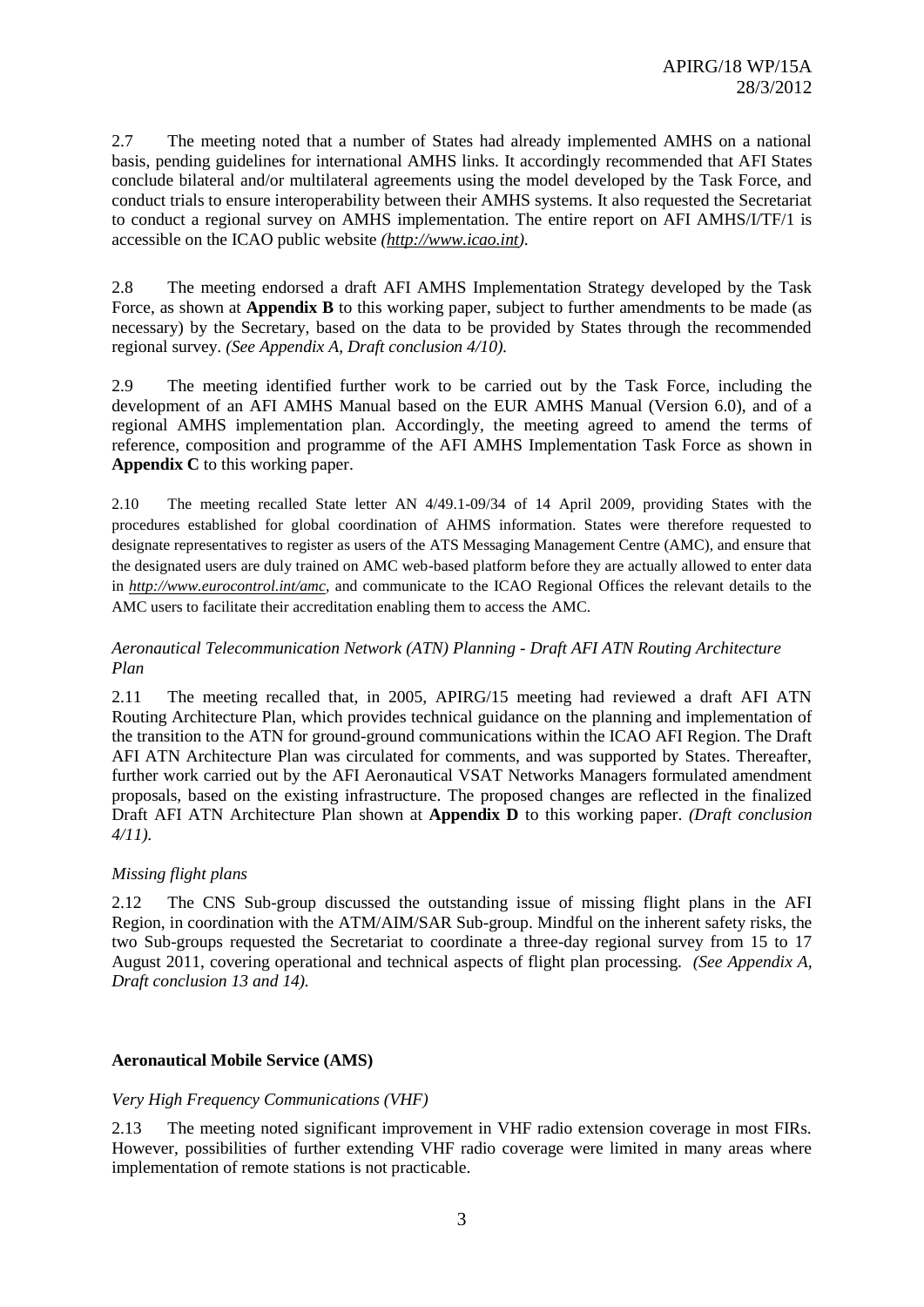## *Controller-Pilot Data Link Communications (CPDLC)*

2.14 The meeting noted that operational controller-pilot data link communications (CPDLC) were being implemented by States and Organizations in their managed  $FIRs<sup>1</sup>$ , in order to mitigate the geographical challenges limiting VHF radio coverage extension in some areas, as well as limitations inherent to HF radio communications. It recalled that the requirement for AFI ACCs was introduced in the Regional Air Navigation Plan (ICAO Doc 7474) by APIRG/13 in 2001, to support en-route operations, as well as APIRG Conclusion 17/25 reiterating this requirement.

#### *Required Communication Performance (RCP)*

2.15 The meeting discussed the concept of required communication performance (RCP) developed by ICAO in Doc. 9869, and its implementation in the AFI Region. RCP is a performance specification designed to serve as one possible safety net in airspace planning, to ensure that infrastructural, operational and technological components blend the aircraft systems and the ground systems to deliver a safe, reliable and repeatable service. The meeting reiterated APIRG Conclusion 17/26 requesting ICAO to support the implementation of the RCP concept through regional seminars and workshops.

#### *Global Operational Data Link Document (GOLD)*

1

2.16 The meeting was updated on developments concerning the Global Operational Data Link Document (GOLD), aimed to facilitate global harmonization of existing data link operations and resolve regional and/or State differences impacting seamless operations. It includes required communication performance (RCP) and surveillance specifications, based on RTCA DO-306/EUROCAE ED-122, and guidelines on post-implementation monitoring and corrective action to address a number of issues with satellite data communication services.

2.17 The meeting noted that the GOLD was finalized, and adopted by APANPIRG, NAT SPG and SAT groups<sup>2</sup>. It therefore recommended its adoption by APIRG to replace the current FANS 1/A Manual (FOM) endorsed by APIRG/16 (Conclusion 4/15).

#### *Review of the Report of the Second Meeting of the AFI Frequency Management Group (AFI/FMG/2***)**

2.18 The meeting reviewed the Report of the Second Meeting of the AFI Frequency Management Group which took place in Dakar, Senegal, from 18 to 19 April 2011, as presented by the Secretariat and the Rapporteur (ASECNA). After considering the terms of reference of the FMG as defined by APIRG/17, and the relevant activities of ICAO Aeronautical Communication Panel Working Group F, the FMG assessed progress made in the implementation of the conclusions and decisions from its first meeting  $(AFI/FMG/1)^3$  and from  $APIRG/17$  meeting. The Group also reviewed the ITU WRC-2012 on-going global and regional preparatory activities, including the work of ICAO ACP, ICAO workshop (December 2010), ITU Conference Preparatory Meeting (CPM/2) and ATU Preparatory Meeting (February 2011). The entire report of AFI/FMG/2 can be downloaded from the ICAO public website (*[www.icao.int/esaf,](http://www.icao.int/esaf) [www.icao.int/wacaf](http://www.icao.int/wacaf)*).

2.19 The CNS Sub-group endorsed the terms of reference of the AFI/FMG Rapporteur, as well as an action plan for the AFI/FMG whose tasks include specific issues to be addressed by States and Administrations:

<sup>&</sup>lt;sup>1</sup> In 2011, CPDLC procedures were operational/planned in Antananarivo, Brazzaville, Dakar Terrestrial, Dakar Oceanic, Johannesburg, Mauritius, Ndjamena, Niamey, Sal Oceanic, and Seychelles.

*<sup>2</sup> The U.S. FAA recognizes the GOLD in its Advisory Circular (AC) 20-140A - Guidelines for Design Approval of Aircraft Data Link Communication Systems Supporting Air Traffic Services (ATS), and AC 120-70B - Operational Authorization Process for Use of Data Link Communication System.*

<sup>&</sup>lt;sup>3</sup> The First Meeting of the AFI Frequency Management Group (AFI/FMG) was held in Dakar, Senegal, in *September 2009.*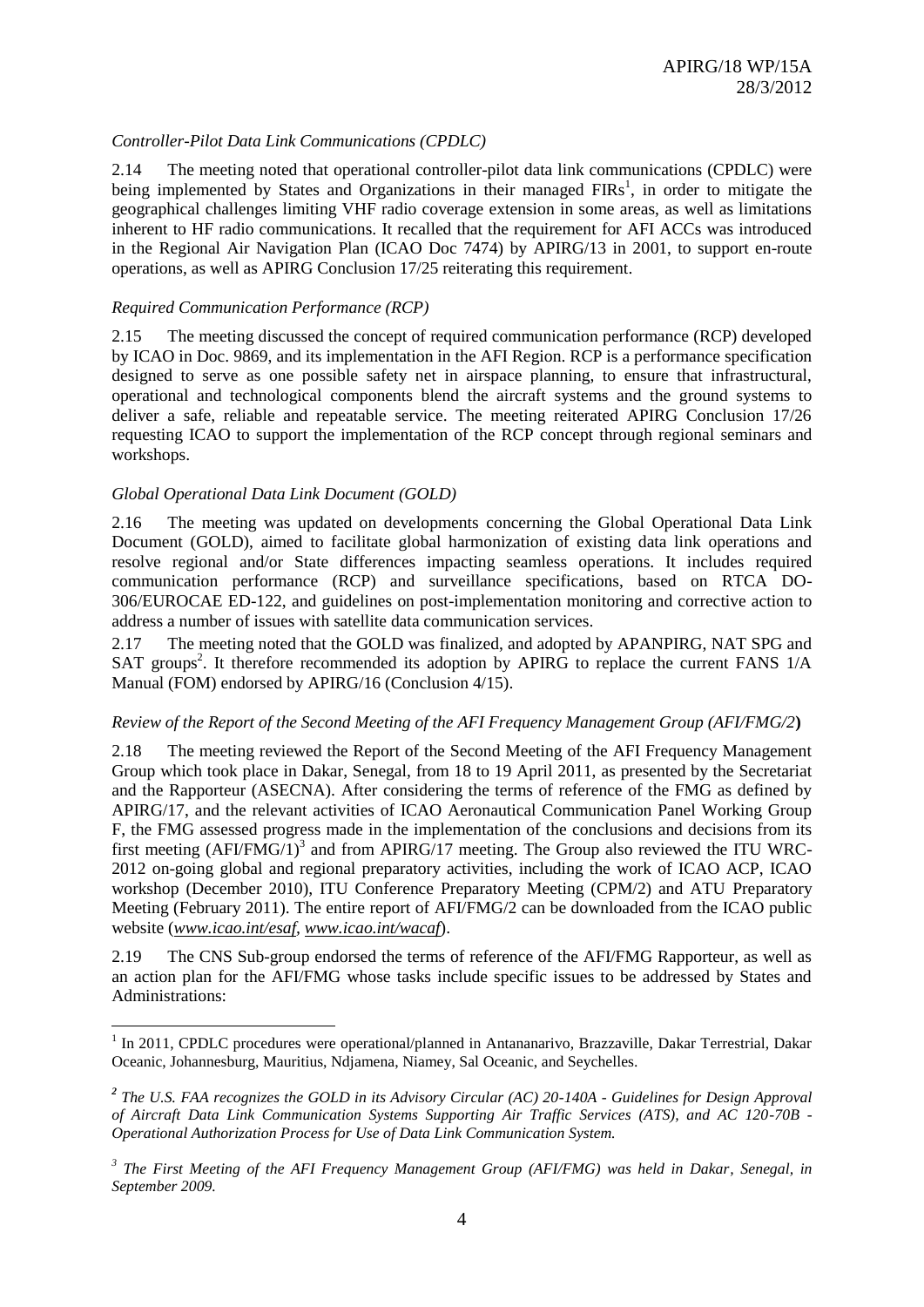- Monitor and report to APIRG the status of available capacity in the various aviation frequency bands;
- Review ICAO SARPs and Guidance Material;
- Coordinate activities in aeronautical frequency planning and protection of the aeronautical spectrum;
- **Maintain AFI COM Lists by providing the relevant data;**
- Support to ICAO position for the ITU WRC-2012 through national and regional initiatives.

2.20 The AFI FMG terms of reference, composition and future work programme are provided at **Appendix E1** to this working paper, together with the Group's action plan. The terms of reference of the Group's Rapporteur are also shown at **Appendix E2**. *(See Appendix A, Draft conclusion 4/18)*

## *Review of ICAO position, including updates and preparations for the ITU-WRC -2012*

2.21 The meeting was informed that the ICAO Council, at the 3rd meeting of its 193rd Session on 15 June 2011, had approved updates to the ICAO position on the International Telecommunication Union (ITU) World Radiocommunication Conference (2012) (WRC-12) issues of critical concern to aviation. It recalled the original ICAO position that was sent to ICAO Contracting States under cover of State letter E 3/5-09/61 dated 30 June 2009, and that this letter had mentioned that prior to WRC-12 new developments resulting from studies under way in ICAO and ITU might require the submission of additional material to the conference. The approved updates contain that additional material based on the latest results of ICAO and ITU studies.

2.22 The meeting's attention was drawn to the fact that the ICAO position would be submitted to the ITU WRC-12 as an information paper. As such, active support from States was deemed to be the only means to ensure that the results of the WRC-12 reflect civil aviation's need for spectrum (ICAO Assembly Resolution A36-25 refers).

2.23 The meeting encouraged States/organizations to participate in the ICAO Regional Frequency Spectrum Workshop in preparation for ITU WRC-12, and the  $25<sup>th</sup>$  Meeting of the Aeronautical Communication Panel Working Group F (ACP-WG/F/25) to be held in Dakar from 6 to 14 October 2011.

#### *Need for a CNS technology roadmap*

2.24 The meeting noted that at its  $37<sup>th</sup>$  Session, the ICAO Assembly instructed the Council to organize a Twelfth Air Navigation Conference in 2012 (AN-Conf/12), to develop longer-term planning for ICAO based on an update of the Global Air Navigation Plan (GANP). (AN-Conf/12), and that the Conference would particularly develop communications, navigation, surveillance, avionics and aeronautical information roadmaps.

2.25 The meeting therefore agreed that the work programme of the CNS Sub-group should include the development of regional roadmaps to be derived from the ICAO global roadmaps. These roadmaps would ensure compatibility between air navigation systems.

2.26 The meeting also requested States to promote collaborative decision- making and partnership within the aviation industry for developing and implementing integrated solutions for CNS infrastructure components, according to identified priorities; and called on AFCAC, ICAO and other relevant institutions to facilitate the funding arrangements necessary for integrated programmes aimed at enhancing the regional infrastructure, including human resource aspects, based on the CNS technology roadmaps.

#### *Global survey on aircraft equipage*

2.27 With respect to avionics, the meeting was presented with the results from a global survey conducted by IATA in 2010, covering 218 airline fleets and more than 6000 aircraft.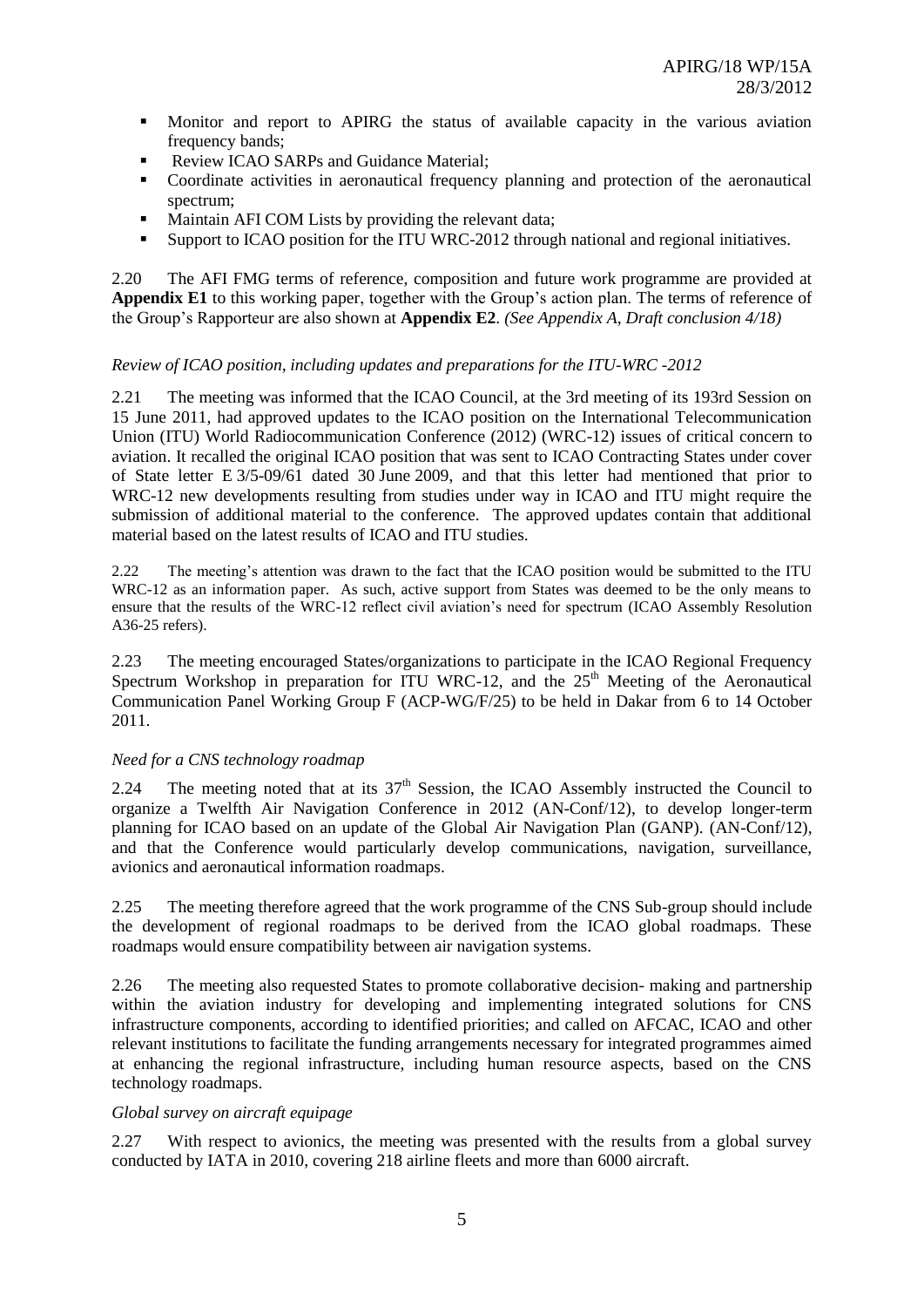2.28 The meeting emphasized the importance of having such comprehensive information on aircraft equipage for the purpose of air navigation system planning and implementation; and requested AFI States to provide the ICAO Regional Offices with detailed information concerning the level of equipage and capabilities of their registered aircraft. *(See Appendix A, Draft conclusions 4/19 and 4/20).*

#### *Review of the future Work Programme and Composition of the CNS Sub-group*

2.29 Under this Agenda Item, the CNS Sub-group reviewed and updated its work programme and composition as shown in **Appendix F** to this working paper. *(See Appendix A, Draft conclusion 4/21).*

#### *Review of the conclusions and decisions of the Sixteenth Informal Meeting on the improvement of air traffic services over the South Atlantic (SAT/16) pertaining to CNS*

2.30 The meeting was presented with the results of SAT/16 meeting of relevance to the APIRG CNS Sub-group. It particularly noted that SAT member States and Organizations had developed efficient cooperative initiatives aimed to ensure a coordinated implementation of CNS systems (AMHS, GNSS, SSR and ADS-C /CPDLC) through memoranda of understanding aimed to ensure their interoperability and interconnectivity, and recommended that AFI States participating in SAT activities should promote such initiatives in the AFI Region.

*Planning and implementation guidelines for communications, navigation and surveillance (CNS) systems*

2.31 The meeting reviewed the strategies for the implementation of the Global Plan Initiatives (GPIs) on CNS systems as described in the Global Air Navigation Plan (Doc 9750), and adopted these strategies for the AFI Region. **Appendix G** to this working paper provides a detailed description of the adopted strategies.

#### **3. CONCLUSION**

- 3.1 The meeting is invited to:
	- a) Note the report of the Fourth Meeting of the APIRG Communications, Navigation and Surveillance Sub-group on Communications as presented in this working paper;
	- b) Note that the CNS/SG/4 Draft Conclusions 4/13 and 4/14 and Decision 4/11 shown at **Appendix A** to this working paper, have already been implemented;
	- c) Adopt CNS/SG/4 Draft Conclusions 4/01, 4/10, 4/15, 4/18, 4/19, 4/20 and Draft Decision 4/20 shown at **Appendix A** to this working paper; and
	- d) Adopt the Draft AFI ATN Routing Architecture Plan shown at **Appendix D** to this working paper.

---END---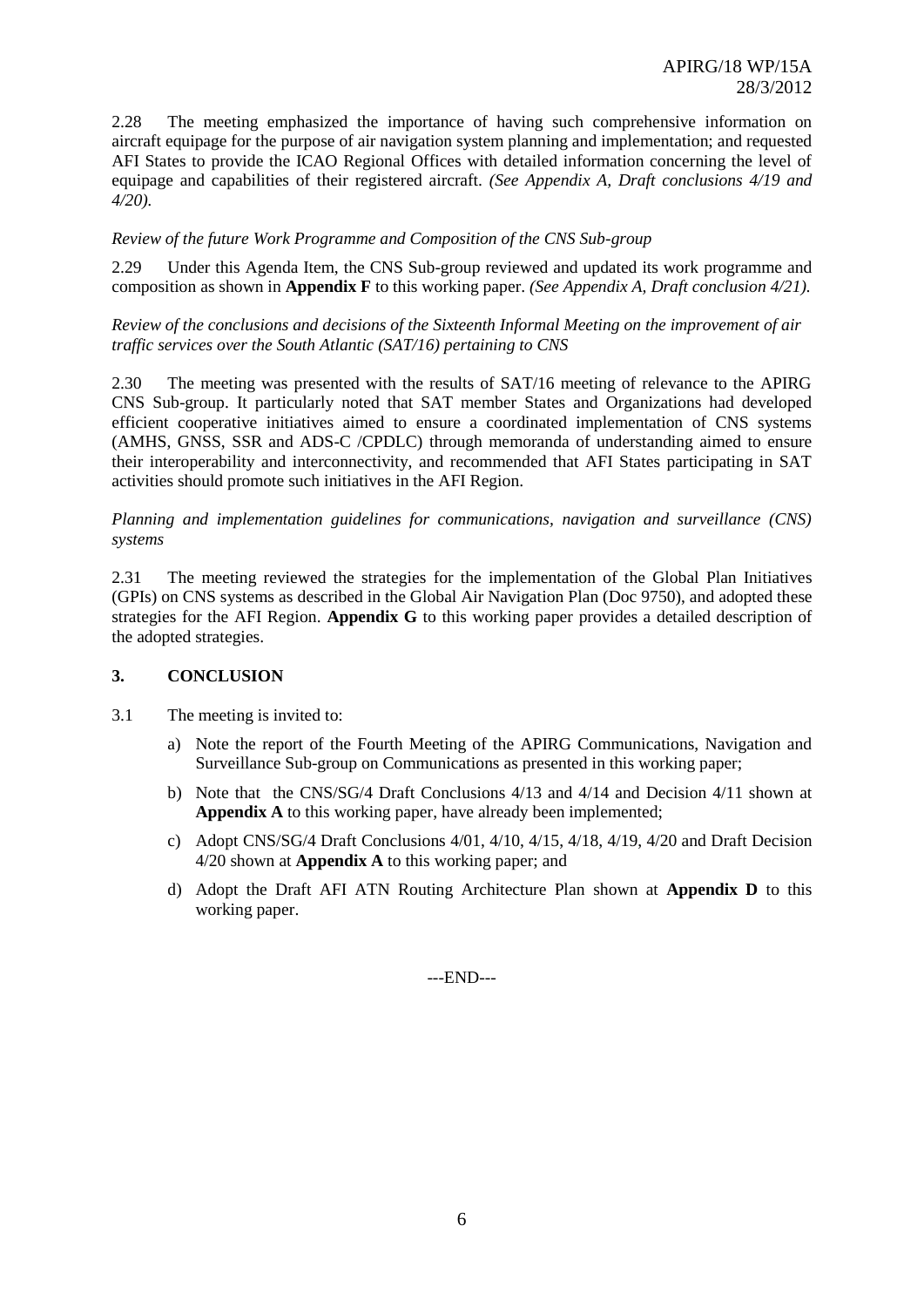## **APPENDIX A**

## **DRAFT CONCLUSIONS AND DRAFT DECISONS**

| DRAFT CONC./DEC. NO.                                     | <b>TITLE/TEXT</b>                                                                                                                         |  |
|----------------------------------------------------------|-------------------------------------------------------------------------------------------------------------------------------------------|--|
|                                                          | <b>Agenda Item 4 - Aeronautical Fixed Service (AFS)</b>                                                                                   |  |
| <b>Draft Conclusion 4/01</b>                             | Need for ICAO assistance in the resolution of AFS deficiencies                                                                            |  |
|                                                          | That the ICAO Regional Offices should explore all avenues to assist the                                                                   |  |
|                                                          | States concerned in restoring/implementing non-operational AFS circuits                                                                   |  |
|                                                          | based on AFI Air Navigation Plan requirements.                                                                                            |  |
| <b>Draft Conclusion 4/10</b>                             | <b>AFI AMHS Implementation Strategy</b>                                                                                                   |  |
|                                                          | That the AHMS Strategy shown at Appendix B to this working paper be                                                                       |  |
|                                                          | adopted for the AFI Region.                                                                                                               |  |
| <b>Draft Decision 4/11</b>                               | <b>AFI ATN Architecture Plan</b>                                                                                                          |  |
|                                                          | That the Secretariat:                                                                                                                     |  |
|                                                          | 1) circulate to AFI States and Organizations the draft AFI ATN                                                                            |  |
|                                                          | Architecture Plan shown at Appendix D to this working paper, for                                                                          |  |
|                                                          | their final comments by 30 September 2011; and                                                                                            |  |
|                                                          | 2) accordingly finalize the draft AFI ATN Architecture for adoption by                                                                    |  |
|                                                          | APIRG/18                                                                                                                                  |  |
| <b>Draft Conclusion 4/13</b>                             | Need for further investigations on the lack of flight plans                                                                               |  |
|                                                          | That, considering the high priority to be accorded to the issue of lack of                                                                |  |
|                                                          | flight plans, AFI Air Traffic Service Units (ATSUs) report and conduct                                                                    |  |
|                                                          | investigations on missing flight plans during the period from 15 to 17                                                                    |  |
|                                                          | August 2011. The results of their investigations should be compiled                                                                       |  |
|                                                          | using the form attached to the report, and communicated to the relevant                                                                   |  |
| <b>Draft Conclusion 4/14</b>                             | ICAO Regional Offices.                                                                                                                    |  |
|                                                          | Investigations on the loss of AFTN messages in the AFI Region<br>That in order to further analyze and mitigate the loss of AFTN messages, |  |
|                                                          | including flight plan messages in the region, AFI AFTN centres carry                                                                      |  |
|                                                          | out a three-day survey on AFTN performance from 15 to 17 August                                                                           |  |
|                                                          | 2011 (inclusive), using the forms and model messages to be circulated                                                                     |  |
|                                                          | by the Secretariat. In so doing, they should:                                                                                             |  |
|                                                          | 1) use the AFTN addresses of their correspondent ATSUs in the AFI                                                                         |  |
|                                                          | Region;                                                                                                                                   |  |
|                                                          | 2) provide availability of the AFTN circuit(s) involved, based on the                                                                     |  |
|                                                          | implemented routing configuration; and                                                                                                    |  |
|                                                          | 3) provide transit times.                                                                                                                 |  |
|                                                          |                                                                                                                                           |  |
| <b>Agenda Item 5 - Aeronautical Mobile Service (AMS)</b> |                                                                                                                                           |  |
|                                                          |                                                                                                                                           |  |

| <b>Draft Conclusion 4/15</b> | <b>Adoption of the Global Operational Data Link Document (GOLD)</b>    |  |
|------------------------------|------------------------------------------------------------------------|--|
|                              | That in order to ensure regional and global harmonization of data link |  |
|                              | operations, the Global Operational Data Link Document (GOLD) be        |  |
|                              | adopted for the AFI Region, and replace the previous FANS 1/A          |  |
|                              | <b>Operations Manual.</b>                                              |  |
|                              | Note: South Africa coordinates the maintenance of the GOLD for the     |  |
|                              | AFI Region.                                                            |  |

**Agenda Item 8 - Aeronautical Radio Frequency Spectrum issues**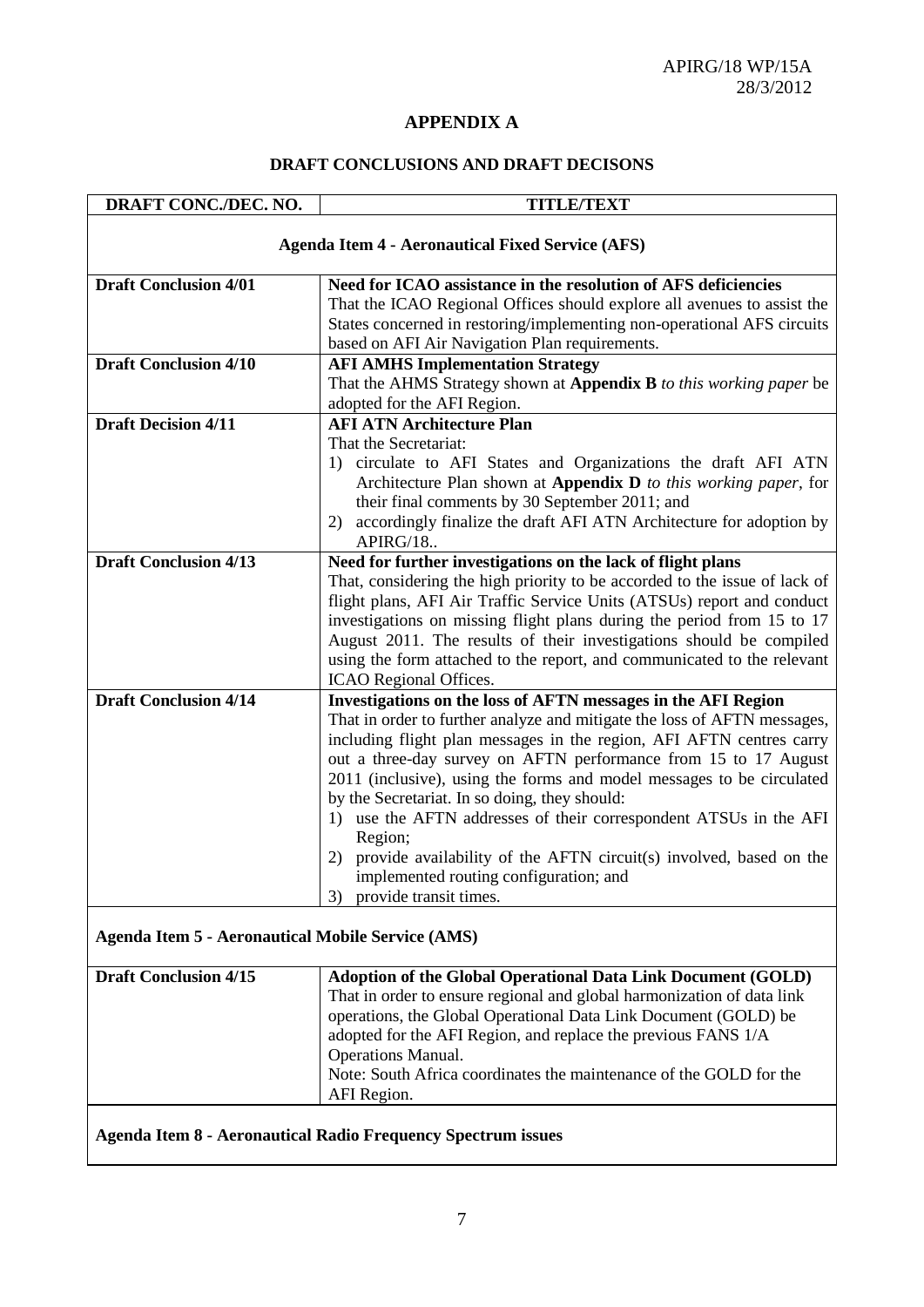| DRAFT CONC./DEC. NO.          | <b>TITLE/TEXT</b>                                                                                                    |  |
|-------------------------------|----------------------------------------------------------------------------------------------------------------------|--|
| <b>Draft Conclusion 4/18</b>  | <b>Implementation of AFI FMG Action Plan</b><br>That AFI States and Organizations implement the Action Plan proposed |  |
|                               | by the AFI Frequency Management Group as shown at Appendix E to                                                      |  |
|                               | this working paper.                                                                                                  |  |
|                               |                                                                                                                      |  |
|                               | Agenda Item 9 - ICAO 37 <sup>th</sup> Assembly (2010) and Twelfth Air Navigation Conference (AN/Conf/12,             |  |
| $2012$ ) – CNS related issues |                                                                                                                      |  |
|                               |                                                                                                                      |  |
| <b>Draft Conclusion 4/19</b>  | Importance of the information on aircraft equipage in air                                                            |  |
|                               | navigation system planning and implementation                                                                        |  |
|                               | That, when making their decisions with respect to the planning and                                                   |  |
|                               | implementation of air navigation systems, AFI States take due account                                                |  |
|                               | of available and reliable data and forecast on aircraft level of equipage                                            |  |
|                               | and capabilities.                                                                                                    |  |
| <b>Draft Conclusion 4/20</b>  | AFI States' registered aircraft equipage and capabilities                                                            |  |
|                               | That, AFI States should support surveys conducted on aircraft equipage                                               |  |
|                               | and capabilities by providing the ICAO Regional Offices with detailed                                                |  |
|                               | information concerning their registered aircraft.                                                                    |  |
|                               |                                                                                                                      |  |
|                               | Agenda Item 10 - Future work programme and composition of the CNS/SG                                                 |  |
|                               |                                                                                                                      |  |
| <b>Draft Decision 4/21</b>    | Future work programme for the CNS Sub-group                                                                          |  |
|                               | That the future work programme and composition of the CNS Sub-group                                                  |  |
|                               | be amended as shown at <b>Appendix</b> $\bf{F}$ to this working paper.                                               |  |

**---000---**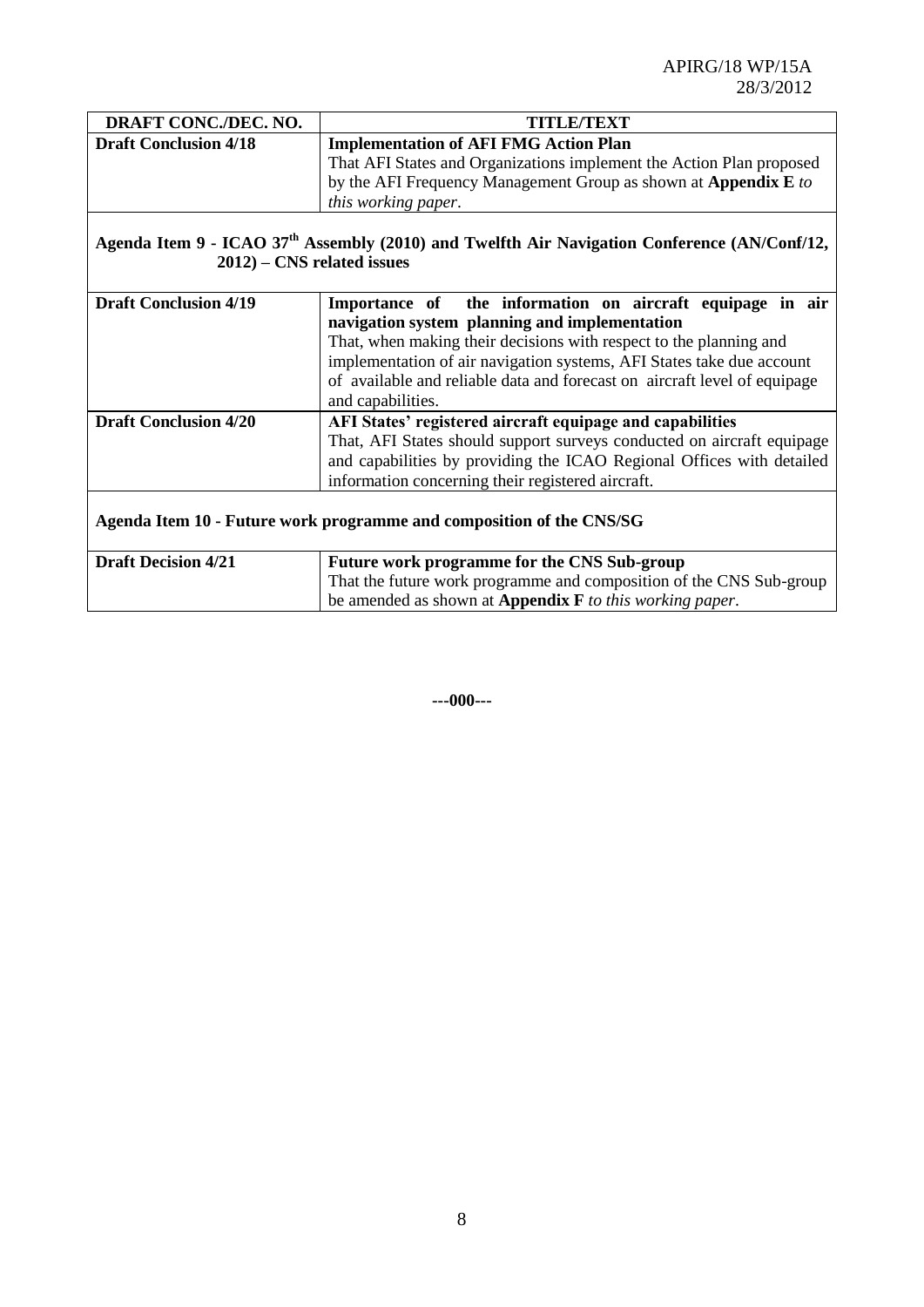**APPENDIX B**

# **STRATEGY FOR IMPLEMENTATION OF THE ATS MESSAGE HANDLING SYSTEM (AMHS) IN THE AFI REGION**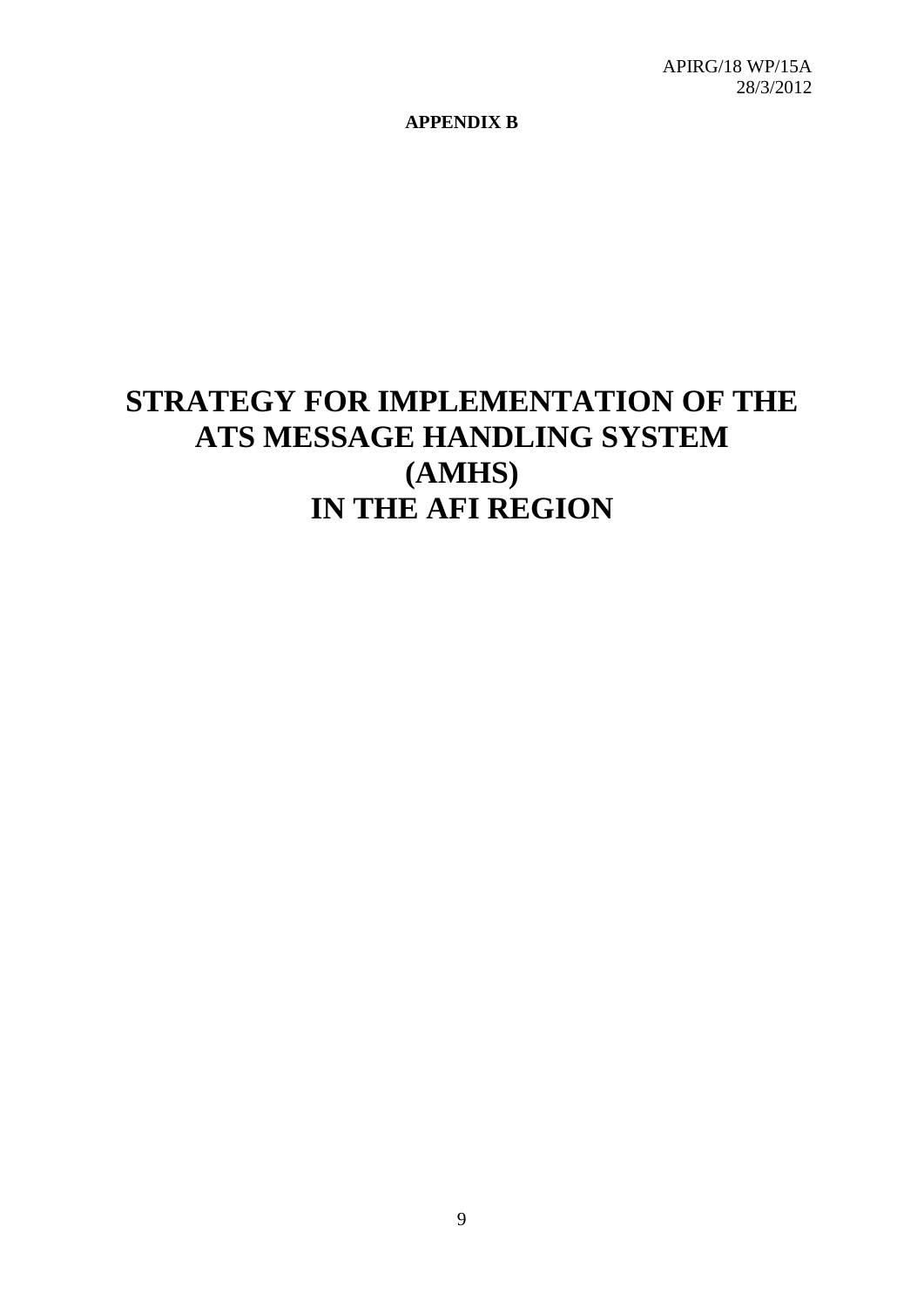## **TABLE OF CONTENT**

| 3.3 |  |
|-----|--|
|     |  |
|     |  |
|     |  |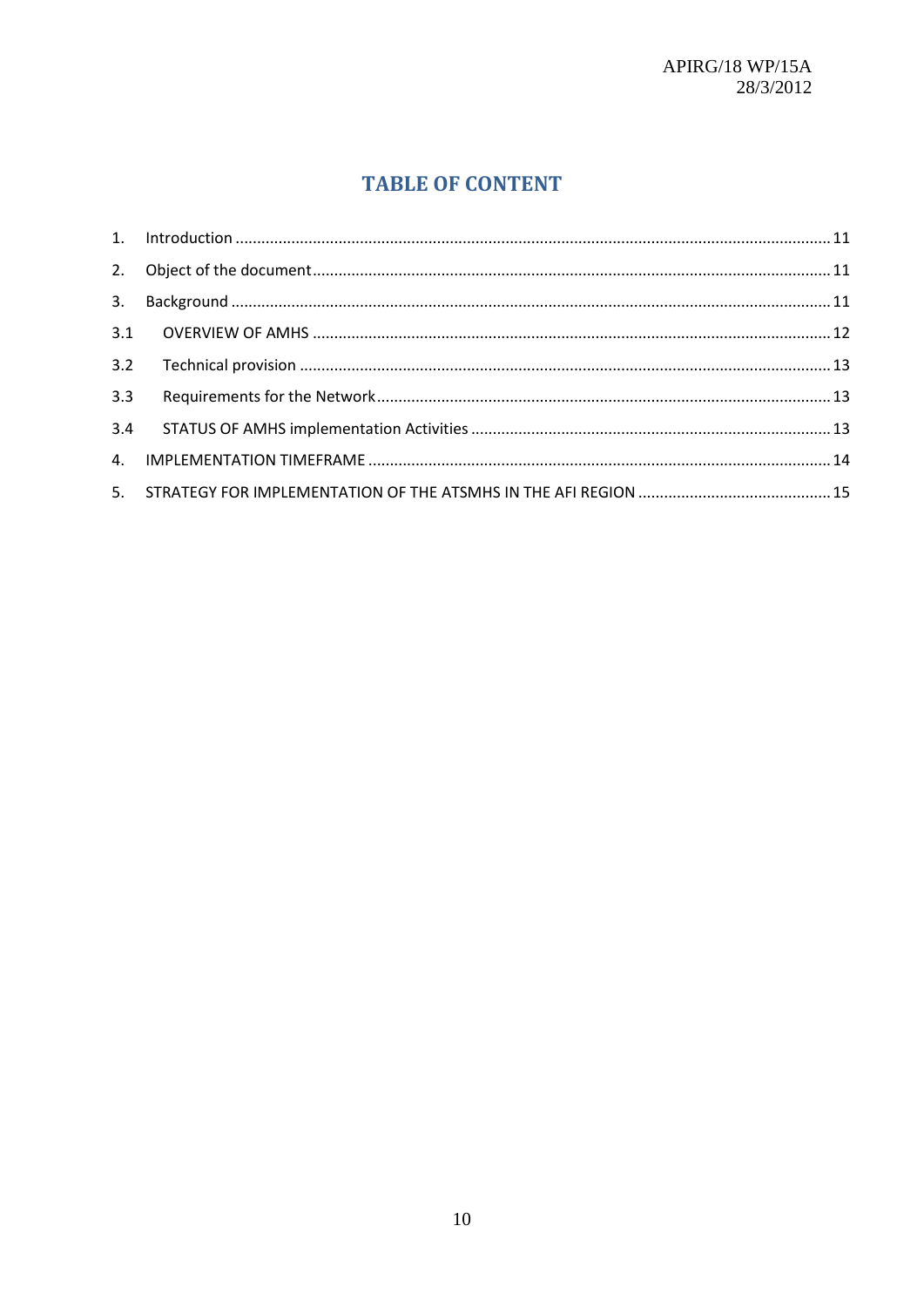## <span id="page-10-0"></span>**1. Introduction**

The ATS Message Handling System (AMHS), which has been defined in the ICAO Aeronautical Telecommunication Network (ATN) standards, is intended to be a replacement for the current legacy Aeronautical Fixed Telecommunications Network (AFTN).

In order to assist States /Organizations on the matters relating to the implementation of ATS Messages Handling System (AMHS) in the AFI region and to ensure a uniform, smooth and harmonious implementation and regional interoperability, the AMHS/I/TF was requested to develop a Draft AFI AMHS Implementation Strategy.

## <span id="page-10-1"></span>**2. Object of the document**

This document presents the draft AFI strategy to guide States and/or Organizations in implementation of AMHS within the AFI Region as required by the terms of reference of the AFI AMHS/I/TF meeting, Nairobi, Kenya, 20-21 May 2011. The document contains:

- A background about the states of AMHS implementation in AFI and other Regions
- an AFI implementation strategy

## <span id="page-10-2"></span>**3. Background**

The exchange of ATS messages, as part of the Aeronautical Fixed Service (AFS) defined in ICAO Annex 10 Volume II is an essential function to the safety of air navigation and to the regular, efficient and economical operation of ATS provision. The Aeronautical Fixed Telecommunications Network (AFTN/CIDIN) has so far provided an effective store-andforward messaging service for the conveyance of text messages, using character-oriented procedures. However, with regard to the future requirements in the exchange of ATS messages and the technological evolution, AFTN/CIDIN technology is now becoming obsolete, and is not sufficiently flexible to support messaging functions found in modern messaging systems (such as transfer of binary information and data folders).

With a view to meet the critical requirements of the aviation community for enhancing its ground data communications by means of up to date technology, ICAO has specified that the Aeronautical Telecommunications Network (ATN) may replace the existing networks based on AFTN. The Aeronautical Telecommunication Network (ATN) will enable seamless communications between ground users (e.g. ANSPs, Airlines) and aircraft.

The most recent development with regard to messaging in the ATS environment is the ATS Message Handling System (AMHS). The AMHS is a natural evolution from AFTN/CIDIN and replaces the telegraphic style of working with a modern Message Handling System based on international Standards. The AMHS, being an ATN application utilizes the infrastructure of the ATN network; however this is not a prerequisite for the initial deployment of AMHS.

The AMHS is designed according to the International Telecommunication Union's (ITU) X.400 messaging standard which provides the core messaging framework similar to modern day email messages for the use of exchanging messages between Air Traffic Service users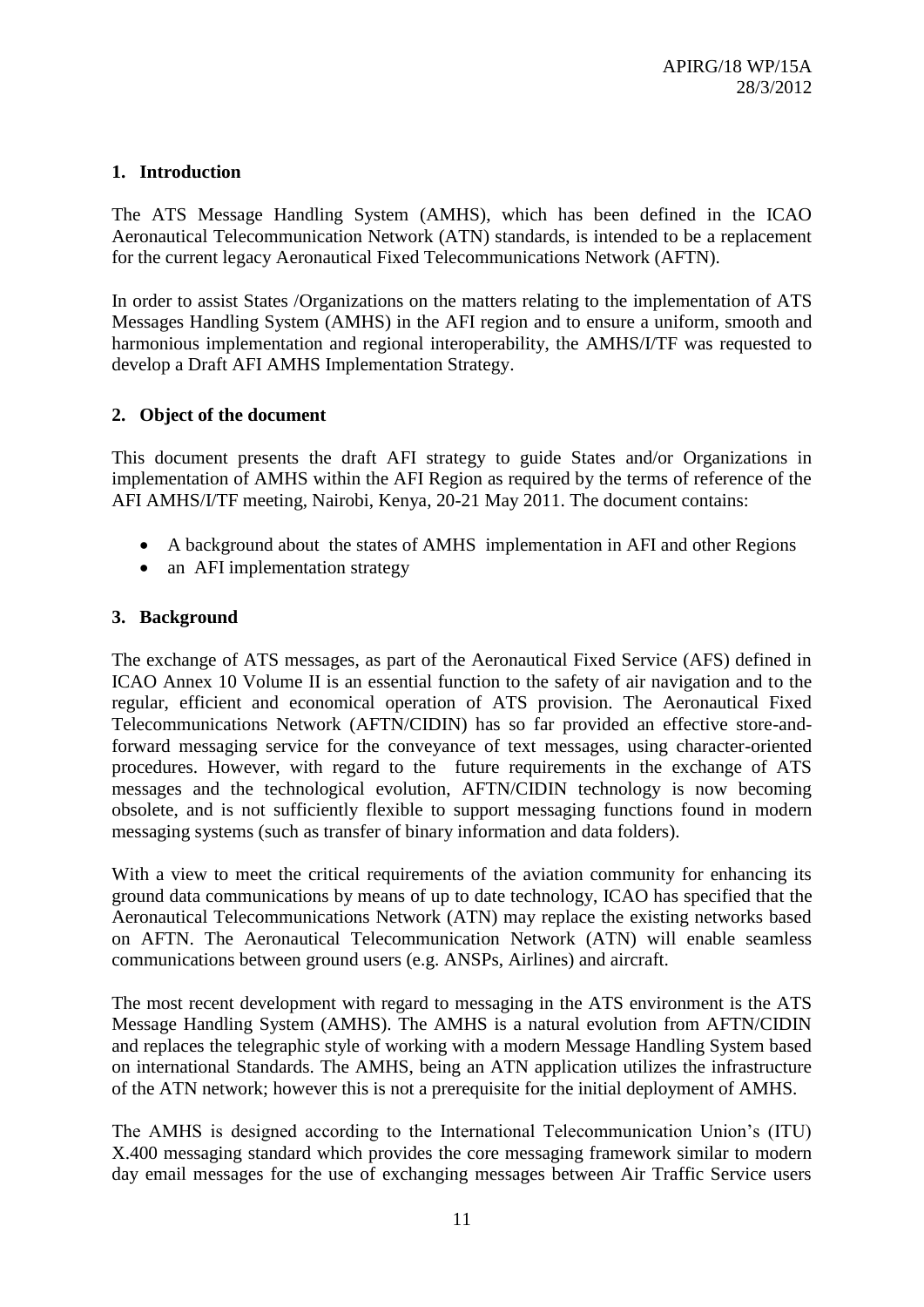over the ATN. As an X.400-based system, the AMHS is specified in such a way that messages can be transferred from the sender to the recipient by passing reliably through intermediate AMHS systems. The AMHS system at the originating station, when it first receives a newly submitted message, must determine the AMHS system that will receive the AMHS message. This may be:

- the destination AMHS,
- a relay AMHS, or
- the AFTN.

## <span id="page-11-0"></span>**3.1 OVERVIEW OF AMHS**



:

In terms of functionality, the AMHS comprises the following components:

- the Message Transfer Agent (MTA) which performs the function of the message switch,
- the User Agent (UA) which performs the user access to the MTA and provides an appropriate user interface,
- the Message Store (MS) which provides the intermediary storage between MTA and UA and is usually co-located with the MTA, and
- the Access Unit (AU) which provides for intercommunication with other Messaging.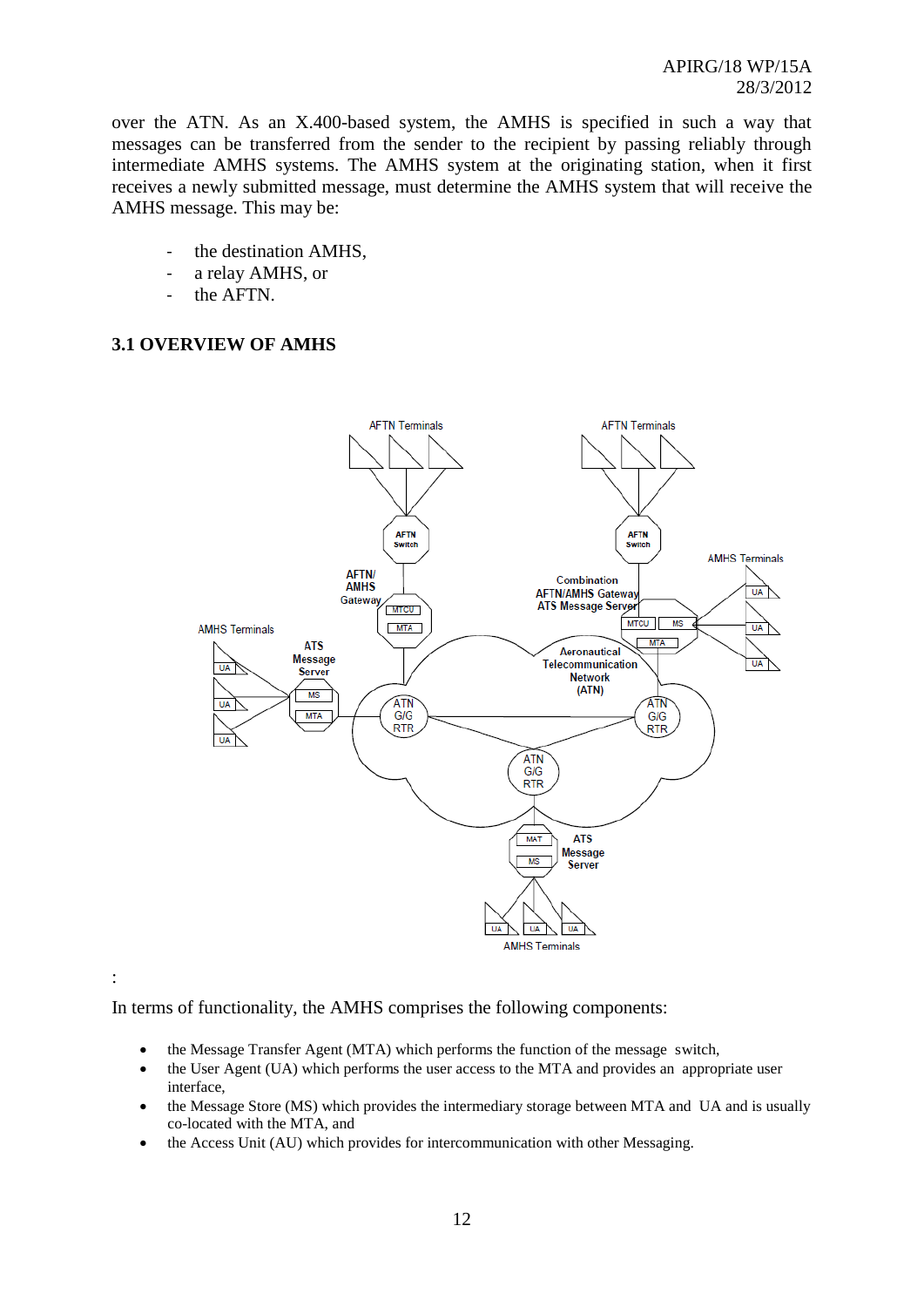Three categories of AMHS end systems are defined for the support of the ATS Message Handling Service:

- the ATS message server (MTA)
- $\bullet$  the ATS message user agent (UA)
- the AFTN/AMHS gateway.

## <span id="page-12-0"></span>**3.2 Technical provisions**

The provisions pertaining to AMHS, such as SARPs, technical manuals and /or specifications and general guidance material are now available and the Industry has so far developed systems to provide AMHS along these guidelines. The following ICAO documents constitute the main references:

- Annex 10, Volume II, Chapter 4
- Annex 10, Volume III, Part I, Chapter 3
- Doc 9880 Part IIB
- Manual for the ATN using IPS Standards and Protocols (Doc 9896)
- Doc 9705

## <span id="page-12-1"></span>**3.3 Requirements for the Network**

The performance network to support the AMHS is very important to ensure a reliable AMHS service. From the ICAO SARPS, AMHS could be implemented using ISO or IPS protocols. There are already national AMHS implementations in place, based on the TCP/IP protocol suite. In addition, ANSPs have the necessary TCP/IP expertise on hand from various national applications. The broad market of TCP/IP products would facilitate rapid implementation with reasonable costs.

In the AFI Region, the States adopted to implement the AMHS under ATN/IPS as the ground-ground network in line with several ICAO Regions. Today, the majority of the links of current AFTN circuits are configured at 9600 kbps.

The implementation of the AMHS requires more bandwidth because of the overhead of the protocol. The network speed in areas of high traffic density is 64 kbps with at least 32 kbps in general. The AFI strategy will thus have to take into account the necessity of increasing the network capacity through the implementation of a successful ATN network.

This increased capacity will necessarily have an associated cost and may require the upgrade of the network infrastructures.

## <span id="page-12-2"></span>**3.4 Status of AMHS implementation Activities**

At present, there are many initiatives and activities aiming at a rapid implementation and operation of the ATS Message Handling System (AMHS). At the level of ICAO, Regional working groups are tasked with the development of guidelines and the coordination of implementation. Regional AMHS workshops are conducted to facilitate coordination between States and exchange of information with manufacturers. In addition, trials and operational implementations are underway.

The 17th APIRG meeting, Ouagadougou, Burkina Faso, 2-6 August 2010 per conclusion 17/17 set up a Task Force to coordinate and plan for the implementation of AMHS in the AFI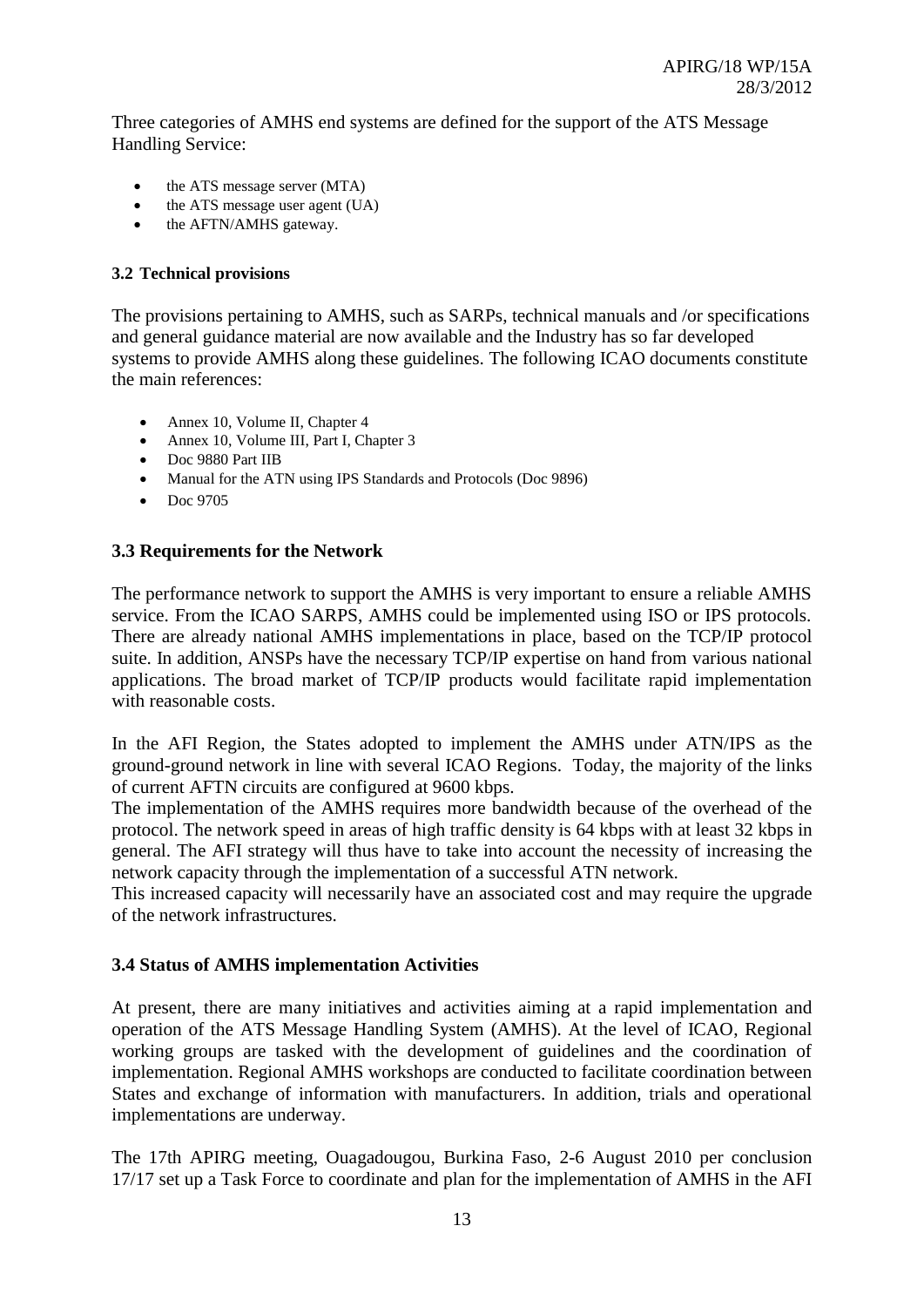Region; and the SAT/16 meeting Recife, 02-06 May 2011 per conclusion 16/13 calls States to participate in the forthcoming regional Seminars and workshops organized by ICAO to support the implementation of AMHS regional Plans requirements.

Today, some AFI States have already installed AMHS systems, conducted trials and demonstrations for implementation of AMHS and have taken actions for the introduction of AMHS operationally on a national basis. It is therefore necessary to develop a regional strategy, in order to conduct a standardized and harmonized implementation process within the AFI Region.

## <span id="page-13-0"></span>**4. AFI AMHS IMPLEMENTATION TIMEFRAME**

The implementation of the AMHS will follow several stages. Currently, only a very few states within the AFI region have AMHS infrastructures and the necessary network capacities. The AFI strategy should therefore take into account the experience gained from the equipped countries and progress studies conducted.

## **2011 –2013 Experimentation**

During this period, pioneer and new States will continue to install AMHS systems. The experimentations and testing of interoperability will be expedited. This phase will allow the constraints related to the implementation and especially to the interconnections to be determined.

## **2011 - 2015 Validation of the architecture ATN – Upgrade of the network capacities**

The harmonization and the increase of the network capabilities are necessary for the implementation of the AMHS. Several projects related to satellite VSAT networks of the AFI region are currently on going and in particular the audit of the AFISNET network which will involve some modifications to the network.

During the current phase, the ATN architecture will be validated and the increase of the capabilities of the various connections will be completed. These modifications can involve the modifications of the network infrastructure;

Due to the financial resources which it could require, the priority will be given to the main links establishing the ATN Backbone, which will allow to conduct effectively the experiments and to validate the ATN backbone.

During this period, the priority will be given to the systems of extremity AMHS in case of replacement of AFTN switches.

This deadline takes into account the necessary time for the validation of the ATN and AMHS architectures as well as the planning and the mobilization of the necessary financing.

## **From 2015 - Deployment in the main centers**

In 2015, it can be considered that the ATN backbone and the network capabilities are quite completed.

The systems of extremity ATN / AMHS will then be deployed in the main centers with an AMHS/AFTN Gateway if required.

## **From 2017 General Deployment**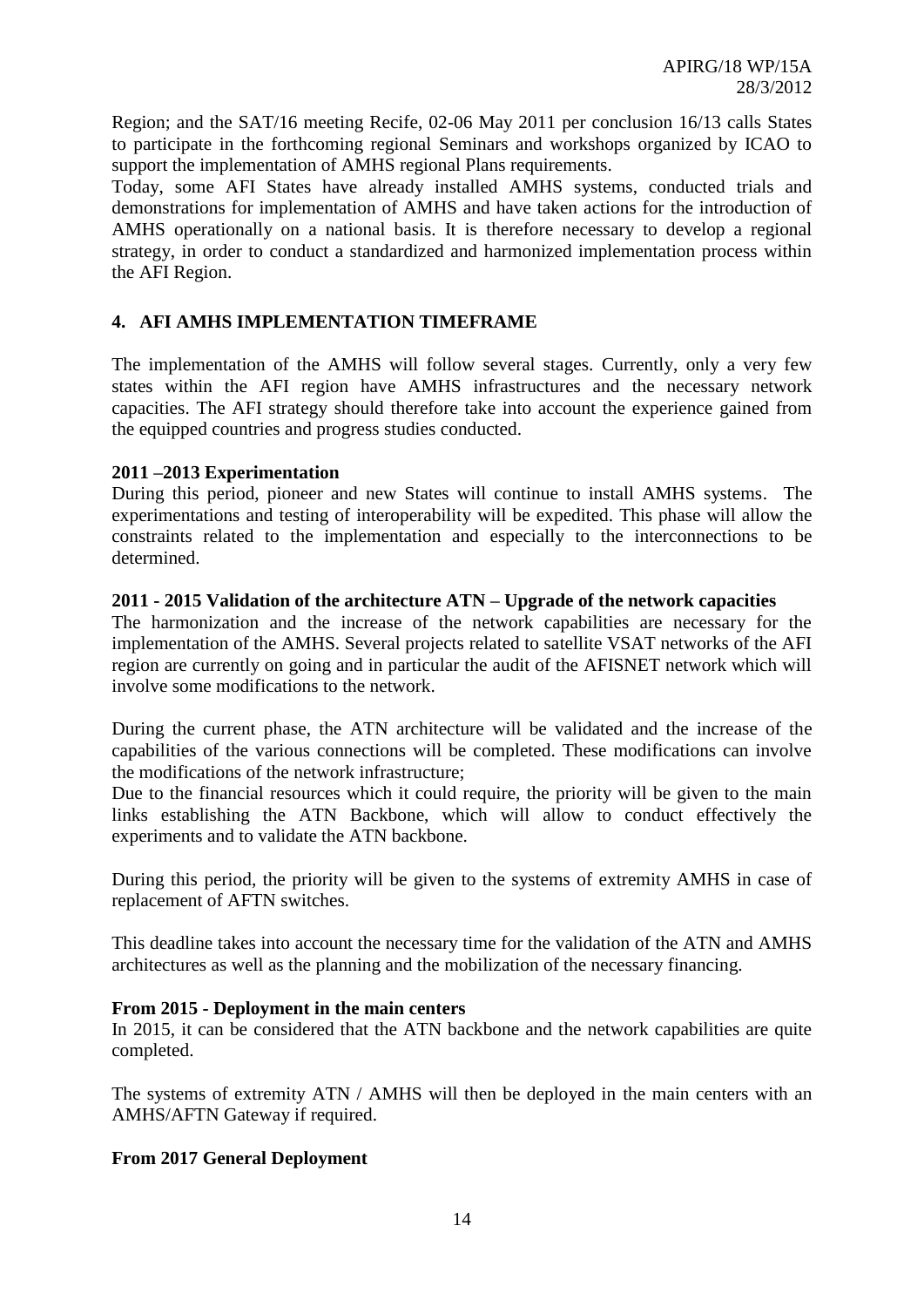From 2017 onwards, all the End Systems of the network will have to be AMHS compatible. Various end-system such as the automated systems for the management of ATS data will be updated and the exchange l of ATS messages through the AMHS.

## <span id="page-14-0"></span>**5. STRATEGY FOR IMPLEMENTATION OF THE AMHS IN THE AFI REGION**

Considering the initiatives related to the AMHS implementation in the AFI region and the AMHS implementation activities progress in the other ICAO regions and in Industry, the AFI States/Organizations should take into consideration the following strategy to implement AMHS in the AFI region.

Considering:

- 1) The requirements for a reliable, secured and homogenous ground-to-ground Aeronautical Telecommunication Network to support the ATS Message Handling System (AMHS);
- 2) The availability of ICAO SARPs and technical manuals for the ATN/AMHS, the availability of equipment and readiness of vendors to support the AMHS ground-to-ground communications;
- 3) The availability of AMHS Transition and Implementation guidance materials required to assist States to ensure harmonization of procedures and protocols and thereby assure interoperability within the region;
- 4) The need for States using the currently AFTN systems for communication with other States and Regions to migrate gradually and harmoniously to the AMHS system by replacing the aging AFTN switches with ATS Message Transfer Agents (MTA);
- 5) The efforts of AFI States to take over and implement ATN/ AMHS; and
- 6) The need to support States to ensure a uniform, smooth and harmonious implementation;

The general strategy for the implementation of AMHS infrastructure in the AFI Region is as follows:

- a) Deploy a backbone network of ATN/IPS to provide a reliable infrastructure to initially support groundto-ground applications (AMHS, AIDC…);
- b) Use the TCP/IP communication protocol for the initial implementation of ATS Message Handling Systems, as a transition mechanism to enable AMHS operations to commence ahead of eventual full SARPs compliance;
- c) The backbone States to implement in the short term a interoperable AMHS infrastructure and to conduct trials and studies on bilateral and multilateral basis in AFI region and on inter-regional basis to validate the operational implementation of AMHS and AMHS/AFTN Gateway;
- d) The BBIS states with interface to other regions that adopt TCP/IP or, should establish connection based on bilateral agreement;
- e) The none backbone States, to implement gradually AMHS when replacing their aging current AFTN systems and to connect to backbone States using the ATN/ IPS protocols and the appropriate security provision ;

In order to achieve the above strategy the following is required of states and organization in the AFI Region: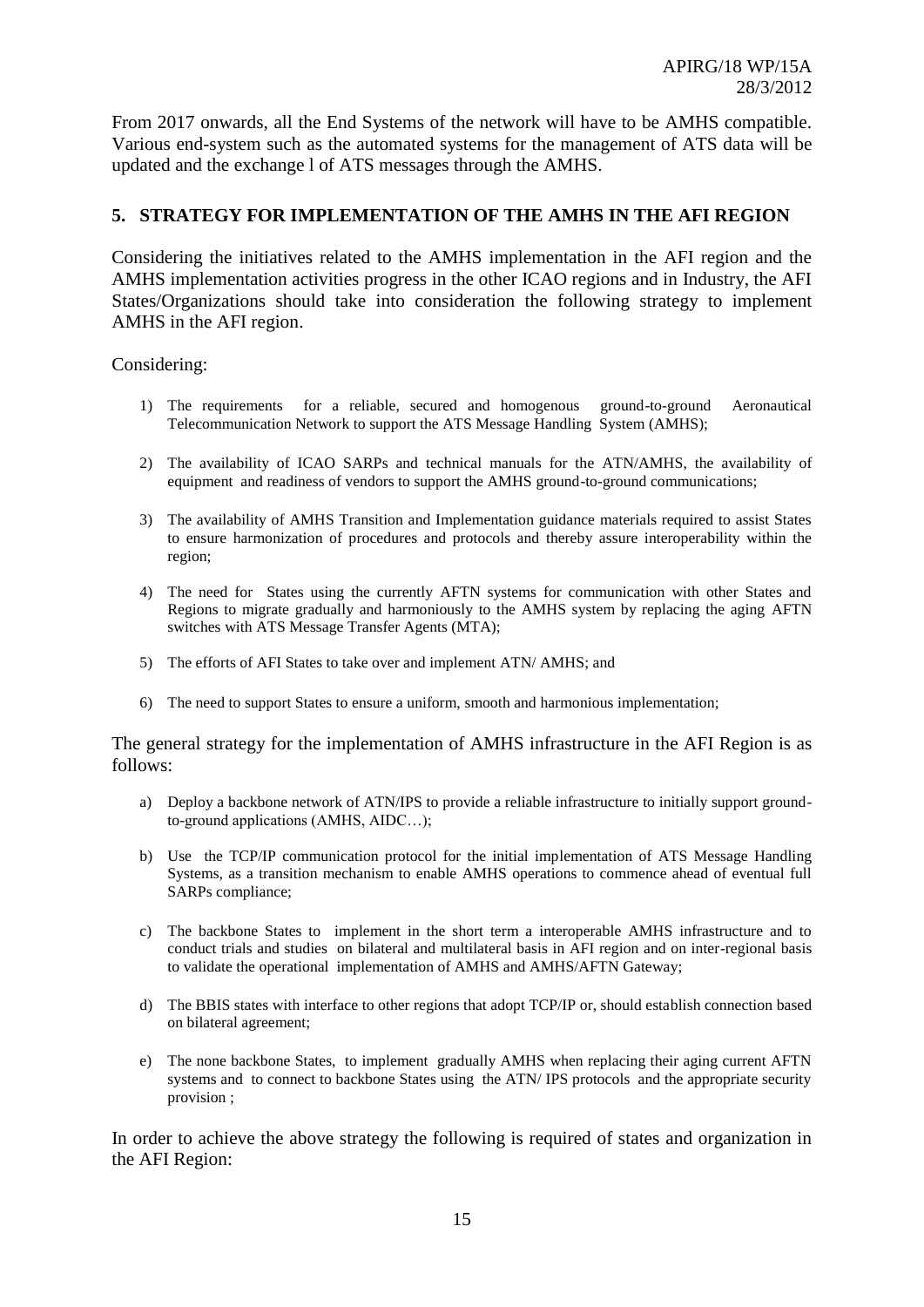- a) States shall provide implementation in compliance with Annex 10 SARPS and ICAO Manuals, and with the Plans, Policies and AMHS Transition and Implementation guidance Materials adopted by APIRG;
- b) Backbone States shall upgrade their network capability and later migrate to an IP sub-network capability for interconnection with other Backbone States and Non-backbone States.
- c) States shall work co-operatively to assist each other on a multinational basis to implement the ATN and AMHS in an expeditious and coordinated manner and to ensure system inter-operability; and
- d) States shall organize training of personnel to provide necessary capability to maintain and operate the ground-to-ground ATN/AMHS infrastructure and applications.

|                                      | Short Term 2011-2013                                                                                                                               | Mid-Term 2014-2017                                                                                             | Long Term2018-2023                                                                                  |
|--------------------------------------|----------------------------------------------------------------------------------------------------------------------------------------------------|----------------------------------------------------------------------------------------------------------------|-----------------------------------------------------------------------------------------------------|
| <b>APIRG Technical</b><br>Provision  | Development of AFI<br><b>Technical Provisions</b>                                                                                                  | <b>Implementation</b> based<br>on the AFI Technical<br>Provisions                                              |                                                                                                     |
| Telecommunications<br>Infrastructure | <b>Upgrade of ANSP</b><br><b>VSAT Networks and</b><br>Validation of the<br><b>AMHS</b> Topology                                                    | Integration of AFI<br><b>VSAT Network and</b><br>Implementation of the<br><b>AMHS Topology</b>                 | <b>Full Operational</b><br>Implementation of<br><b>AMHS</b> Backbone and<br>Applications            |
| Implementation of<br><b>AMHS</b>     | Operation of the<br>existing AFTN System<br>and Progressive<br>Implementation of<br><b>AMHS</b> Systems on<br>National or Regional<br><b>Basis</b> | Implementation Of<br>AMHS Systems at all<br>main AFTN Centers<br>and Trials on Inter-<br><b>Regional Links</b> | <b>Completed Transition</b><br>of all the AFTN<br>Centers and Full<br>Operational<br>Implementation |
| Operational<br>Deployment            | <b>AMHS</b> Trials on<br>National/Regional<br>basis                                                                                                | Pursue of Trials on<br>Regional basis and<br>Operational<br>Implementation                                     | <b>Full AMHS</b><br>Operational<br>Implementation                                                   |

## **Strategy implementation plan**

## **Conclusion**

The implementation of the ATN / AMHS requires the commitment of all the actors as was reaffirmed during the first meeting of the AMHS TASKFORCE. It will require the implementation of new systems of extremity ATN as well as the availability of an ATN network combining capabilities and adequate performances.

## --END---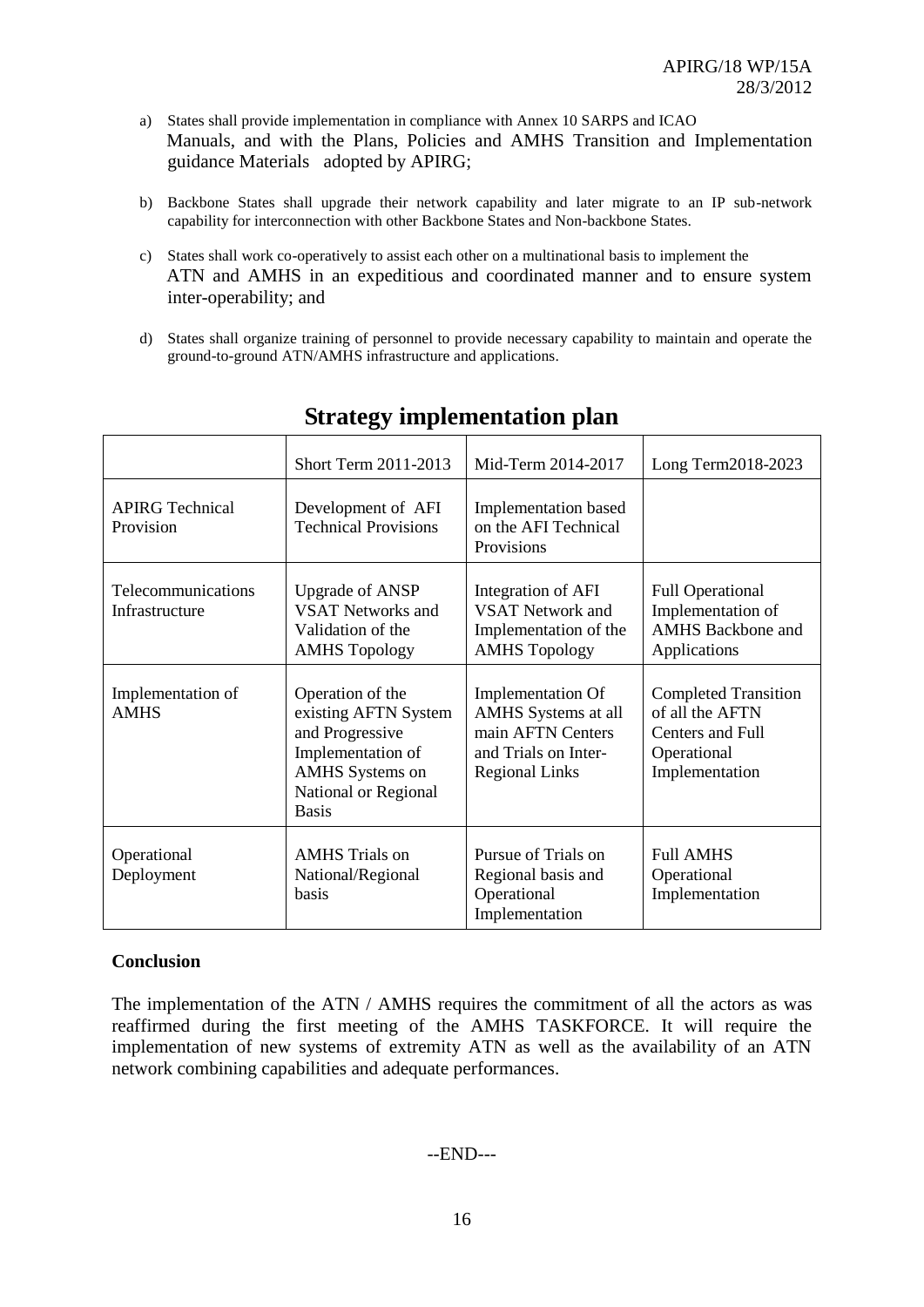## **APPENDIX C**

## **TERMS OF REFERENCE, WORK PROGRAMME AND COMPOSITION OF THE AFI ATS MESSAGE HANDLING SYSTEM IMPLEMENTATION TASK FORCE (AFI AMHS/I/TF)**

#### **1-TERMS OF REFERENCE**

- 1) Conduct a comprehensive review of ICAO Standards and Recommended Practices (SARPs) pertaining to the Air Traffic Services Message Handling Service (ATSMHS) application as specified in Annex 10 – *Aeronautical Telecommunications* - Volume II and Volume III, and guidance material contained in ICAO *Manual on detailed specifications for the Aeronautical Telecommunication Network (ATN) using ISO/OSI standards and protocols* (Doc.9880), *Global Air Navigation Plan* (Doc 9750) and other relevant provisions;
- 2) Collect and analyze information on the status of AFI ANSPs ATS Message Handling Systems plans, including ongoing upgrades to existing systems and;
- 3) On the basis of the above, develop a coordinated AFI transition strategy and plan with associated timelines to enable the streamlined coordinated implementation of AMHS.

#### **Considerations**

In addressing its terms of reference, the Task Force should consider, *inter alia,* the following aspects:

- 1) AFI AMHS systems should be:
	- a. implemented in accordance with ICAO SARPs and technical specifications, and
	- b. interoperable with systems implemented by other ICAO Regions.
	- c.
- 2) Personnel training for operational migration from AFTN to AMHS;
- 3) AFS network backbone capabilities;
- 4) Systems that transition early will need to be capable of handling both AMHS and AFTN messages;
- 5) Establishment of an Information Management system to track implementation timelines; and
- 6) Impacts to users (compliance to new flight plan format, availability of qualified personnel, etc).

#### **2-WORK PROGRAMME**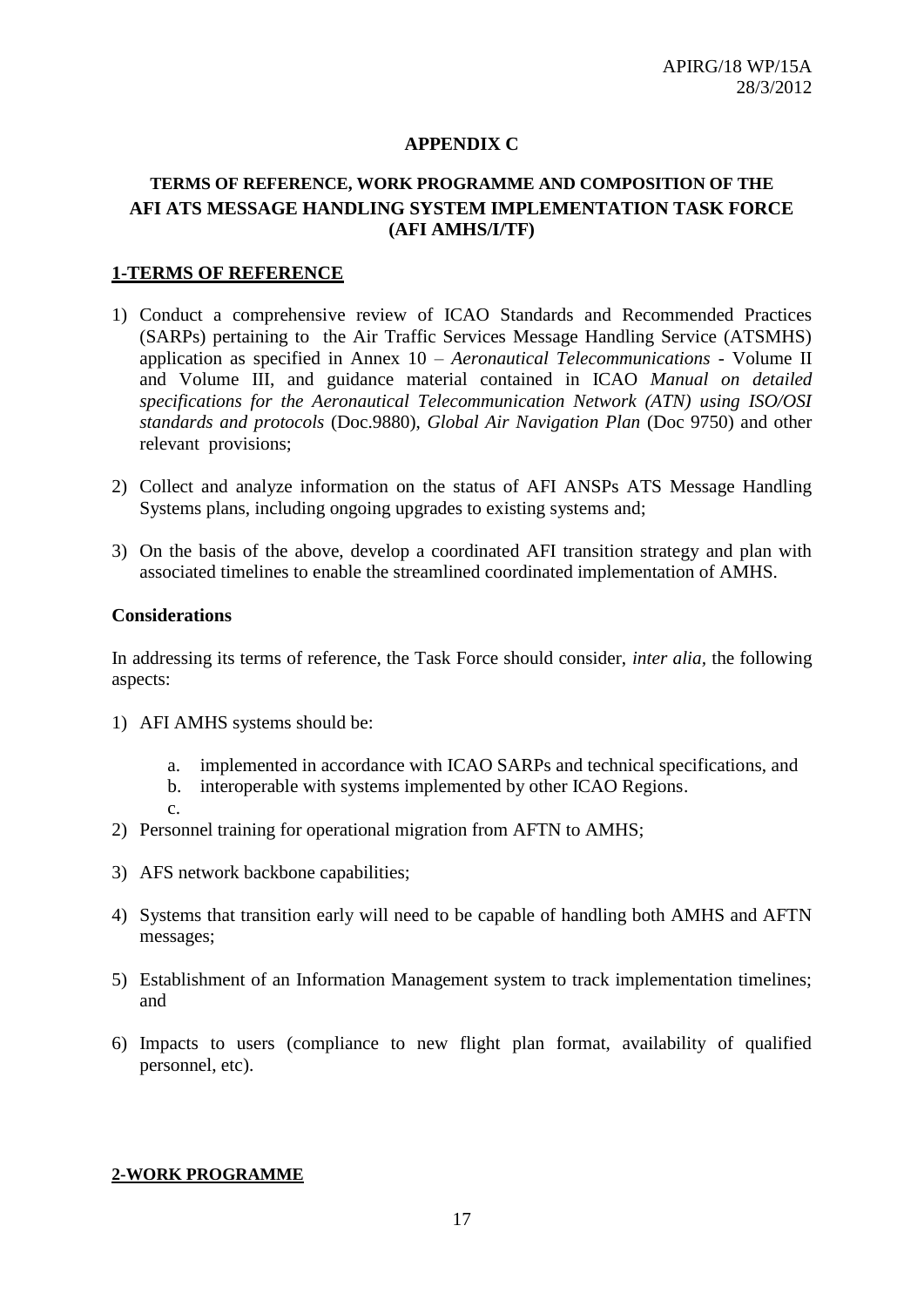| <b>Task</b>    | <b>Global</b>     | <b>Subject</b>                                                                      | <b>Target date</b> |
|----------------|-------------------|-------------------------------------------------------------------------------------|--------------------|
| No.            | Plan              |                                                                                     |                    |
|                | <b>Initiative</b> |                                                                                     |                    |
| $\mathbf{1}$   | <b>GPI-22</b>     | <b>Conduct of a Regional Survey on:</b>                                             | CNS/SG/5           |
|                |                   | 1. AFS circuits specifications (circuit type, modulation                            | 2013               |
|                |                   | rate, protocol, ITU code, VSAT network)                                             |                    |
|                |                   | 2. AMHS implementation status (implementations,                                     |                    |
|                |                   | plans, levels of service, protocols, implementation                                 |                    |
|                |                   | challenges, level of knowledge on AMHS and ATN,                                     |                    |
|                |                   | $etc.$ )                                                                            |                    |
|                |                   | Team Leader: Secretariat                                                            |                    |
|                |                   | Team members: All Task Force Core members                                           |                    |
|                |                   | References:                                                                         |                    |
|                |                   | APIRG/15 Report                                                                     |                    |
|                |                   | ICAO Annex 10 (Vol. 2 and Vol.3)                                                    |                    |
|                |                   | ICAO Doc 9880                                                                       |                    |
| $\overline{2}$ | <b>GPI-22</b>     | <b>Draft AFI AMHS Implementation Plan</b>                                           | CNS/SG/5           |
|                |                   | 1. Draft AFI ATN Architecture                                                       | 2013               |
|                |                   | 2. Draft AFI ATN Network Service Access Point                                       |                    |
|                |                   | <b>Addressing Plan</b>                                                              |                    |
|                |                   | 3. Draft AFI AMHS Implementation Plan                                               |                    |
|                |                   | AFI FASID CNS1B Table<br>a.                                                         |                    |
|                |                   | AFI FASID CNS1C Table<br>$b_{-}$                                                    |                    |
|                |                   | Team Leader: Rwanda                                                                 |                    |
|                |                   | Team members: Angola, Ethiopia, Kenya, Mozambique,                                  |                    |
|                |                   | Rwanda, Sudan, Zimbabwe and ASECNA                                                  |                    |
|                |                   | References:                                                                         |                    |
|                |                   | Report of the Second Meeting of AFI ATN                                             |                    |
|                |                   | <b>Planning Task Force</b>                                                          |                    |
|                |                   | AFI Air Navigation Plan, FASID (CNS)                                                |                    |
|                |                   | ICAO Annex 10 (Vol. 2 and Vol.3)                                                    |                    |
| 3              | <b>GPI-22</b>     | <b>Draft AFI AMHS Manual</b>                                                        | CNS/SG/5           |
|                |                   | 1. Introduction                                                                     | 2013               |
|                |                   | 2. AFI AMHS Requirements                                                            |                    |
|                |                   | 3. AFI ATS Messaging Service Profile                                                |                    |
|                |                   | 4. System implementation - Guidelines for system                                    |                    |
|                |                   | requirements                                                                        |                    |
|                |                   | 5. AMHS management                                                                  |                    |
|                |                   | 6. Tests and validation of systems<br>7. Operational procedures and recommendations |                    |
|                |                   | 8. Miscellaneous                                                                    |                    |
|                |                   | 9. Appendices                                                                       |                    |
|                |                   | Team Leader: South Africa (ATNS)                                                    |                    |
|                |                   | Team members: Somalia (CACAS), South Africa,                                        |                    |
|                |                   | Tanzania, Uganda and ASECNA                                                         |                    |
|                |                   | References:                                                                         |                    |
|                |                   | <b>ICAO EUR AMHS Manual (Doc 020)</b>                                               |                    |
|                |                   | ICAO Annex 10 (Vol. 2 and Vol.3)                                                    |                    |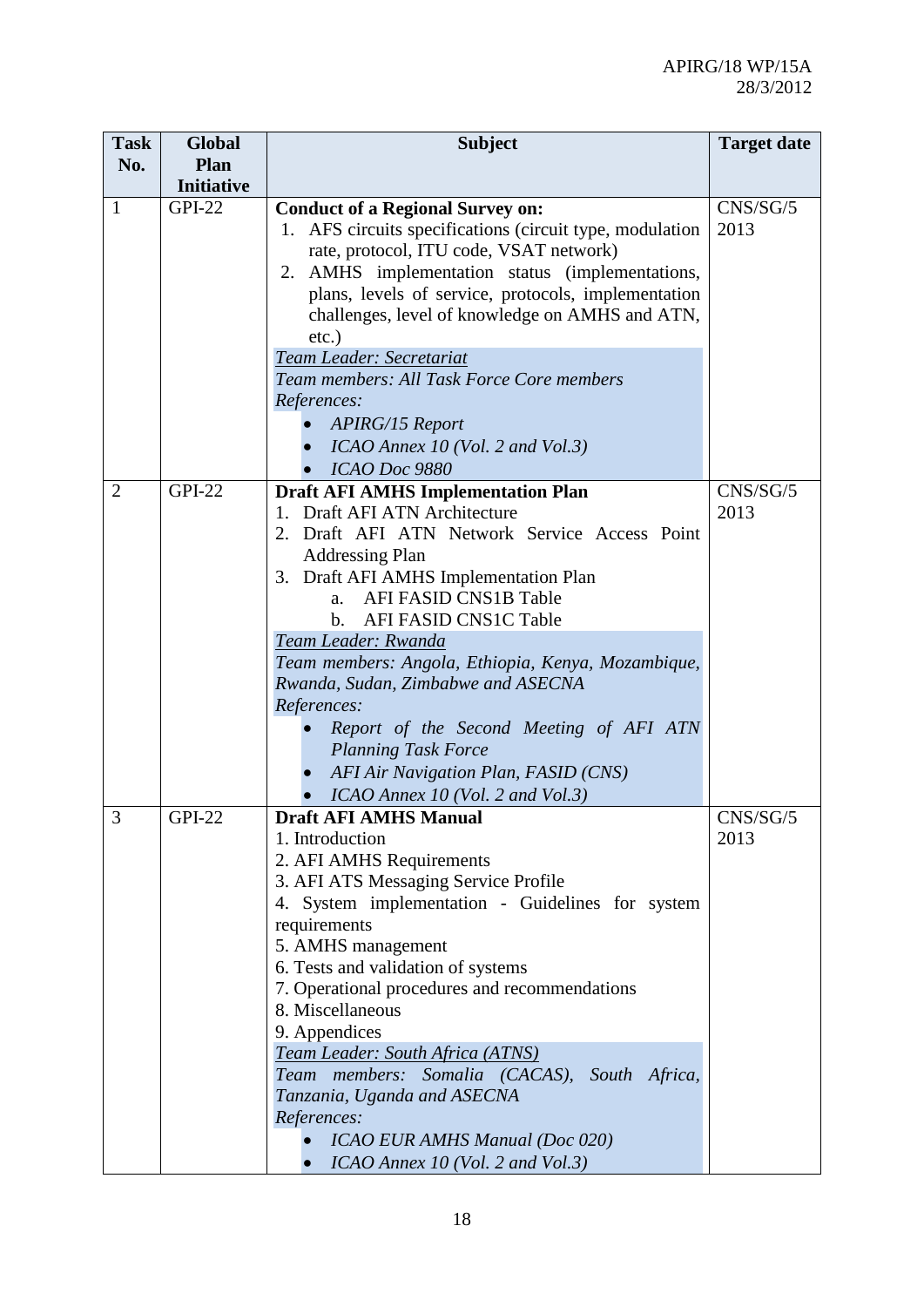| <b>Task</b><br>No. | Global<br><b>Plan</b><br><b>Initiative</b> | <b>Subject</b>       | <b>Target date</b> |
|--------------------|--------------------------------------------|----------------------|--------------------|
|                    |                                            | <i>ICAO Doc 9880</i> |                    |

## **3-COMPOSITION**

*Core members: Algeria, Angola, Botswana, Egypt, Ethiopia, Ghana, Kenya, Malawi, Niger, Nigeria, Rwanda, Senegal, South Africa (ATNS), Sudan, Tanzania, Tunisia, Uganda, Zimbabwe, ASECNA, IFATSEA and Roberts FIR.* 

*Other members: All AFI States and Air Navigation Service Providers (ANSPs) with implemented and planned AMHS systems.*

*Note: Members should nominate suitable experts involved in aeronautical telecommunications operations and systems engineering.*

-END-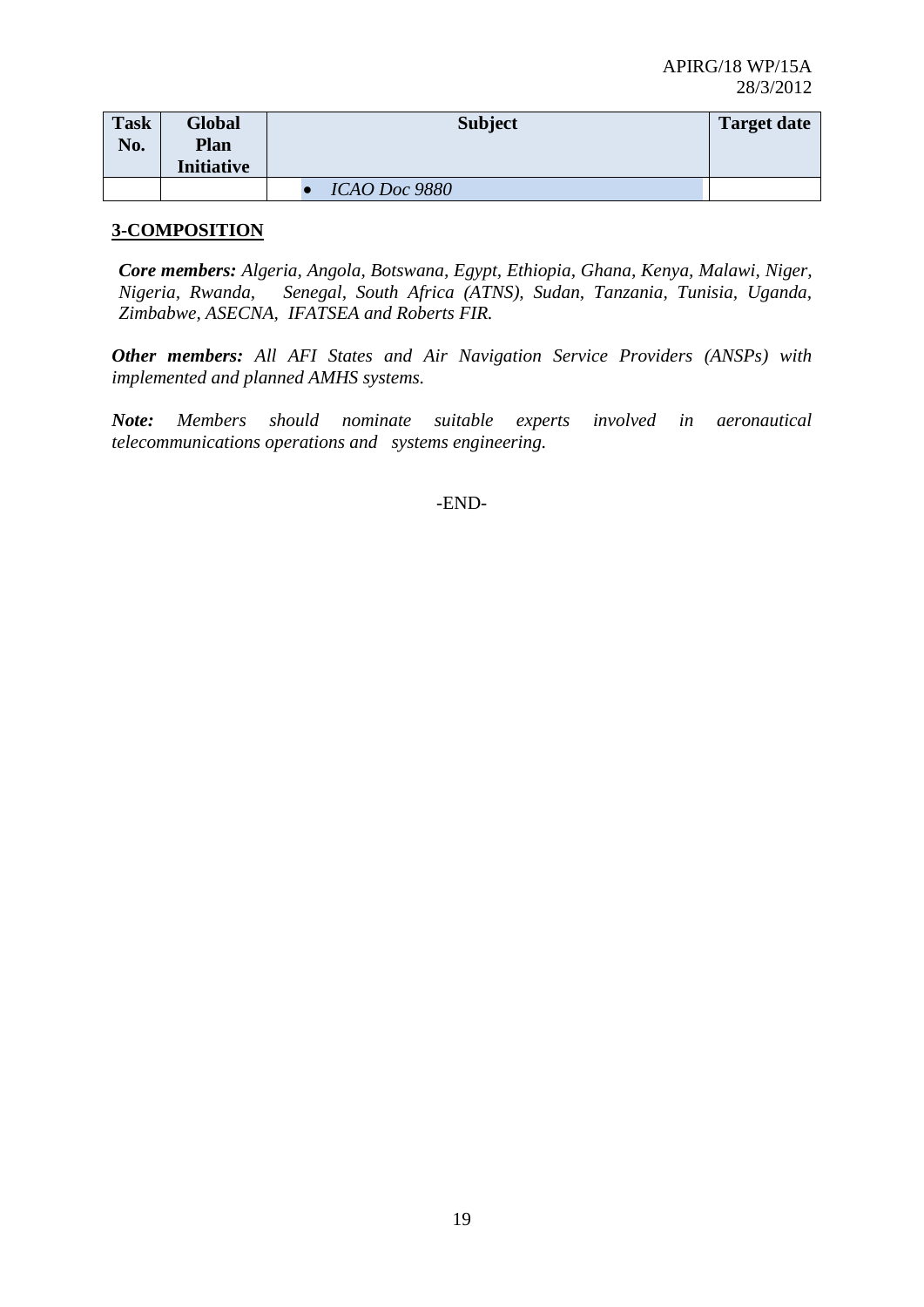## **APPENDIX D**

**AFI**

## **ATN ROUTING ARCHITECTURE PLAN**

**(DRAFT)**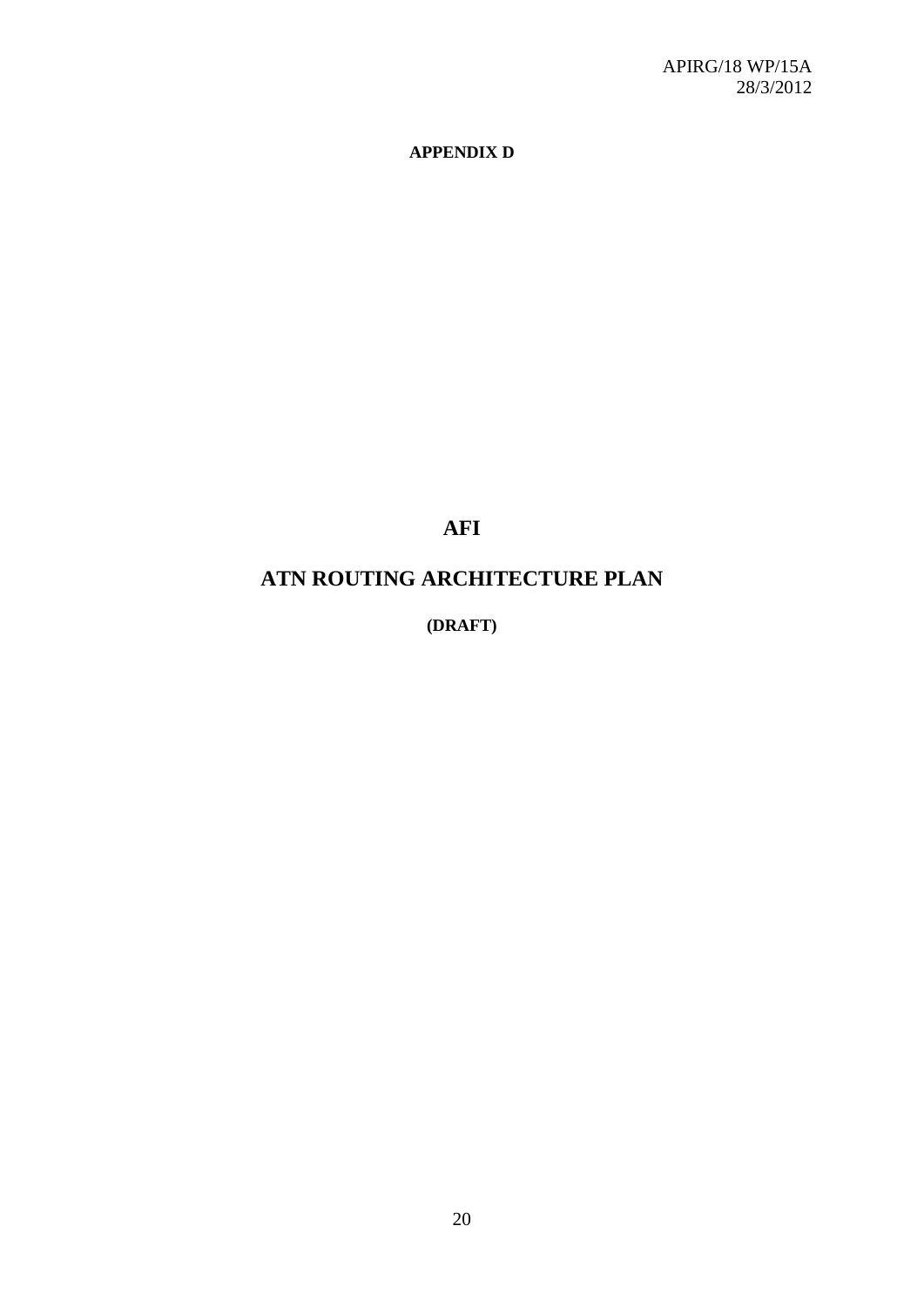#### **EXECUTIVE SUMMARY**

This document provides technical guidance on the Planning and Implementing the transition to the Aeronautical Telecommunication Network (ATN) for ground communication within the ICAO AFI Region.

The routing architecture is based upon the need for a ground-ground infrastructure to eventually replace the existing AFTN infrastructure. For this reason, the routing architecture uses the existing AFTN infrastructure as a guideline for the positioning of ATN equipment.

The routing architecture is designed primarily for the ground-ground environment. It is intended that this architecture will be suitable as the routing architecture for the introduction of the air-ground communication requirements.

#### **INTRODUCTION**

This document presents an initial plan for the routing architecture within the AFI Region.

#### *Terms used*

*Aeronautical Fixed Telecommunication Network (AFTN)*: a low-speed network providing the majority of ground-ground data communication services within the ICAO realm. This term is defined in ICAO Annex 10.

*Boundary Intermediate Systems (BIS)*: a router that supports IDRP and routes PDUs to more than one routing domain. This term is defined in ICAO Doc. 9705.

**Backbone Boundary Intermediate Systems (BBIS)**: a router that primarily routes PDUs between routing domains and does not support End Systems*.*

 *Note: This definition is similar to that found in ICAO Doc. 9705 and is meant to be consistent with that definition. This definition is made on the assumption that this version of the routing architecture is limited to the ground-ground infrastructure.*

*End Boundary Intermediate Systems (EBIS)*: a router that primarily routes PDUs between routing domains and connected End Systems.

*End Systems (ES)*: an ATN system that supports one or more applications and that is a source and/or destination for PDUs.

*Inter-Regional Boundary Intermediate Systems (IRBIS):* a router that routes PDUs between systems (both End Systems and Boundary Intermediate Systems) within the Region with routers outside of the Region. These routers are the entry points into the Region and exit points from the Region for PDUs.

*Network Service Access Point (NSAP)* (address): a 20-octet value that uniquely identifies an interface between the Transport Layer and the Network Layer. In the ATN it provides the address of transport entity providing ATN Internet services.

#### *Acronyms used*

- AFTN Aeronautical Fixed Telecommunication Network
- BIS Boundary Intermediate Systems
- BBIS Backbone Boundary Intermediate Systems
- CLNP Connectionless Network Protocol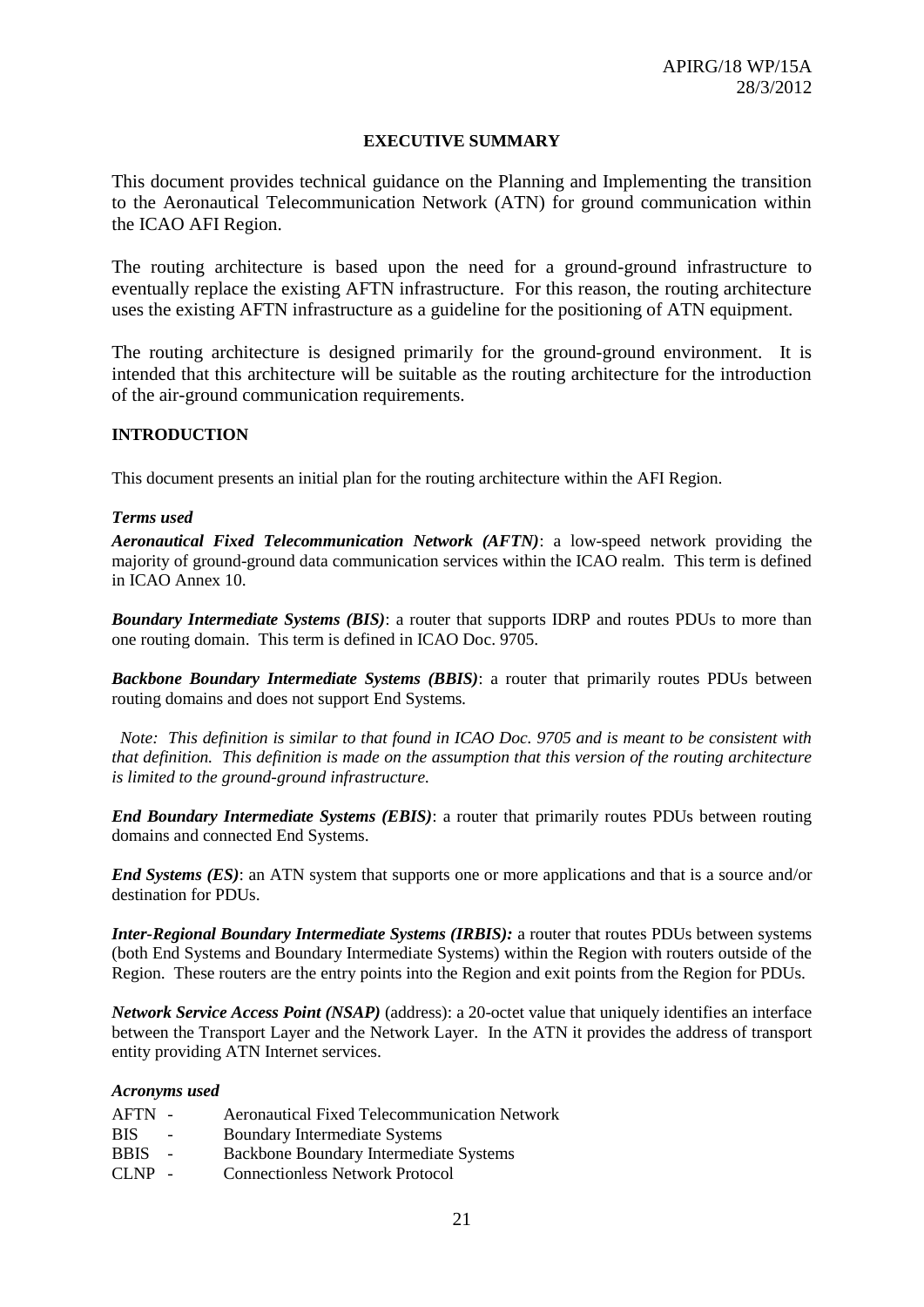- EBIS End Boundary Intermediate Systems
- ES End System
- IDRP Inter-Domain Routing Protocol
- IS Intermediate System
- PDU Protocol Data Unit

#### **ROUTING DOMAIN FUNDAMENTALS**

The ATN consists of a set of End-Systems (ESs) and a set of Intermediate Systems (ISs). ESs are the source and destination of all data and are where the applications reside. ISs are better known as routers and relay PDUs from one system to another.

The ISs and ESs are organized into *Routing Domains*. Routing Domains are used to define sets of ystems (that typically operate together) into clusters. These clusters have two major properties:

- they are controlled by a single administration/organization, and
- a significant amount of the traffic is internal to the cluster.

The single most important characteristic is that they are controlled by a single administration or organization. This characteristic is manifested in technical terms by mutual trust between all routers in a routing domain. Routing protocols are based on the fact that the information exchanged between *intra*-domain routers can be trusted. No special reliability or trust is required to accept information about advertised routes.

The second characteristic, most traffic is internal to a routing domain, is more an artifact of proper network engineering.

Routing domains are established through the NSAP addressing conventions established for the ATN in Doc. 9705, Sub-Volume 5. All systems with NSAP addresses defined with the same address prefix are by definition in the same routing domain.

#### *Intra-Domain Routing*

Intra-domain routing is the routing of PDUs from the source to destination where both are in the same domain. Intra-domain routing implies one or more ISs capable of routing PDUs across the domain. Examples of intra-domain routing would be CLNP-capable routers exchanging PDUs between two Local Area Networks.

Since the ATN is specified across State boundaries, there are no SARPs requirements for intradomain routing. The choice and configuration of internal routers is a local matter.

#### *Inter-Domain Routing*

The central definition of routing in the ATN is concerned with inter-domain routing. This is a particularly difficult problem since by the very nature of inter-domain routing, the information received cannot be fully trusted.

Inter-domain routing is based upon the mutual distrust of the received routing information. First, reliability mechanisms must be built-in to ensure the reliable transfer of the information. Second, the received information must be filtered to ensure that it meets the suitability constraints of the received system (in other words, can it be believed.)

After receiving the routing information, the inter-domain router must build routing tables based upon its internal policy about routing its data.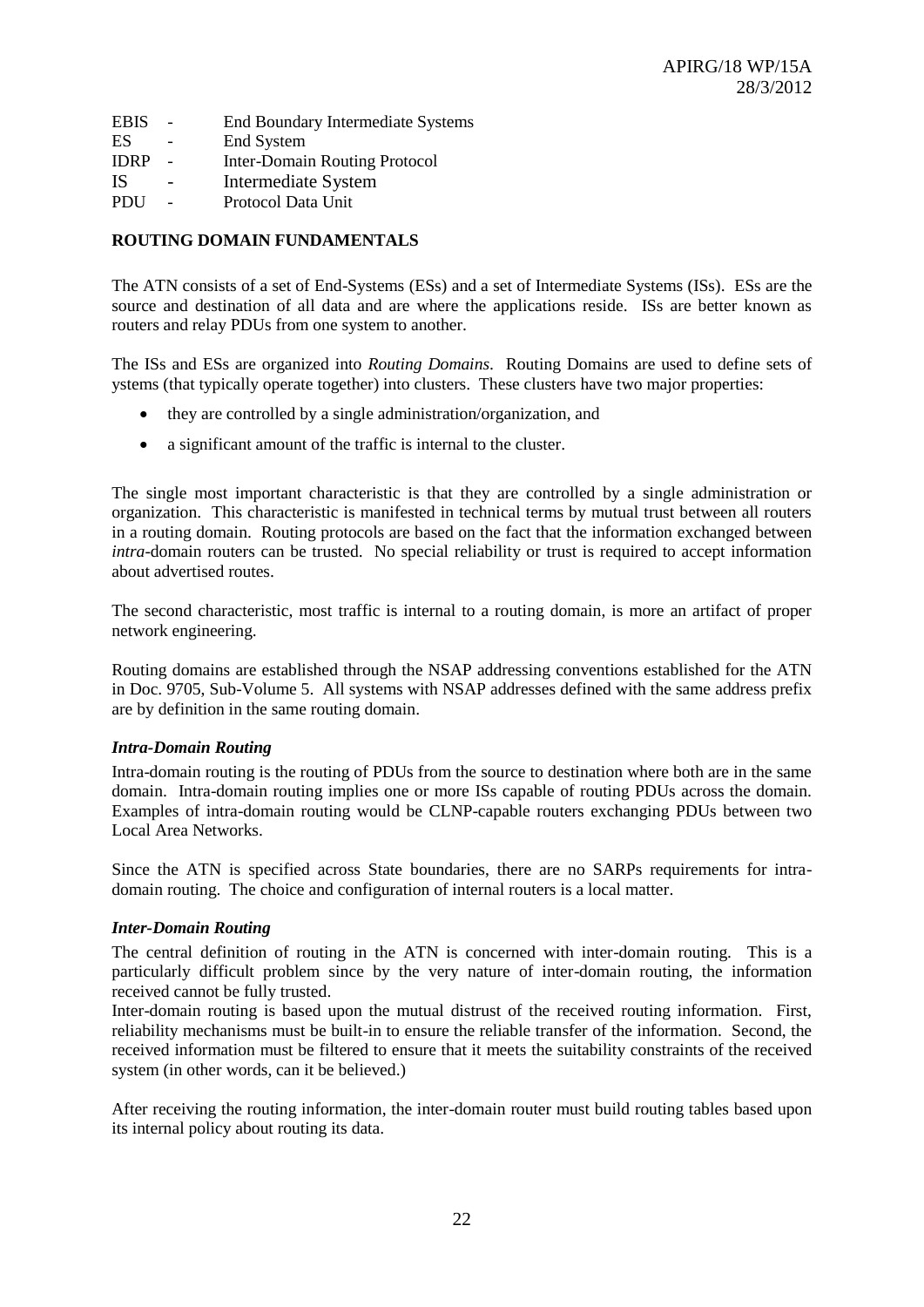#### *Types of Routing Domains*

There are two basic types of routing domains: end routing domains, and transit routing domains. An end routing domain routes PDUs to and from end-systems within its routing domain. Figure 1 shows an end routing domain.



A transit routing domain routes PDUs between two or more routing domains, and may as an option also act as an end routing domain. An example of a transit domain is where a set of backbone routers is configured in their own routing domain with all of the end systems in end routing domains attached to the backbone.



#### *Routing Domain Construction*

Based on the above, a routing domain consists of at least one inter-domain router. *Note: There must be at least one BIS. There is no requirement for any other equipment.* Routing domains are elements of the physical structure of the ATN.

#### **ROUTER FUNDAMENTALS**

All routers discussed within this document are ICAO Doc. 9880 compliant Boundary Intermediate Systems (BISs).

*Note: Individual States may elect to use other routers that do not comply with the ATN IDRP requirements as found in ICAO Doc. 9880 within the limits of their own States. These router are internal State issues and outside the scope of this document.*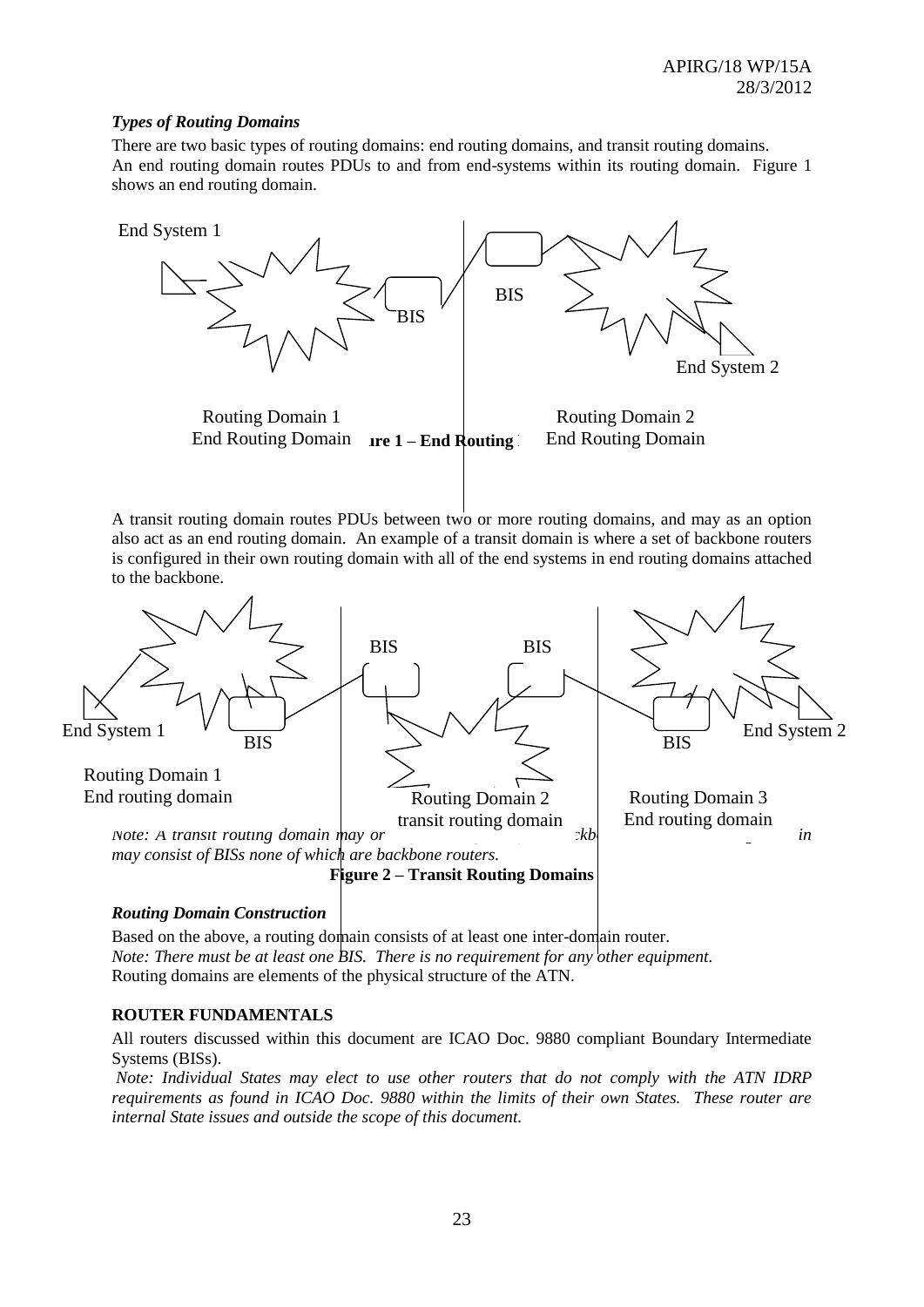#### *Boundary Intermediate System Overview*

Boundary Intermediate Systems comprise the interfaces between networks, and in particular, between different routing domains. The term "Boundary Intermediate System" can often be replaced with the more common term "router".

An important consideration in developing the routing architecture is the different roles that routers take within the ATN environment.

#### *Router Types*

There will be two primary types of BISs employed within the Region:

- Backbone BISs (BBISs), and
- End BISs (EBISs).

#### **Backbone BISs**

A BBIS is a router that primarily routes PDUs between routing domains. These routers are typically higher performance routers that aid in the efficient flow of data between domains. BBISs may have End-Systems connected to them, but often are limited to only router-to-router connections.

BBISs can be further subdivided into Inter-regional BBISs and Regional BBISs. Inter-regional Backbone BBISs are those backbone routers that connect to BBISs in other regions.

Regional BBISs are backbone routers that only connect to routers within the Region.

*Note 1: A single high performance router may act as both a Regional BBIS and an Inter-regional BBIS based upon meeting the requirements for performance and reliability.*

Note 2: For completeness of the routing architecture, it must be mentioned that the routers out-side of

the Region to which Inter-regional Backbone BISs attach are, in fact, Inter-regional Backbone BISs

in the other Region.

*Note 3: The interconnection of backbone BISs typically require higher capacity communication lines based on the consolidation of traffic through those backbone routers. Even though the architecture takes into account existing AFTN infrastructure facilities, the need to upgrade the communication facilities as traffic through the backbone increases may be necessary.*

*Note 4: It is possible for some States to provide transit routing from their routing domains to the routing domains of other States using BISs that are not backbone routers.*

#### **End BISs**

End BISs are connected to one or more BBISs and provide routing services to a single routing domain. Further, End BISs do not act as a transit router for passing PDUs between other routing domains.

#### **AFI REGIONAL ROUTING ARCHITECTURE**

The AFI Regional routing architecture is based upon several concepts:

- 1. from a routing domain point of view, the Region can be considered an "autonomous" area, that is, there is a difference between routers located within the Region and outside the Region.
- 2. routing domains and confederations of routing domains may be applied to areas within the Region.
- 3. States will make their own implementation and transition decisions.

The routing architecture can be divided into several distinct parts:

• the definition of the backbone routing structure for passing information between routing domains within the Region;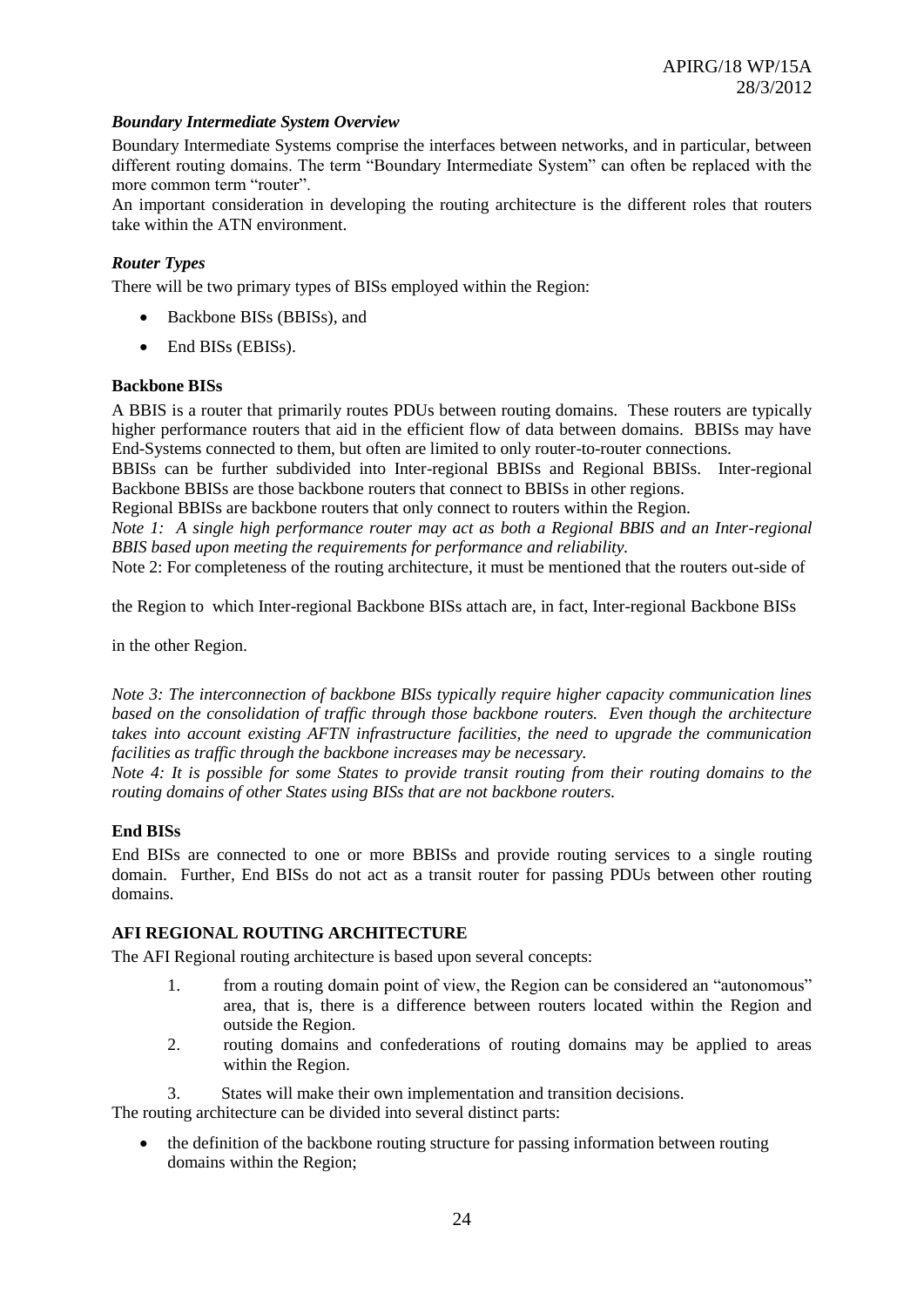- the definition of the routing structure for passing information from this Region to other Regions;
- the definition of the routing structure between routing domains not on the backbone; and
- the definition of the routing structure for use in end-routing domains.

The first component is the definition of the backbone routing structure that supports the exchange of data within the Region. This part defines the interconnection of the major communication facilities in the Region and how they cooperate to link all of the systems in the Region.

The second part is needed to define how data will be routed between the systems within the Region with those systems outside the Region. More importantly, the structure describes how all global ATN systems are accessible from systems in the Region.

The third component is the definition of the structure that allows end routing domains to exchange data across the backbone to another end routing domain. This part defines how the end routing domains connect through the backbone.

The fourth component defines the routing structure that is used within an end routing domain. This part defines how the individual routing domains may be used to pass data.

## *Regional Backbone*

The definition of a Regional Backbone is based upon the efficiencies that may be realized by concentrating the ATN traffic at major communication centres and using the economy of scale in passing this information between major communication centres.

The rationale for defining Regional backbone sites is based upon existing VSAT networks in the AFI Region and the flow of both AFTN traffic and possible future air-ground ATN traffic. Within the Region there exist four VSAT networks (AFISNET, CAFSAT, NAFISAT and SADC) that can be used to simplify the definition of the backbone architecture.

However, it must be understood that the expected growth in communication traffic over the ATN could quickly exceed the capabilities of the existing communication infrastructure. Planning for the increased traffic loads will be needed as soon as ATN traffic begins to flow.

The architecture and communication requirements define a routing plan that incorporates alternate routing and communication paths so that no single router or communication failure can isolate major parts of the Region.

The initial AFI BBISs sites are defined in the following table by identifying those communication centres that are participating in more than one VSAT network as shown at **Attachment A**. Additional backbone sites will need to be identified in the future for increased reliability of the interconnections between the networks. This is done in subsequent paragraphs.

| <b>Item</b> | <b>ATN</b> backbone router site | <b>State</b>       |
|-------------|---------------------------------|--------------------|
|             | Antananarivo                    | Madagascar         |
| 2           | Dakar                           | Senegal            |
| 3           | Dar es Salaam                   | Tanzania           |
|             | Johannesburg                    | South Africa       |
|             | Kinshasa                        | Dem. Rep. of Congo |
| 6           | Luanda                          | Angola             |
|             | Mauritius                       | Mauritius          |
|             | N'djamena                       | Chad               |

#### **Table 4.1 - Definition of initial AFI ATN Backbone router sites**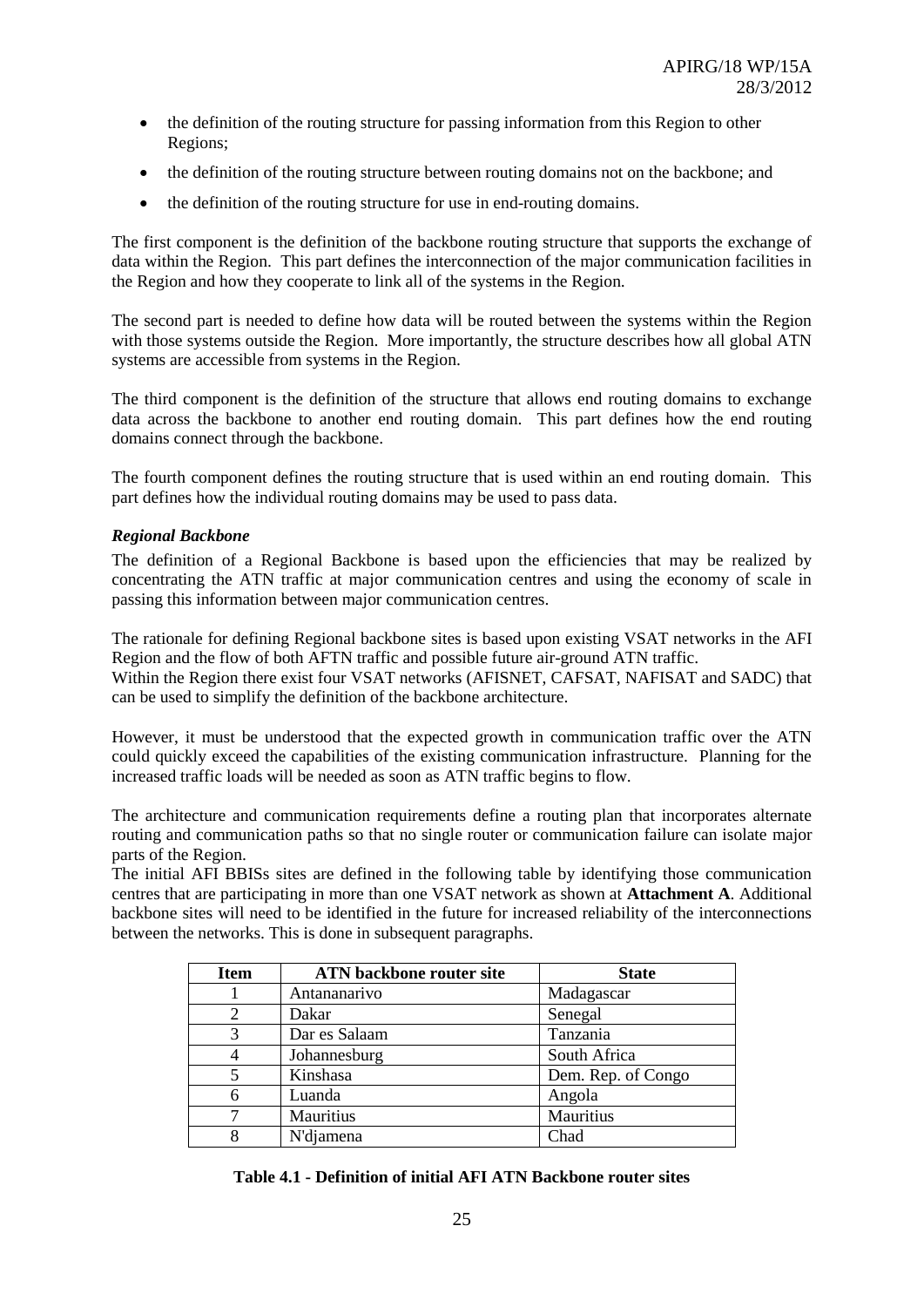At each ATN Backbone site, there should be at least one BBIS. States that are to be invited to committing to operate backbone routers are identified in the table above.

#### **AFI Backbone router requirements**

The definition of BBIS and the location of these routers may be affected by the requirements for backbone routers. A backbone router must meet several performance and reliability requirements:

- Availability
- Reliability
- Capacity: and
- Alternate routing.

## **Availability**

A backbone router must provide a high-level of availability (24 hours a day, 7 days a week).

## **Reliability**

A backbone router must be very reliable system that may require redundant hardware or more than one router per site.

## **Capacity**

As a communication concentrator site, a backbone router must be capable of supporting significantly more traffic than other ATN routers.

#### **Alternate routing**

Based upon the need for continuity of service, backbone routers will require multiple communication links with a minimum of two and preferably three or more backbone routers to guarantee alternate routing paths in case of link or router failure.

## **Routing policies**

States providing Regional BBISs must be capable of supporting routing policies that allow for Regional transit traffic and for dynamic re-routing of traffic based upon loading or link/router failures.

#### *Inter-Regional Backbone*

The second component of the AFI Regional Routing Architecture is the definition and potential location of Inter-Regional Backbone Routers. The manner in which this architecture was developed was to ensure that the use of the existing communication infrastructure is possible to the greatest degree. The use of the existing communication infrastructure should reduce the overall cost of transitioning to the ATN.

To re-state from the previous section, the Inter-Regional BBISs provide communication from routers within the AFI Region to routers in other regions. These Inter-Regional BBISs provide vital communications across regions and therefore need to have redundant communication paths and high availability. (Note: This can be accomplished through multiple routers at different locations.)

Within the current AFTN network environment, the following locations have been identified to initially serve centres outside the AFI Region:

| <b>Entry/Exit Centre</b> | <b>Region served</b> |
|--------------------------|----------------------|
| Addis Ababa              | Middle East          |
| Algiers                  | Europe               |
| Casablanca               | Europe               |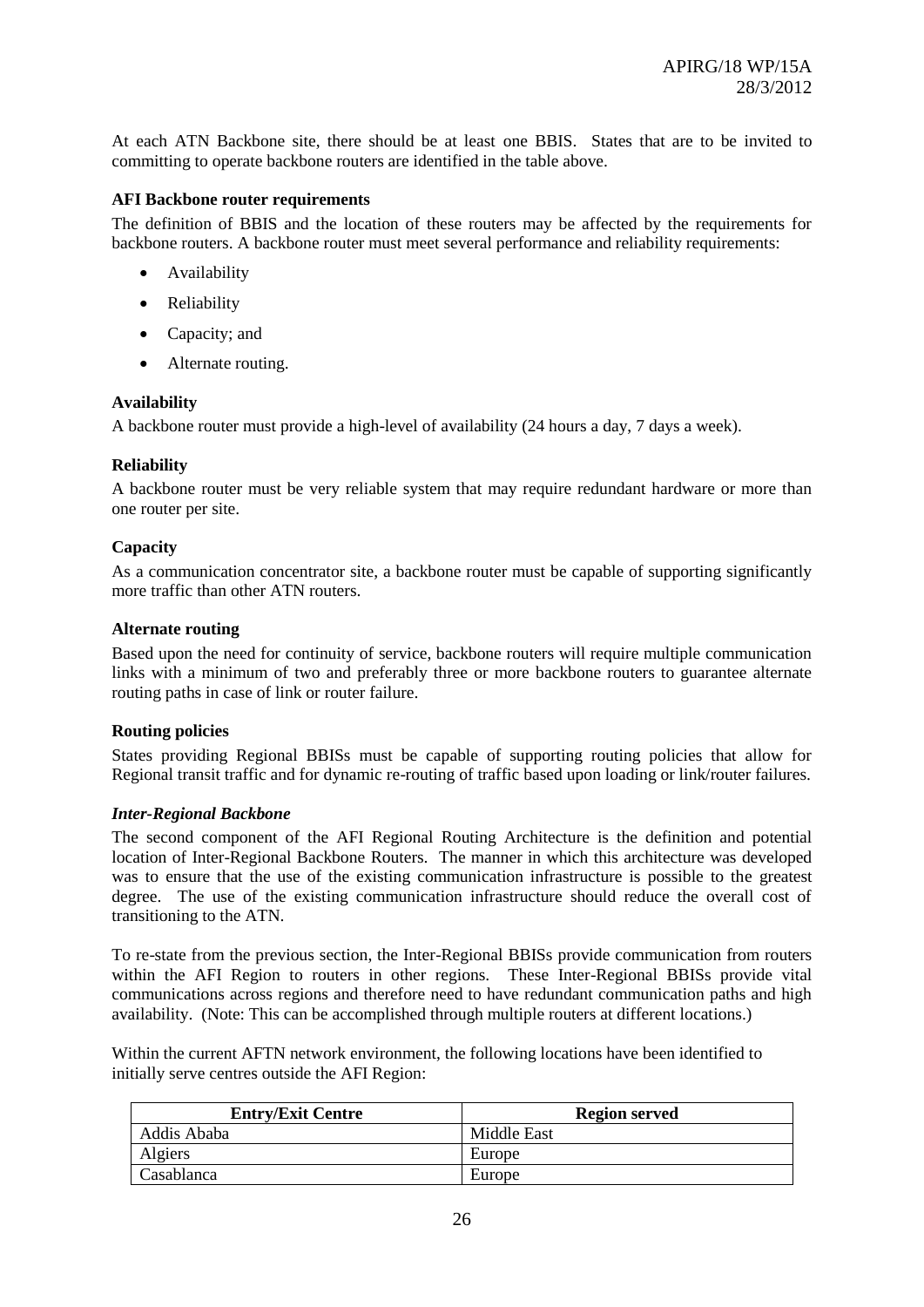| Cairo        | Europe, Middle East         |
|--------------|-----------------------------|
| Dakar        | South America               |
| Johannesburg | Asia/Pacific, South America |
| Nairobi      | Asia                        |
| Tunis        | Europe                      |

#### **Table 4.2 - Centres with circuits to other Inter- Regional Backbones**

For the transition to the ATN, connectivity to the other Regions should be a priority. This is especially important as other Regions begin the transition to the ATN and begin deploying ATN BISs.

#### **Long Term Implementation**

The transition to a fully implemented ATN requires that connectivity amongst the ICAO regions be robust. That is, there is the need to ensure alternate paths and reliable communication. Table 4.2 presents a minimal Inter-Regional Backbone that provides a minimum of 2 circuits to other ICAO regions that communicate directly with the AFI Region. For longer term implementation of the ATN, it would be advisable to have 3 circuits to each Region.

#### **Initial Implementation**

Note: Information is needed on the plans of States in implementing ATN.

The initial implementation of the ATN, outside of the AFI Region, will most likely be in North America, Europe and Asia/Pacific. Therefore, initial transition planning in AFI may focus on Europe and Asia/Pacific.

For connecting to Europe, there should be four (4) Inter-Regional BBISs. For example, the following locations would be candidates for such routers: Algiers, Cairo, Casablanca and Tunis.

*Note: The locations presented above are examples of possible router sites. The selection of actual locations will be based on implementation schedules and circuit availabilities.*

For connecting to the Middle East, Inter-Regional BBISs may be located at the locations of the existing AFTN centres, Cairo and Addis Ababa. However, these routers would not be needed until such time as ATN traffic is destined for that Region and the location of the routers would be determined at that time.

For connecting to the ASIA/PAC, Inter-Regional BBISs may be located at the locations of the existing AFTN centres, Johannesburg and Nairobi. However, these routers would not be needed until such time as ATN traffic is destined for that Region and the location of the routers would be determined at that time.

For connecting to the SAM Region, Inter-Regional BBISs may be located at the locations of the existing AFTN centres, Dakar and Johannesburg. However, these routers would not be needed until such time as ATN traffic is destined for that Region and the location of the routers would be determined at that time. In the future, Luanda could be added for interface with the SAM Region.

#### *Routing between Backbone Routers and Routing Domains*

The third component of the AFI ATN routing architecture is the definition of the routing structure between end routing domains within the AFI Region through the regional ATN backbone. This is done by linking routing domains within the coverage area of each VSAT network to the ATN backbone sites on the same network. In this process additional backbones are identified.

Based upon the exiting VSAT network coverage areas, sub-regions are defined for routing efficiencies. These sub-regions are used to concentrate traffic. The goal of this architecture is to use the existing communication infrastructure and the facilities available at existing AFTN centres to the maximum degree possible.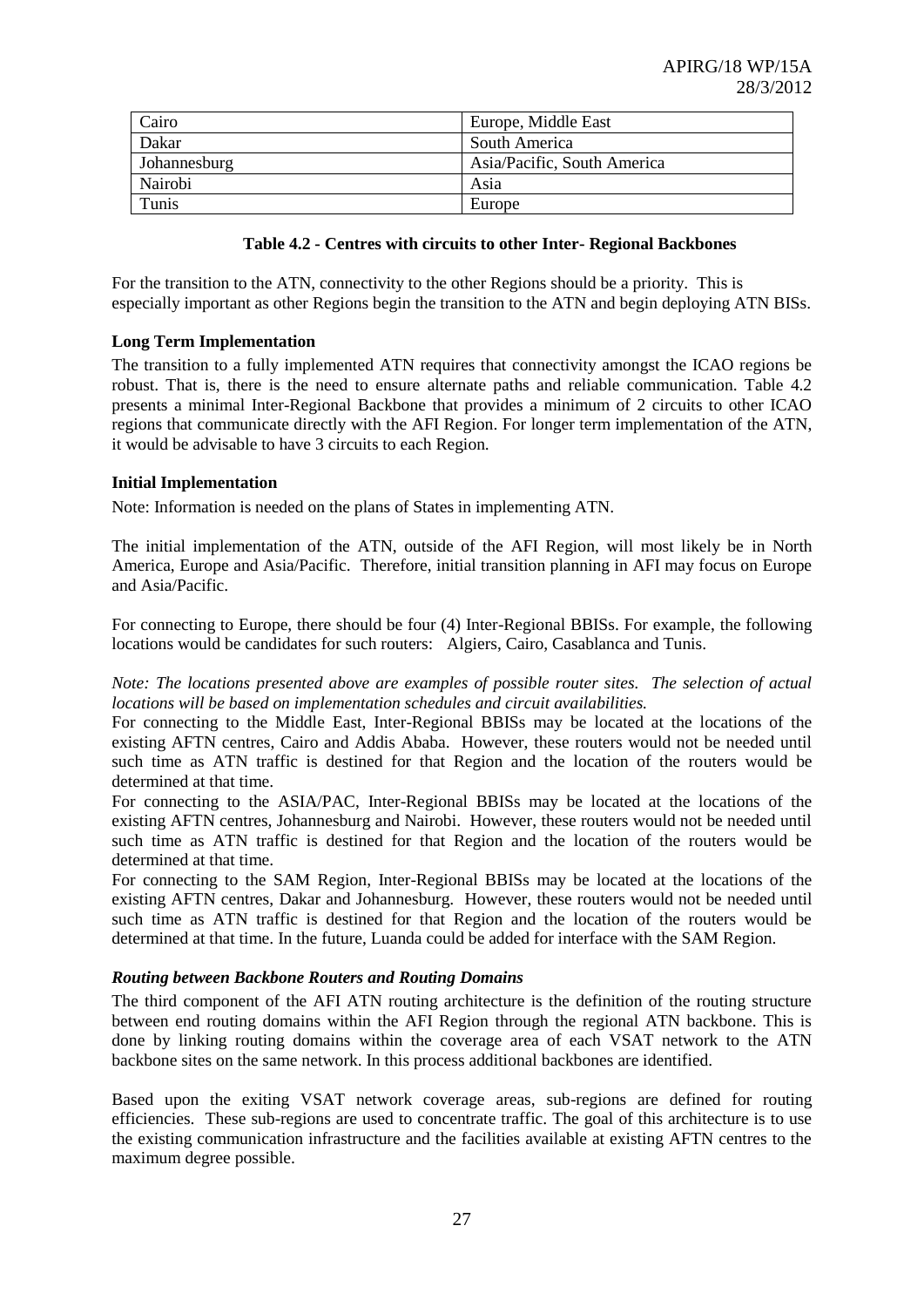Within the AFISNET area, six major routing domains can be identified:

- ASECNA member States, which could form a routing confederation
- Ghana
- Nigeria
- Roberts FIR
- Sal FIR: and
- Sao Tome and Principe.

Within the ASECNA ensemble, two additional backbones could be located at Brazzaville and Niamey to concentrate traffic as in the current AFTN.

In the Ghana domain, Accra is being linked to Sao Tome by VSAT for VHF extension. This facility could be used in the future to link the Sao Tome domain to the ATN. Thus Accra BIS will be a transit router for Sao Tome. For added reliability, Lagos BIS should transit through Accra, while Kano BIS is linked to N'djamena and Niamey.

In the SADC VSAT coverage area, each State constitutes a routing domain that will be linked to the Johannesburg BBIS.

In the NAFISAT coverage area, each State also constitutes a routing domain. The additional BBIS identified is at Khartoum. Each routing domain has at least two links to the ATN. The BB locations are defined in Table 4.3. The table is organized with one site identified as a potential backbone router site identified above. This site is listed first and in bold text. The remainder of the sites in each subregion follows.

*Note: The identified backbone router sites are only examples. Actual backbone router sites will be determined by implementation schedules and States' willingness to implement backbone routers.*

| Location (State) of BB (including amendments by AFI Aeronautical VSAT |
|-----------------------------------------------------------------------|
| <b>Networks Managers)</b>                                             |
| <b>Addis Ababa (Ethiopia)</b>                                         |
| Sub-Regional sites: None                                              |
| Other BBIS sites: Khartoum, Nairobi, Jeddah                           |
| Other Regions: MID                                                    |
| Accra (Ghana)                                                         |
| Sub-Regional sites: None                                              |
| Other BBIS sites: Dakar, Niamey                                       |
| Other Regions: None                                                   |
| <b>Algiers (Algeria)</b>                                              |
| Sub-Regional sites: None                                              |
| Other BBIS sites: Casablanca, Tunis, Niamey                           |
| <b>Other Regions: EUR</b>                                             |
| Antananarivo (Madagascar)                                             |
| Sub-Regional sites: SADC:Johannesburg                                 |
| <b>Other BBIS sites: Mauritius</b>                                    |
| Other Regions: None                                                   |
| <b>Brazzaville (Congo)</b>                                            |
| Sub-Regional Sites: NAFISAT: Nairobi, SADC: Kinshasa, Luanda          |
| Other BBIS sites: Dakar, Niamey, N'djamena                            |
| Other Regions: None                                                   |
| Cairo (Egypt)                                                         |
| Sub-Regional Sites: Tunis                                             |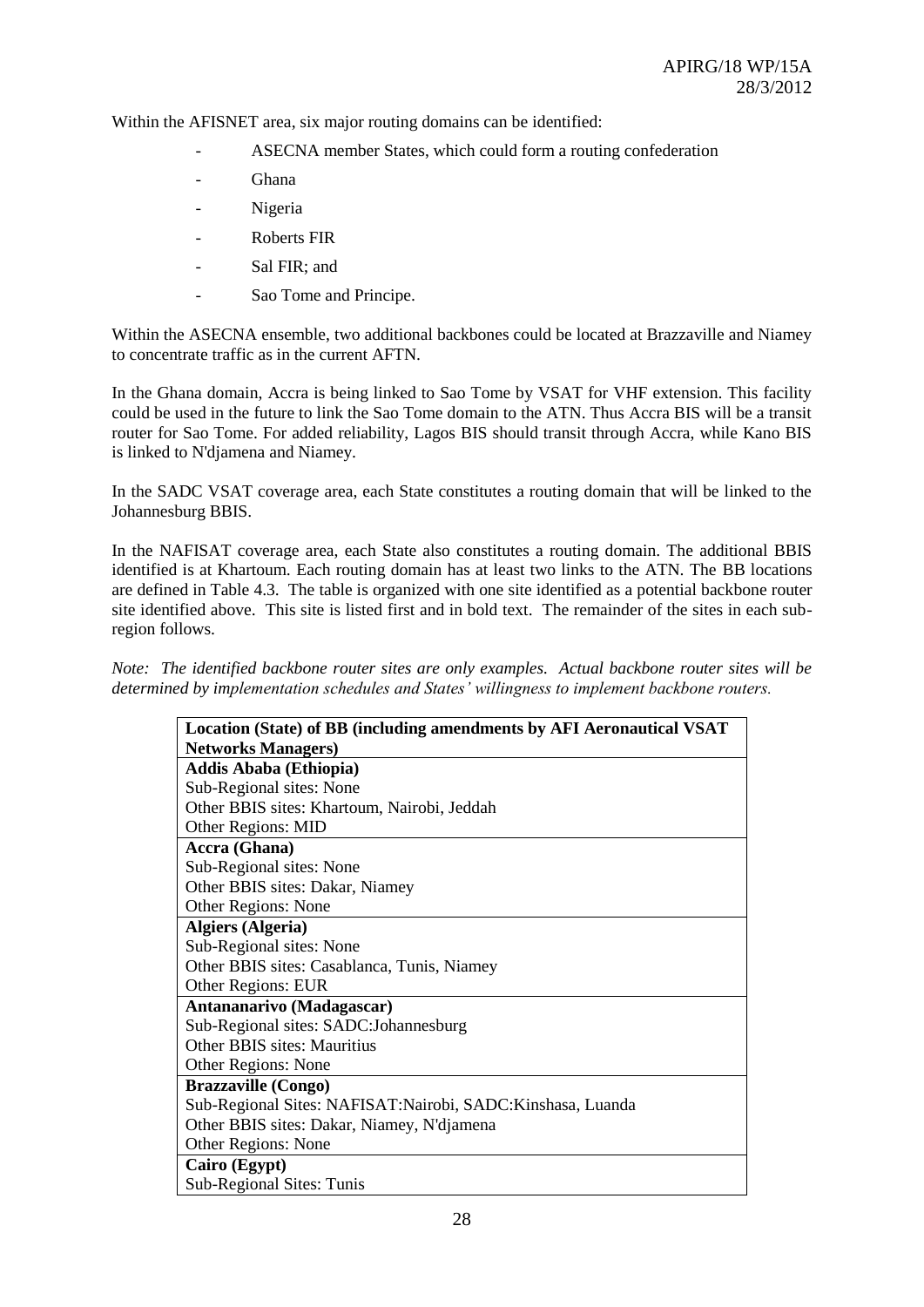| Location (State) of BB (including amendments by AFI Aeronautical VSAT                    |
|------------------------------------------------------------------------------------------|
| <b>Networks Managers)</b>                                                                |
| Other BBIS sites: Khartoum                                                               |
| Other Regions: EUR, MID                                                                  |
| <b>Casablanca</b> (Morocco)                                                              |
| Sub-Regional Sites: EUR:Lisbon                                                           |
| Other BBIS sites: Algiers, Dakar                                                         |
| <b>Other Regions: EUR</b>                                                                |
| Dakar (Senegal)                                                                          |
| Sub-Regional Sites: CAFSAT: Recife, Las Palmas, SADC: Johannesburg                       |
| Other BBIS sites: Casablanca, Niamey, Accra, Brazzaville, Conakry                        |
| <b>Other Regions: SAM</b>                                                                |
| Dar es Salaam (Tanzania)                                                                 |
| Sub-Regional Sites: NAFISAT:Nairobi                                                      |
| Other BBIS sites: Kinshasa, Johannesburg                                                 |
| Other Regions: None                                                                      |
| Ezeiza (Argentina)                                                                       |
| Sub-Regional sites: SADC:Johannesburg                                                    |
| Other BBIS sites: None                                                                   |
| Other Regions: AFI                                                                       |
| Jeddah (Saudi Arabia)                                                                    |
| Sub-Regional Sites: NAFISAT: Addis Ababa, Khartoum                                       |
| Other BBIS sites: None                                                                   |
| Other Regions: AFI                                                                       |
| <b>Johannesburg (South Africa)</b>                                                       |
| Sub-Regional Sites: AFISNET:Dakar,Antatanarivo, CAFSAT:Ezeiza                            |
| Other BBIS sites: Luanda, Kinshasa, Dar es Salaam, Plaisance                             |
| Other Regions: SAM, ASIA/PAC                                                             |
| Kano (Nigeria)                                                                           |
| Sub-Regional Sites: None                                                                 |
| Other BBIS sites: Niamey, N'djamena                                                      |
| Other Regions: None                                                                      |
| <b>Khartoum (Sudan)</b>                                                                  |
| Sub-Regional sites: NAFISAT:N'djamena, SADC:Kinshasa                                     |
| Other BBIS sites: Cairo, Jeddah, Addis Ababa, Nairobi                                    |
| Other Regions: MID                                                                       |
| Kinshasa (Democratic Republic of Congo)                                                  |
| Sub-Regional sites: AFISNET:Brazzaville,N'djamena, NAFISAT:Khartoum                      |
| Other BBIS sites: Dar es Salaam, Johannesburg                                            |
| Other Regions: None                                                                      |
| Las Palmas (Gran Canaria)                                                                |
| Sub-Regional sites: AFISNET:Dakar                                                        |
| Other BBIS sites: Lisbon, Recife                                                         |
| Other Regions: SAM, EUR                                                                  |
| <b>Lisbon (Portugal)</b>                                                                 |
| Sub-Regional sites: CAFSAT:Casablanca<br>Other BBIS sites: Las Palmas                    |
| Other Regions: AFI                                                                       |
|                                                                                          |
| Luanda (Luanda)                                                                          |
| Sub-Regional sites: CAFSAT:Recife, AFISNET:Brazzaville<br>Other BBIS sites: Johannesburg |
| Other Regions: SAM                                                                       |
| Nairobi (Kenya)                                                                          |
| Sub-Regional Sites: AFISNET:Brazzaville, SADC:Plaisance,Dar es Salaam                    |
|                                                                                          |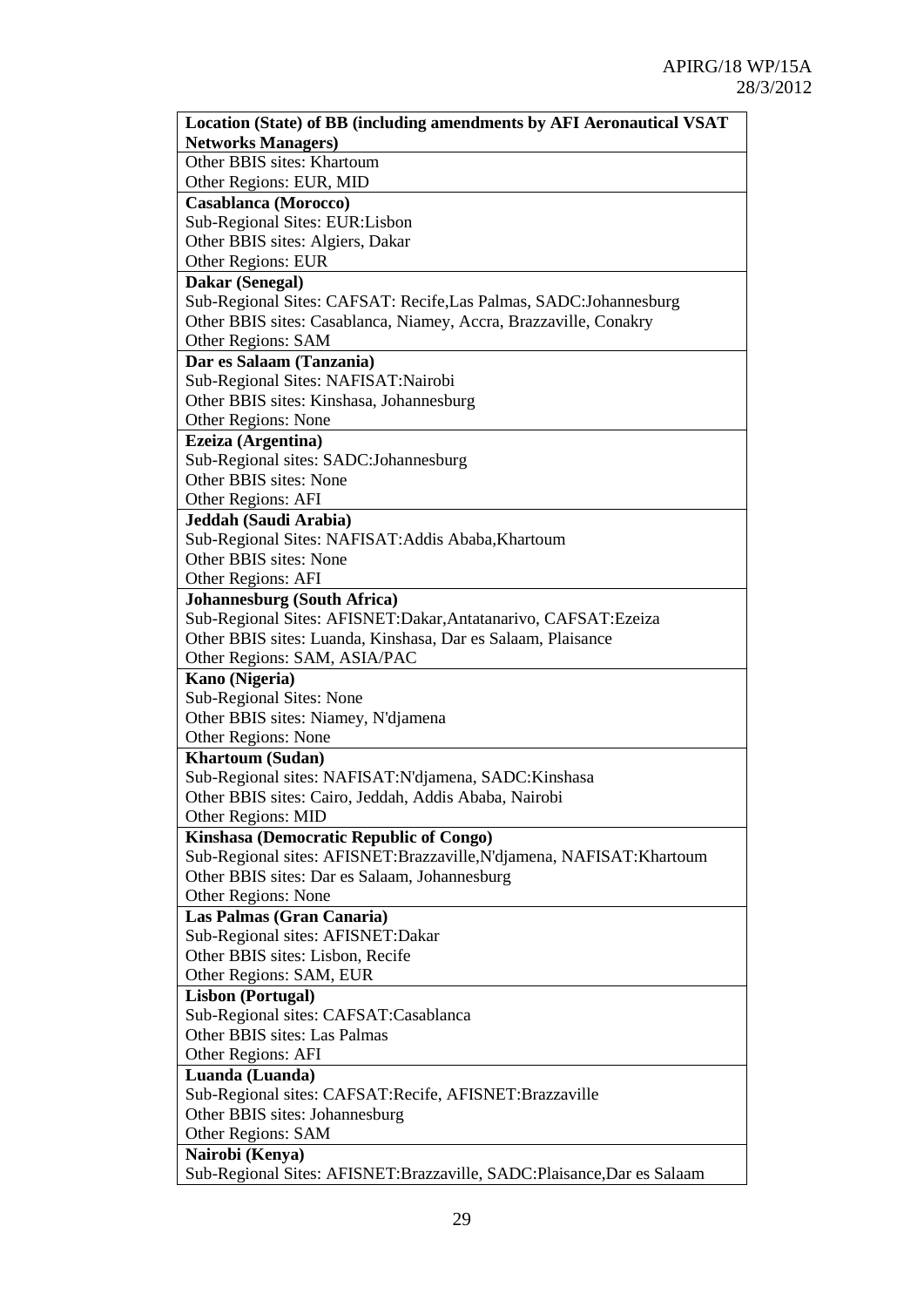| Location (State) of BB (including amendments by AFI Aeronautical VSAT         |
|-------------------------------------------------------------------------------|
| <b>Networks Managers)</b>                                                     |
| Other BBIS sites: Khartoum, Addis Ababa                                       |
| Other Regions: ASIA/PAC                                                       |
| N'djamena (Chad)                                                              |
| Sub-regional sites: NAFISAT: Khartoum, SADC: Kinshasa                         |
| Other BBIS sites: Niamey, Brazzaville, Kano                                   |
| Other Regions: None                                                           |
| <b>Niamey (Niger)</b>                                                         |
| Sub-Regional Sites: None                                                      |
| Other BBI sites: Dakar, Algiers, N'djamena, Kano, Brazzaville, Accra, Conakry |
| Other Regions: None                                                           |
| <b>Plaisance (Mauritius)</b>                                                  |
| Sub-Regional sites: NAFISAT:Nairobi                                           |
| Other BBIS sites: Antananarivo, Johannesburg                                  |
| Other Regions: None                                                           |
| <b>Recife (Brazil)</b>                                                        |
| Sub-Regional sites: AFISNET: Dakar, SADC: Luanda                              |
| Other BBIS sites: Las Palmas                                                  |
| Other Regions: AFI                                                            |
| <b>Roberts (Guinea)</b>                                                       |
| Sub-Regional sites: None                                                      |
| Other BBIS sites: Dakar, Niamey                                               |
| Other Regions: None                                                           |
| Tunis (Tunisia)                                                               |
| Sub-regional sites: NAFISAT:Cairo                                             |
| Other BBIS sites: Algiers                                                     |
| <b>Other Regions: EUR</b>                                                     |

**Table 4.3 – Definition of Geographic Location of BB Sites**

#### *Routing within end domains*

The fourth component of the AFI routing architecture is the definition of routing within end domains.

#### **Routing Domains**

Each State is expected to have one or more routing domains. Where a State chooses not to implement an ATN BIS, it may choose to incorporate its systems into a routing domain of another State.

The AFI ATN Backbone will consist of routers from the selected States. Each of these routers will be part of its State's routing domain.

*Note: This means that the backbone will not be configured with its own routing domain.* 

Routing to the backbone and between backbone routers will be controlled through IDRP policies. Each State will be responsible for the designation of routing policies for its End Systems and End BISs. Individual States will also be responsible for establishing routing policies for routing to its designated BBIS.

The use of routing confederations is for further study. It should be noted that the establishment of routing confederations within the AFI Region could simplify considerably the routing architecture since a routing confederation can be viewed externally as a single routing domain.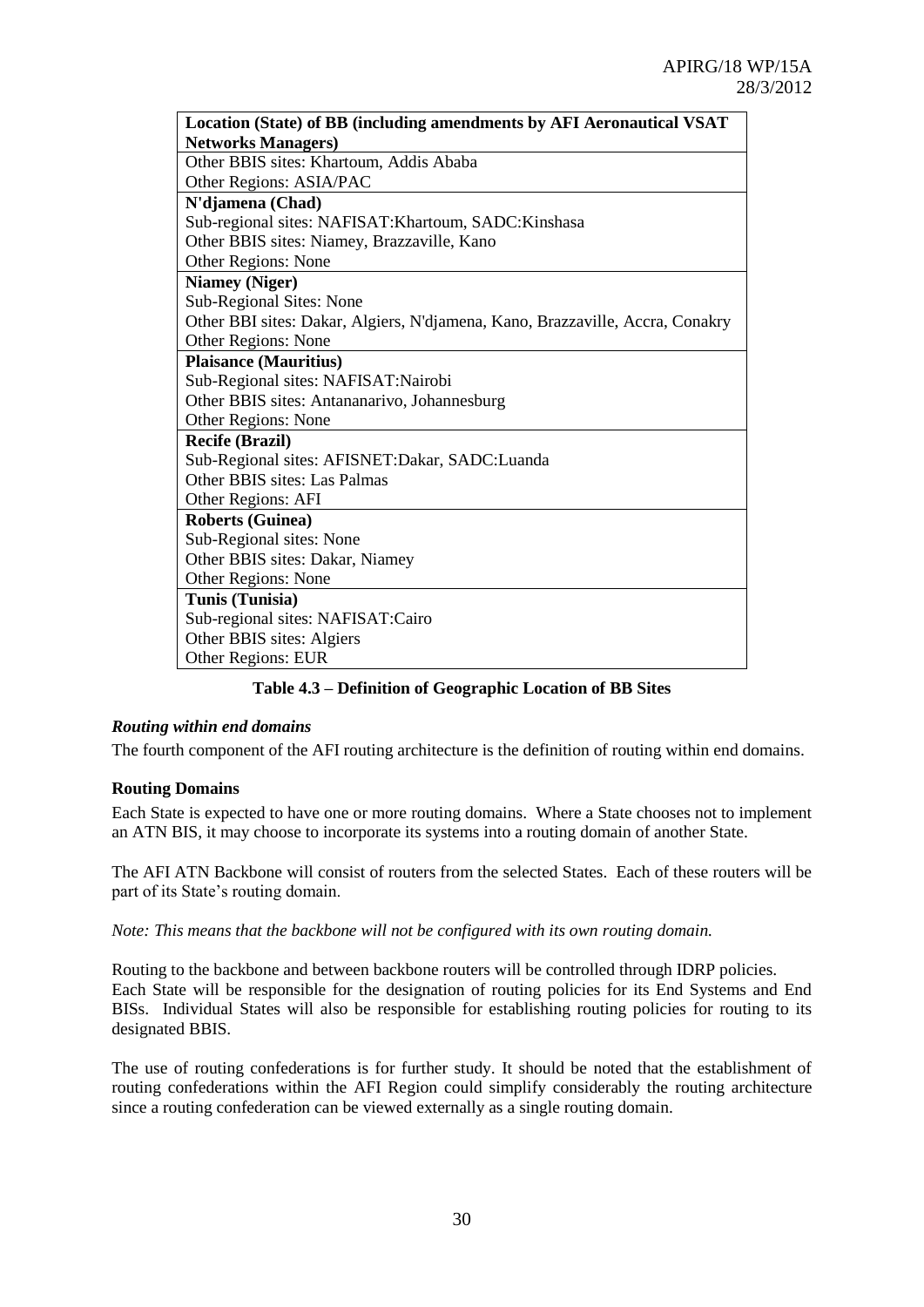## **End BISs**

It is assumed that naming and addressing (and routing domain definition) will be done on a Regional basis. Further, for areas within the Region that may utilize an End BIS serving more than one State, the naming structure will be based on the Regional NSAP format defined in Doc. 9880. Further, States may choose to either implement the Regional (or Sub-Regional) NSAP format or the State NSAP format based on whether it installs a BIS.

## *AFI Regional Routing Architecture*

Summarizing the information presented above, the AFI Regional Backbone network will consist of at least one BBIS router in each of the sub-regions identified above. The actual location of the routers will be based upon implementation schedules and the choices of States.

The Inter-Regional BBISs may be configured to provide both Regional routing services and Extra-Regional routing services. However, these routers must be engineered with sufficient performance capabilities to provide such services.

The chart at **Attachment B** shows the configuration of the AFI routing architecture.

## **Transition Issues**

This area needs further work. Information about plans of the States is required.

## **ATN Transition**

Based upon the previous sections, the implementation of the ATN within the AFI Region may require considerable planning for the transition of the AFTN.

#### *Initial Regional Implementation*

The very beginning of ATN implementation will be bilateral testing between States. For this scenario, each State will need at a minimum:

- an ATN-compliant router,
- a means for managing the router,
- an ATN application, and
- a circuit connecting the States.

States involved in bilateral ATN trials should consider the use of the trial infrastructure in expanding the ATN throughout the Region.

## **Regional ATN Implementation**

At a certain time, sufficient bilateral trials will be underway to permit a region-wide ATN network based upon the plan presented above. As each State implements the ATN applications and network infrastructure, it will be added to the Regional infrastructure according to this plan.

-END-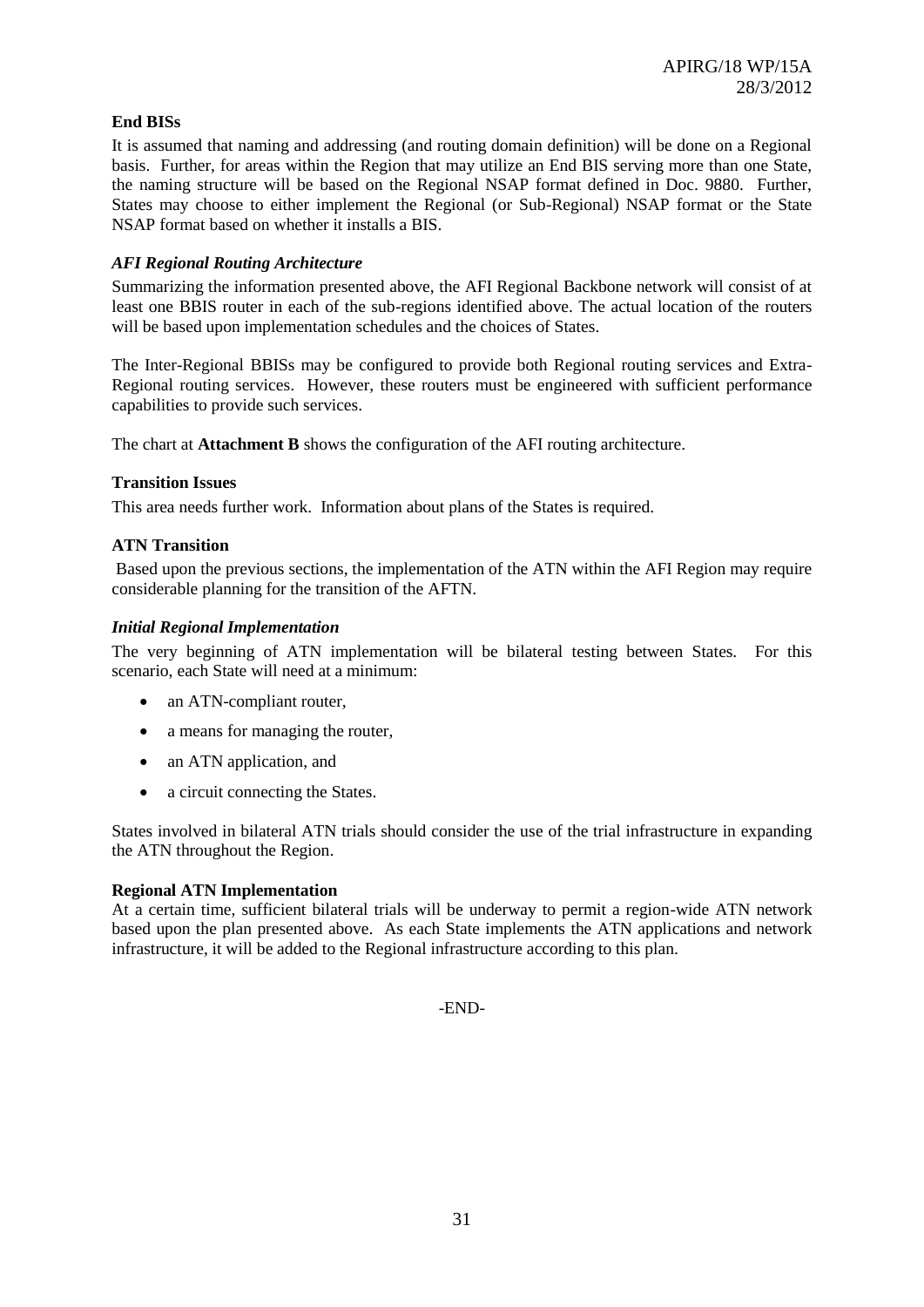#### **Attachment A**

## **INDENTIFICATION OF BACKBONE ROUTER SITES**

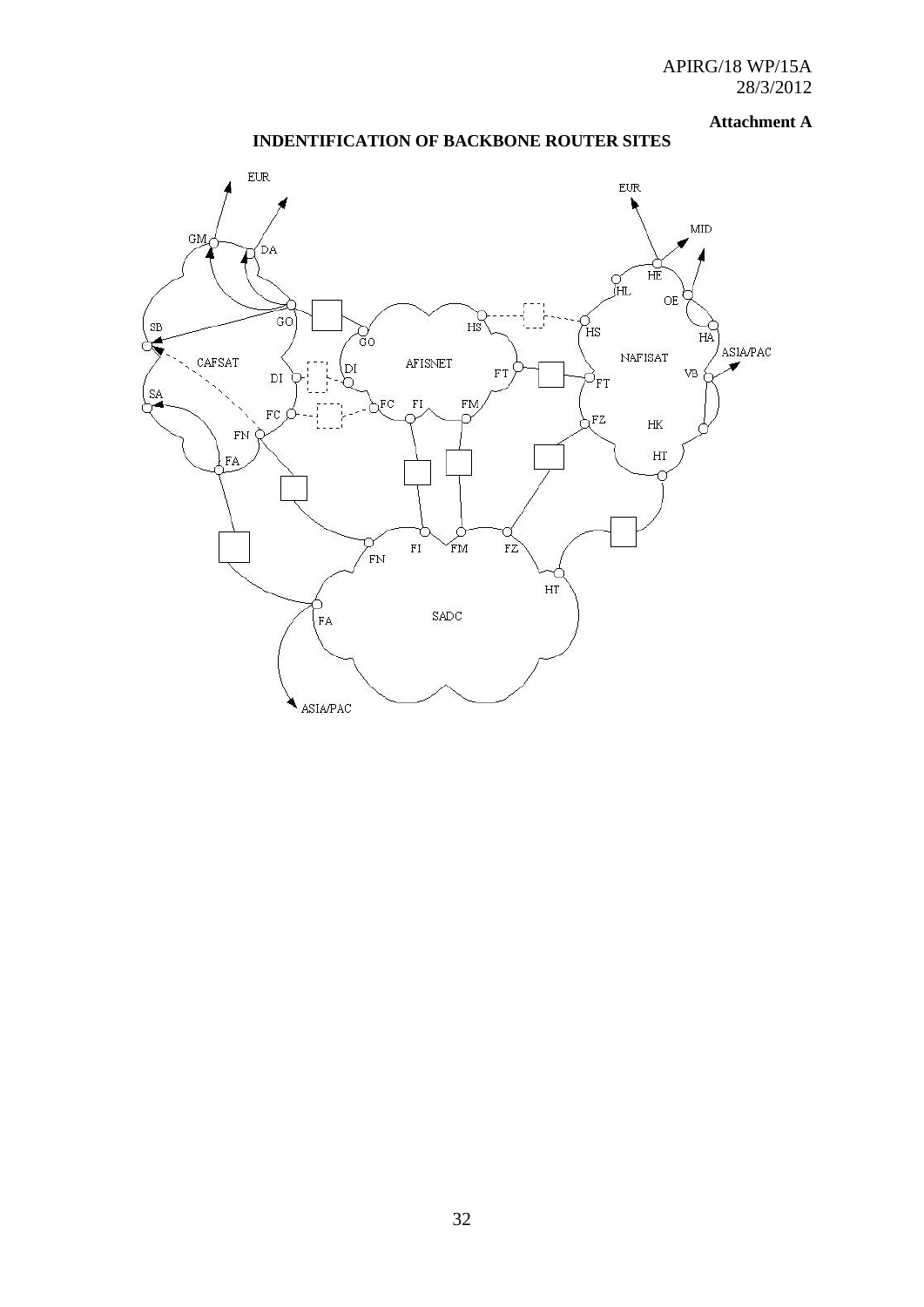#### **Attachment B**

## **ATN BACKBONE**



**AFI ATN BACKBONE INTERCONNECTIVITY**

--------------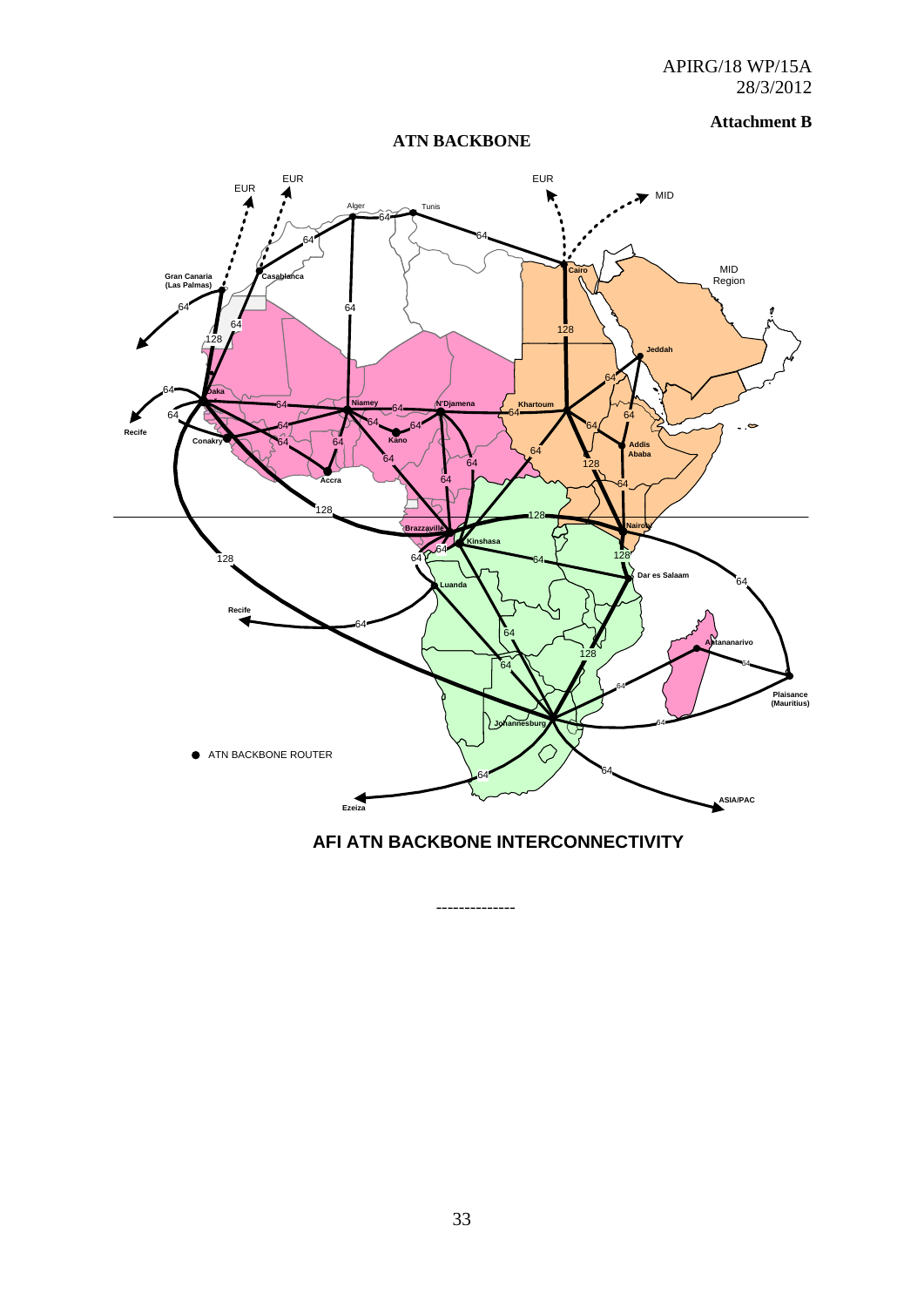## **APPENDIX E1**

## **AFI Frequency Management Group (FMG) Action Plan**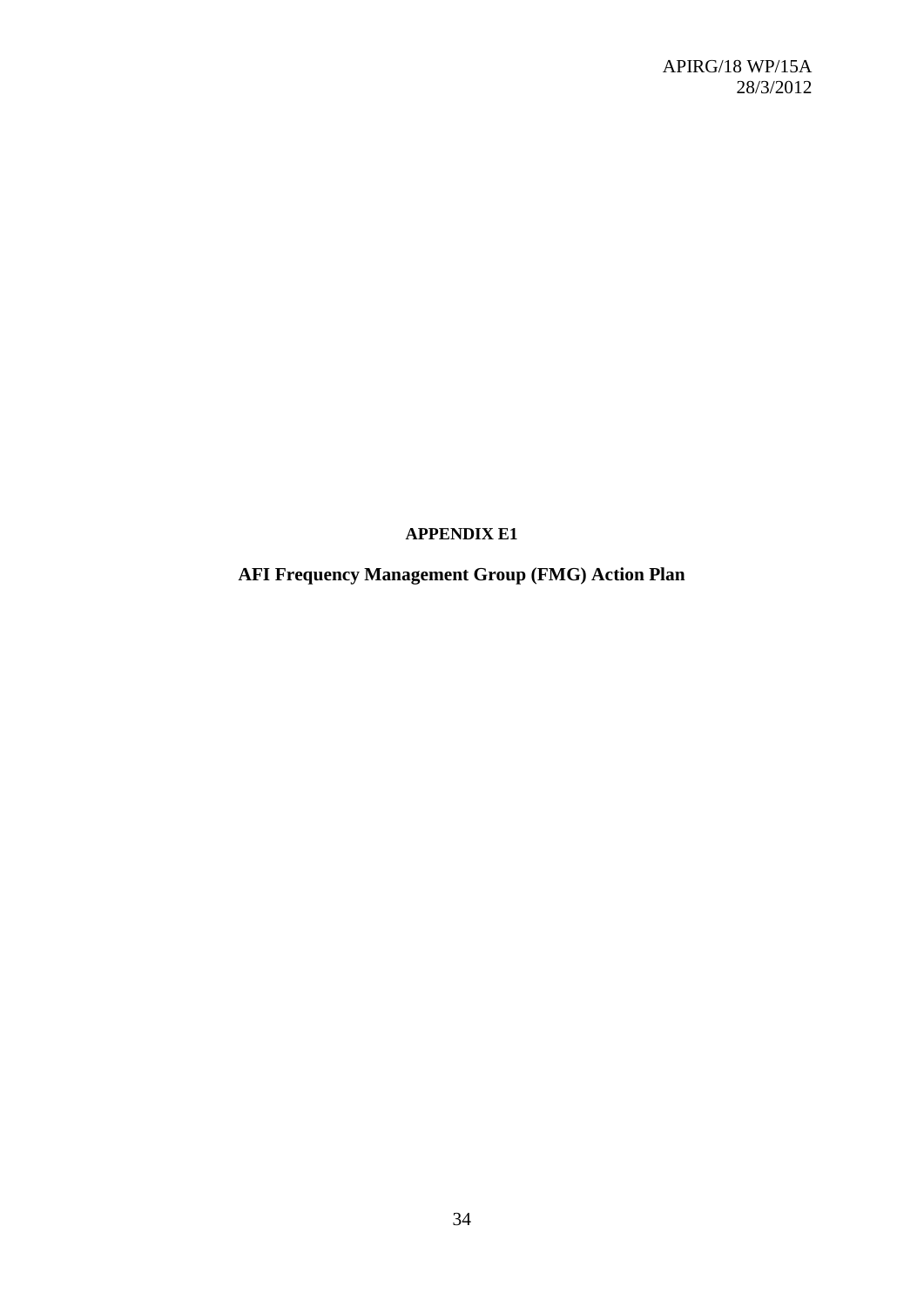| <b>Action</b>                                                                                                                                                                                                                                                                                                                                            | <b>By</b>                    | deadline                 | <b>Status of</b>                                                                                                                                                                                                                            |
|----------------------------------------------------------------------------------------------------------------------------------------------------------------------------------------------------------------------------------------------------------------------------------------------------------------------------------------------------------|------------------------------|--------------------------|---------------------------------------------------------------------------------------------------------------------------------------------------------------------------------------------------------------------------------------------|
|                                                                                                                                                                                                                                                                                                                                                          |                              |                          | implementation                                                                                                                                                                                                                              |
| Development of the Terms of Reference for the<br>Rapporteur of the AFI Frequency Management<br>Group                                                                                                                                                                                                                                                     | Secretariat                  | 30/06/2011               | Completed                                                                                                                                                                                                                                   |
| Allocation of necessary resources to ensure that<br>the designated Officer is available to participate<br>in all activities of relevance to his/her mandate<br>Establishment of national regulatory provisions<br>protect the use of Fixed Satellite Service<br>to<br>(FSS)<br>for<br>the provision<br>of<br>aeronautical<br>telecommunications services | <b>ASECNA</b><br>States/ICAO | Continuous<br>31/12/2012 | Completed in<br>2011 and 2012<br>through hosting<br>of AFI FMG/2<br>and WRC-12<br>preparatory<br>workshop, as<br>well as<br>attendance at<br><b>WRC-12.</b><br>Follow up action<br>to be taken on<br>implementation<br>of<br>Recommendation |
| Development of a model of<br>national<br>a<br>coordination framework to facilitate efficient                                                                                                                                                                                                                                                             | States/ICAO                  | 31/12/2013               | 724 (WRC-07)                                                                                                                                                                                                                                |
| dialogue between appropriate authorities and<br>resolution of issues related to the provision, the<br>optimum operation and protection of aeronautical<br>telecommunications spectrum,                                                                                                                                                                   |                              |                          |                                                                                                                                                                                                                                             |
| Survey on AFI States policies and regulations<br>pertaining to aeronautical telecommunications,<br>determination of<br>areas of required<br>and<br>assistance by AFI/FMG                                                                                                                                                                                 | <b>ICAO</b>                  | 31/12/2011               | Survey<br>conducted. Data<br>awaited from<br><b>States</b>                                                                                                                                                                                  |
| Coordination of trials on HF Propagation forecast<br>with all States within the same frequencies<br>allotment areas defined in AFI FASID Chart<br><b>CNS 2.</b>                                                                                                                                                                                          | States/ANSPs                 | 31/12/2012               | <b>AMS</b> Survey<br>conducted in<br>2012, in<br>coordination<br>with IATA                                                                                                                                                                  |
| Organization of regional workshops/seminars on<br>the RCP concept (Doc 9869) as called for by<br>Conclusion 17/26 to facilitate<br>APIRG<br>its<br>implementation by AFI                                                                                                                                                                                 | <b>ICAO</b>                  | 31/12/2013               |                                                                                                                                                                                                                                             |
| Review and update AFI database COM Lists                                                                                                                                                                                                                                                                                                                 | States/ICAO                  | 31/12/2012               | <b>AFI COM Lists</b><br>No.1, 2, and 3 are<br>being updated in<br>coordination<br>with States                                                                                                                                               |
| Finalization and maintenance of the Frequency<br><b>Assignment Planning Software</b>                                                                                                                                                                                                                                                                     | States/ICAO                  | 31/12/2012               | Software under<br>evaluation by<br><b>ICAO</b> Regional<br>Offices                                                                                                                                                                          |
| Coordination between States and stakeholders for                                                                                                                                                                                                                                                                                                         | States/ICAO                  | 31/12/2013               |                                                                                                                                                                                                                                             |
| the development of regional strategies,<br>Specifications and criteria for software integrity                                                                                                                                                                                                                                                            | Rapporteur                   | 31/12/2013               |                                                                                                                                                                                                                                             |
|                                                                                                                                                                                                                                                                                                                                                          |                              |                          |                                                                                                                                                                                                                                             |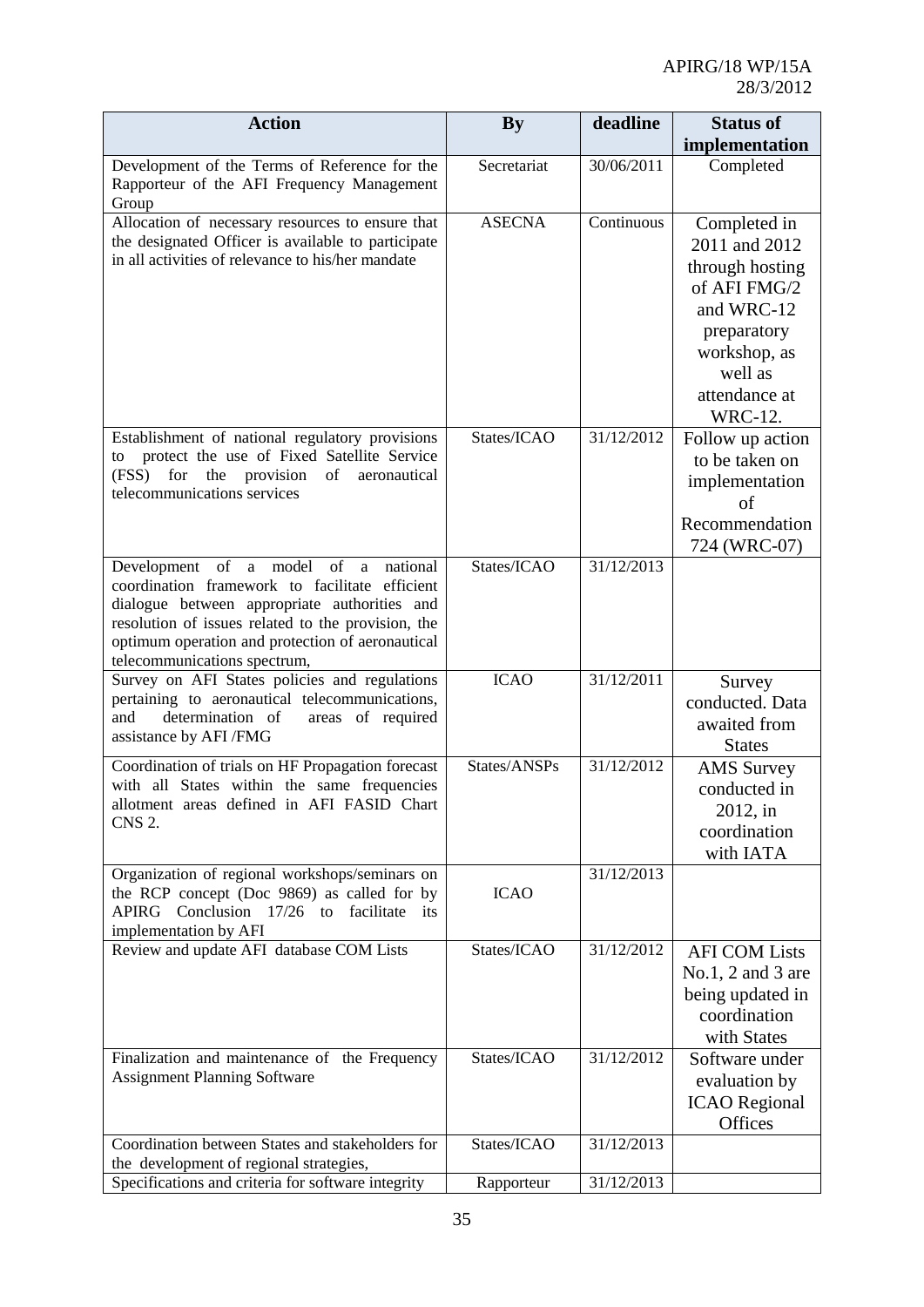| <b>Action</b> | <b>By</b>       | deadline | <b>Status of</b><br>implementation |
|---------------|-----------------|----------|------------------------------------|
| validation    | Cameroon,       |          |                                    |
|               | Ghana, Morocco, |          |                                    |
|               | Rwanda and      |          |                                    |
|               | South Africa    |          |                                    |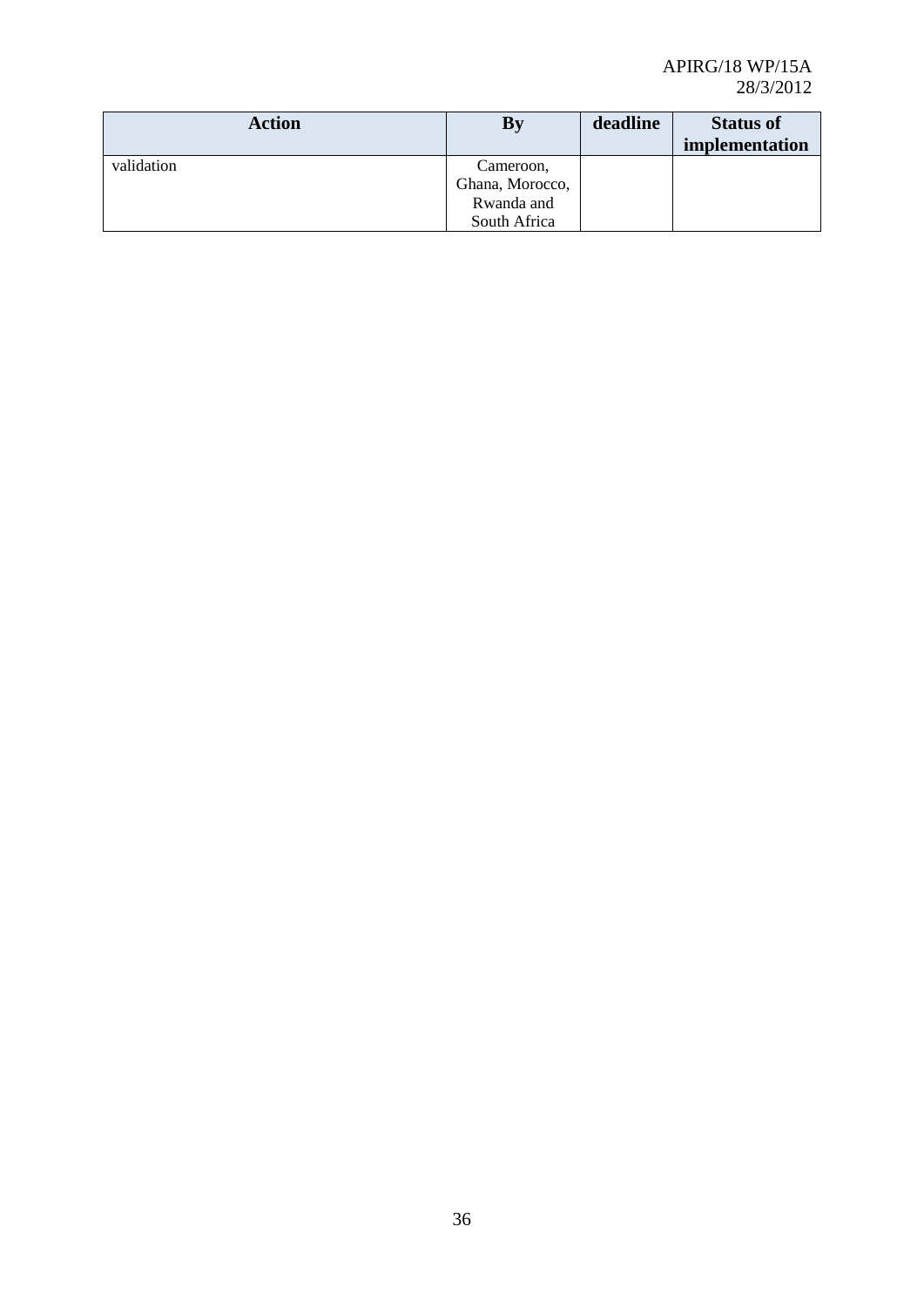## **APPENDIX E2**

#### **Draft Terms of Reference for the Rapporteur of the AFI Frequency Management Group (AFI FMG)**

#### **A. Terms of Reference**

The Rapporteur of the AFI Frequency Management Group (AFI/FMG) nominated among the members of the Group is tasked to coordinate the activities of the Group. He develops his activities in the frame of the Action Plan driven from the outcomes of the meetings of the Group in particular through:

- 1. The follow up of the implementation of AFI/FMG Conclusion and Decisions that need coordinated activities on frequency spectrum management within AFI region;
- 2. The promotion of AFI Civil Aviation position to the AFI institutions involved in frequency spectrum management (African Telecommunication Union (ATU); African Broadcasting Union-ABU, Regional Direction of International Telecommunication Union (ITU)…)
- 3. The Report to the ICAO Aeronautical Communication Panel bodies (AC Panel and AC Working Group F) on the current developing activities on frequency spectrum management in AFI Region;
- 4. The coordination with the similar Rapporteur on frequency management Group nominated in the neighboring ICAO regions
- 5. The provision to the report to APIRG/CNSG of the status of implementation of APIRGB Conclusions and Decisions pertaining to AFI/FMG activities.
- 6. Any other activities that could enhance the development of the optimum usage and ensure the protection of Aeronautical Frequency Spectrum.

#### **B. General List of actions**

In the short and near term the main activities of the Rapporteur of AFI Frequency management Group can be listed as follows:

- 1. Ensure the complete collection of COM List
- 2. Ensure the follow up of the usage of the frequency planning software with feedback from AFI FMG Members
- 3. Participate to the analysis of the results of the surveys by users (ANSPs forecast on HF, IATA survey on VHF Coverage, Interferences mitigation issues...);

## **C. Participation to meetings dealing with Aeronautical Frequency Spectrum**

To develop efficiently his assigned tasks, the Rapporteur of AFI Frequency Management Group should be provided with the adequate resources aiming to ensuring his participation to the mayor events that could be of interest of the Group mandate.

In the other hand the Rapporteur should endeavor to ensure a relevant yearly planning of his activities allowing him to attend these meetings:;

The following meetings are activities with great relevance to AFI/FMG:

- a) African Telecommunication Union Meeting for the preparation of WRCs;
- b) ACP Working Group F meetings
- c) CPM meetings
- d) WRC meeting
- e) Regional Seminar/Workshops on frequency spectrum management.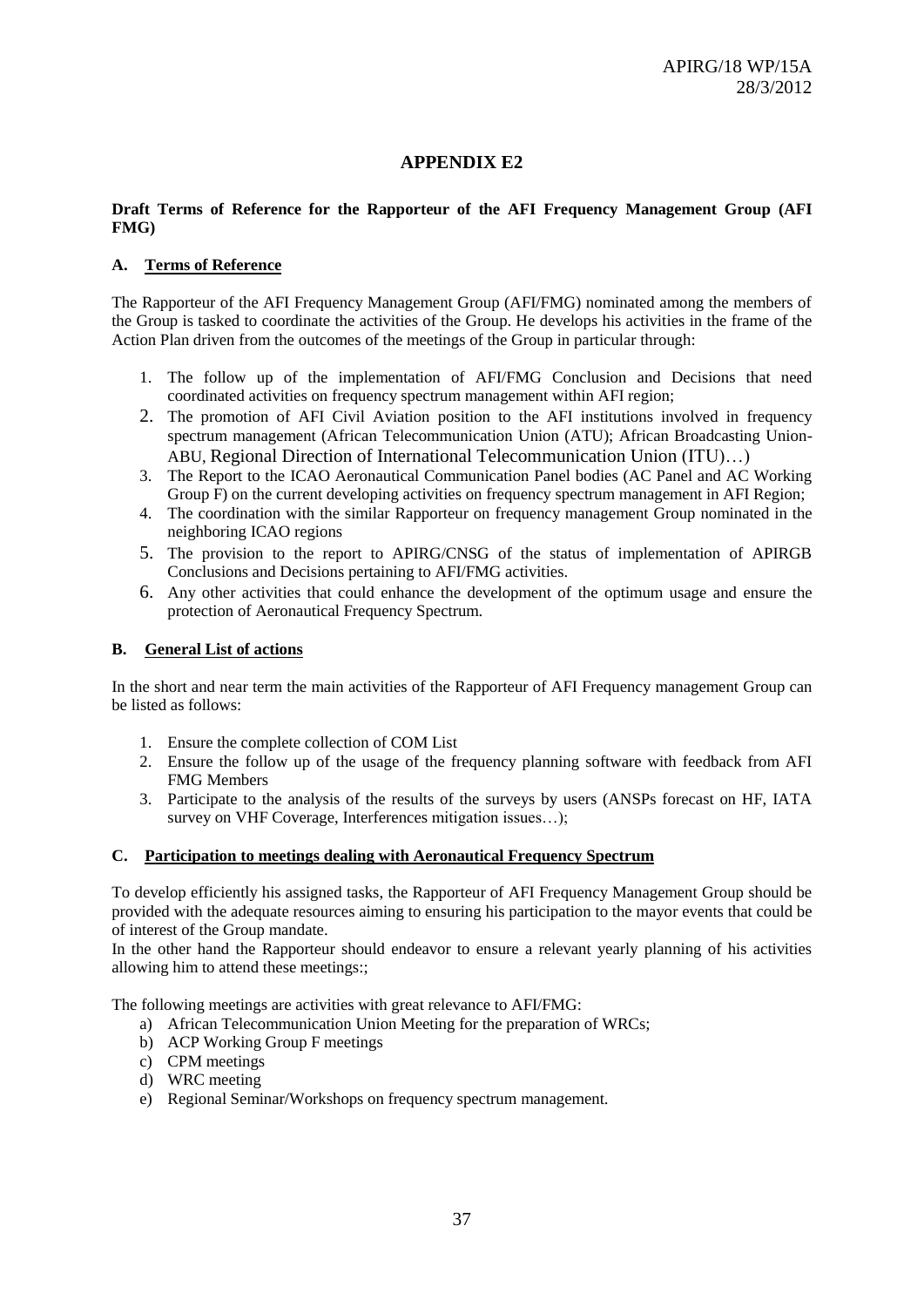#### **APPENDIX F**

#### **TERMS OF REFERENCE, FUTURE WORK PROGRAMME AND COMPOSITION OF THE COMMUNICATIONS, NAVIGATION AND SURVEILLANCE SUB-GROUP (CNS/SG)**

#### **1. TERMS OF REFERENCE**

- a) Ensure the continuing and coherent development of the AFI Regional Air Navigation Plan in the fields of aeronautical communications, navigation and surveillance (CNS), including the development of CNS elements of the AFI CNS/ATM Implementation Plan in the light of new developments, in harmony with the ICAO Global Air Navigation Plan (Doc 9750) and the plans for adjacent regions;
- b) Identify, review and monitor deficiencies that impede or affect the provision of efficient aeronautical telecommunications and recommend appropriate corrective action;
- c) Prepare, as necessary, CNS/ATM cost/benefit analyses for the implementation options of C, N an S elements; and
- d) Study, as necessary, institutional arrangements for the implementation of C, N and S systems in the AFI Region.

| <b>Item</b> | <b>Global Plan</b><br><b>Initiatives</b> | <b>Task description</b>                                                                                                                                                                |              | <b>Target date</b> |
|-------------|------------------------------------------|----------------------------------------------------------------------------------------------------------------------------------------------------------------------------------------|--------------|--------------------|
|             |                                          |                                                                                                                                                                                        |              |                    |
|             |                                          | <b>Communications</b>                                                                                                                                                                  |              |                    |
| 1.          | <b>GPI-22</b>                            | Follow up and monitor the implementation of VHF coverage in<br>the AFI region in accordance with AFI/7 Rec. 5/12.                                                                      | $\mathbf{A}$ | APIRG/19           |
| 2.          | <b>GPI-22</b>                            | Update the AFI AFTN routing directory                                                                                                                                                  | $\mathsf{A}$ | APIRG/19           |
| 3.          | <b>GPI-22</b>                            | In coordination with the ATM/AIM/SAR Sub-group, participate<br>in the development of a communication infrastructure to support<br>an AFI Central AIS Database (AFI CAD)                | A            | Continuing         |
| 4.          | <b>GPI-17</b>                            | Monitor the development, and coordinate the implementation of<br>guidance material for service level agreements between air<br>navigations service providers and ATN service providers | A            | APIRG/19           |
| 5.          | <b>GPI-17</b>                            | Review and update, if needed, the ICAO Register of AMHS<br>managing domains and addressing information pertaining to<br>AFI.                                                           | A            | Continuing         |
|             |                                          | <b>Navigation</b>                                                                                                                                                                      |              |                    |
| 6.          | <b>GPI-21</b>                            | Analyze and review the Report of the AFI GNSS<br><b>Implementation Task Force.</b>                                                                                                     | A            | Continuing         |
| 7.          | <b>GPI-21</b>                            | Follow up and monitor the implementation of Phase 1 of the AFI<br><b>GNSS Strategy.</b>                                                                                                | $\mathbf{A}$ | Continuing         |
|             |                                          | Surveillance                                                                                                                                                                           |              |                    |
| 8.          | GPI-9                                    | Analyze and review CNS aspects of the report of the<br>Aeronautical Surveillance Implementation Task Force.                                                                            | $\mathbf{A}$ | APIRG/19           |
|             |                                          | <b>Communications, Navigation and Surveillance - General</b><br>matters                                                                                                                |              |                    |
| 9.          | $GPI -9$<br><b>GPI-17 GPI-</b>           | Analyze, review and monitor the implementation and operation<br>of aeronautical communications, navigation and surveillance                                                            | $\mathbf{A}$ | Continuing         |

#### **2. WORK PROGRAMME**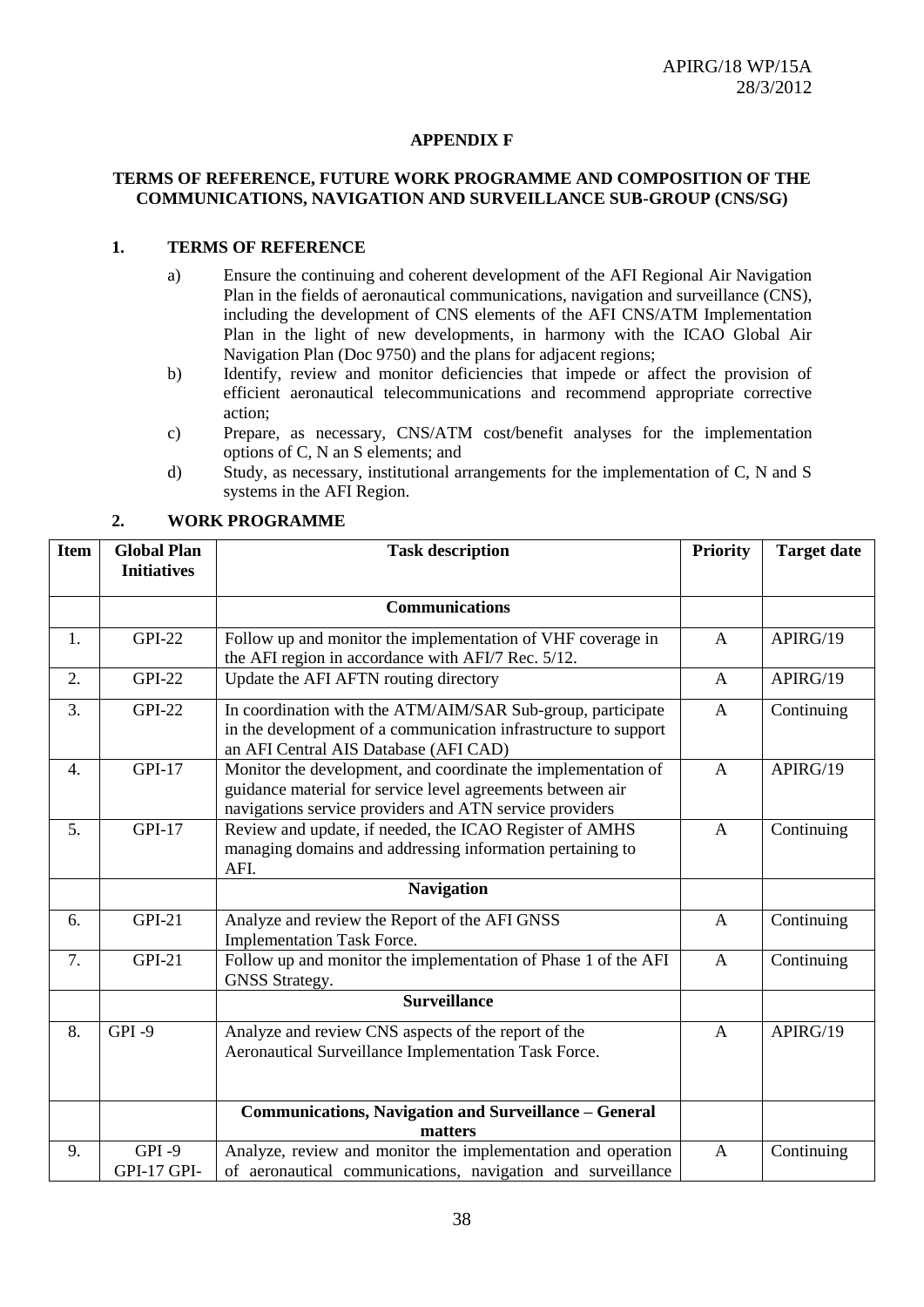APIRG/18 WP/15A 28/3/2012

| <b>Item</b> | <b>Global Plan</b><br><b>Initiatives</b> | <b>Task description</b>                                                                                                                                                                                                                                                                                                                       | <b>Priority</b> | <b>Target date</b> |
|-------------|------------------------------------------|-----------------------------------------------------------------------------------------------------------------------------------------------------------------------------------------------------------------------------------------------------------------------------------------------------------------------------------------------|-----------------|--------------------|
|             | 21 GPI-22                                | (CNS) systems, identify CNS deficiencies and propose measures<br>for their elimination, as required                                                                                                                                                                                                                                           |                 |                    |
| 10.         | GPI-9 GPI-<br>17 GPI-21<br><b>GPI-22</b> | Give further consideration, as necessary, to the concept of<br>multinational ICAO AFI air navigation facility/service addressed<br>in the AFI/7 Report under Agenda Item 14 (AFI/7, Conclusion<br>$10/6c$ ).                                                                                                                                  | $\mathcal{C}$   | Continuing         |
| 11.         | GPI-9 GPI-<br>17 GPI-21<br><b>GPI-22</b> | In co-ordination with the ATS/AIS/SAR Sub-group, continue the<br>evolutionary and harmonized development of the AFI<br>CNS/ATM Systems Implementation Plan (AFI/7 Concl. 13/1).                                                                                                                                                               | $\mathbf{A}$    | Continuing         |
| 12.         | GPI-9 GPI-<br>17 GPI-21<br><b>GPI-22</b> | In co-ordination with the ATS/AIS/SAR Sub-group, develop, as<br>necessary, comprehensive business cases for competing<br>CNS/ATM elements implementation options for the routing<br>areas.                                                                                                                                                    | B               | Continuing         |
| 13.         | GPI-9 GPI-<br>17 GPI-21<br><b>GPI-22</b> | developed<br>States,<br>Co-ordinate<br>by<br>international<br>plans<br>organizations, airlines and industry for the implementation of the<br>regional CNS/ATM systems implementation plan; and monitor<br>CNS/ATM systems research and development, trials and<br>demonstrations within the AFI Region and information from<br>other regions. | B               | Continuing         |
| 14.         | GPI-9 GPI-<br>17 GPI-21<br><b>GPI-22</b> | Coordinate the implementation of ICAO Global Plan Initiatives<br>pertaining to CNS and develop associated regional performance<br>objectives.                                                                                                                                                                                                 | $\overline{A}$  | Continuous         |
|             |                                          | <b>Aeronautical Spectrum</b>                                                                                                                                                                                                                                                                                                                  |                 |                    |
| 15.         | <b>GPI-23</b>                            | Coordinate regional activities aimed at promoting ICAO position<br>for ITU-WRC meetings, and improving aeronautical spectrum<br>management and control in the Region.                                                                                                                                                                         | $\mathbf{A}$    | Continuing         |
| 16          | <b>GPI-23</b>                            | Review the report of the AFI Frequency Management Group                                                                                                                                                                                                                                                                                       | $\mathbf{A}$    | APIRG/19           |

#### **Priority:**

A: High priority tasks on which work should be speeded up;

B: Medium priority tasks, on which work should be undertaken as soon as possible, but without detriment to priority A tasks; and

C: Lesser priority tasks, on which work should be undertaken as time and resources permit, but without detriment to priority A and B tasks.

#### **3. COMPOSITION:**

Algeria, Angola, Cameroon, Congo, Côte d'Ivoire, D.R. of Congo, Egypt, Eritrea, Ethiopia, Gambia, Ghana, Guinea, Kenya, Malawi, Mali, Mauritius, Morocco, Niger, Nigeria, Senegal, South Africa, Spain, Sudan, Tanzania, Tunisia, Zambia, ACAC, ASECNA, IATA, and IFALPA.

---000---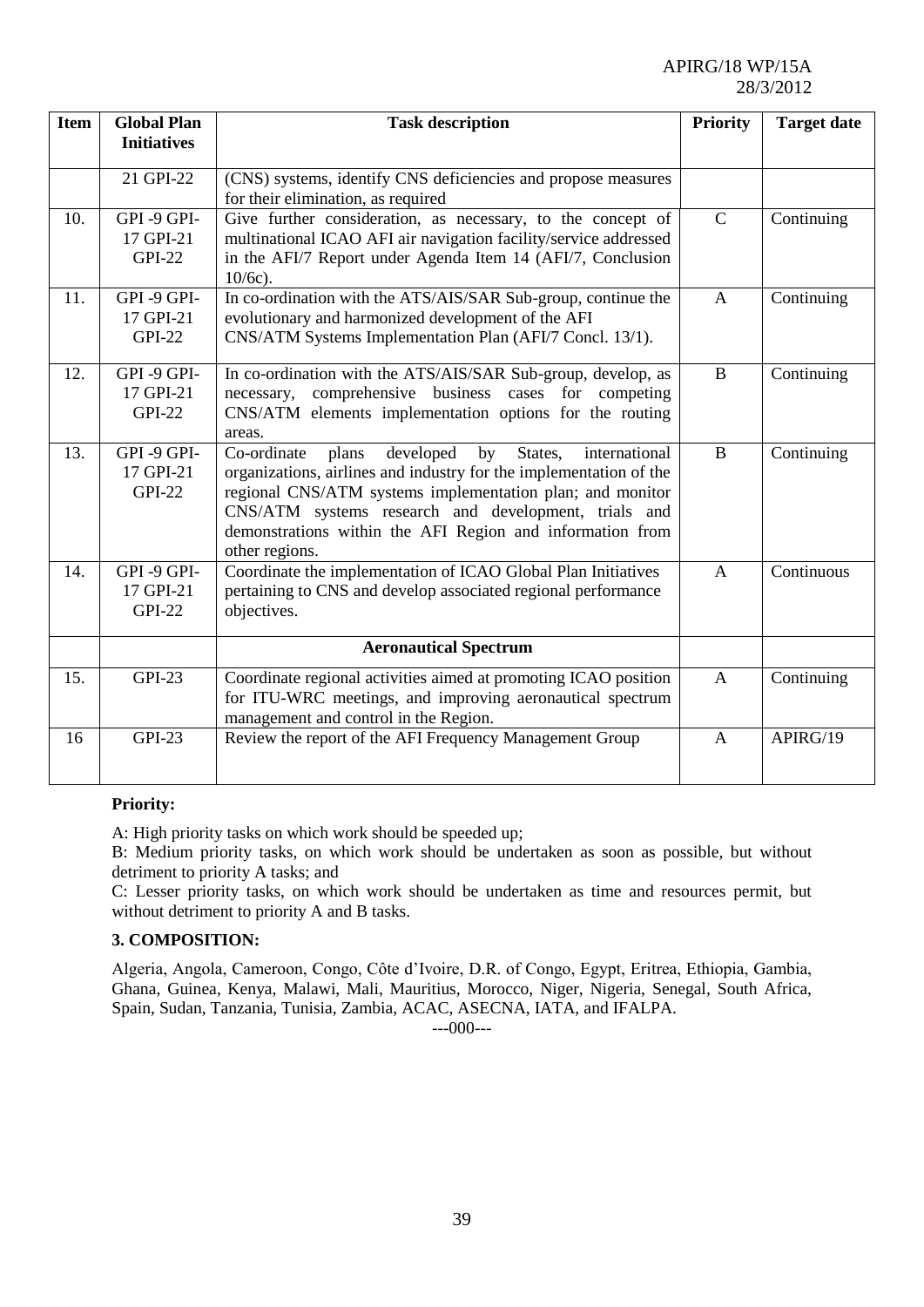## **Appendix G**

## **Description of strategies for the implementation of the ICAO Global Plan initiatives pertaining to Communications, Navigation and Surveillance (CNS)**

*(Global Air Navigation Plan, Doc 9750)*

## **1. COMMUNICATION INFRASTRUCTURE (GPI-22)**

## **Description of strategy**

1.1. ATM depends extensively and increasingly on the availability of real-time or near real-time, relevant, accurate, accredited and quality-assured information to make informed decisions. The timely availability of appropriate aeronautical mobile and fixed communication capabilities (voice and data) to accommodate ATM requirements and to provide the adequate capacity and quality of service requirements is essential. The aeronautical communication network infrastructure should accommodate the growing need for information collection and exchange within a transparent network in which all stakeholders can participate.

1.2. The gradual introduction of performance-based SARPs and system-level and functional requirements will allow the increased use of commercially available voice and data telecommunication technologies and services. In the framework of this strategy, States should, to the maximum extent possible, take advantage of appropriate technologies, services and products offered by the telecommunication industry.

1.3. Considering the fundamental role of communications in enabling aviation, the common objective is to seek the most efficient communication network service providing the desired services with the required performance and interoperability required for aviation safety levels at minimum cost.

## **2. DATA LINK APPLICATIONS (GPI-17)**

## **Description of strategy**

2.1. The implementation of less complex data link services (e.g. pre-departure clearance, oceanic clearance, D-ATIS, automatic position reporting) can bring immediate efficiency benefits to the provision of ATS. Transition to the use of data link communications for more complex safety-related uses that take advantage of a wide variety of CPDLC messages, including ATC clearances, is already being successfully implemented.

2.2. Use of CPDLC and implementation of other data link applications can bring significant advantages over voice communication for both pilots and controllers in terms of workload and safety. In particular, they can provide efficient linkages between ground and airborne systems, improved handling and transfer of data, reduced channel congestion, reduced communication errors, interoperable communication media and reduced workload. The reduction of workload per flight translates into capacity increases and enhanced safety.

2.3. Communication data link and data link surveillance technologies and applications should be selected and harmonized for seamless and interoperable global operations. ADS-C, ADS-B and CPDLC are in service in various regions of the world but lack global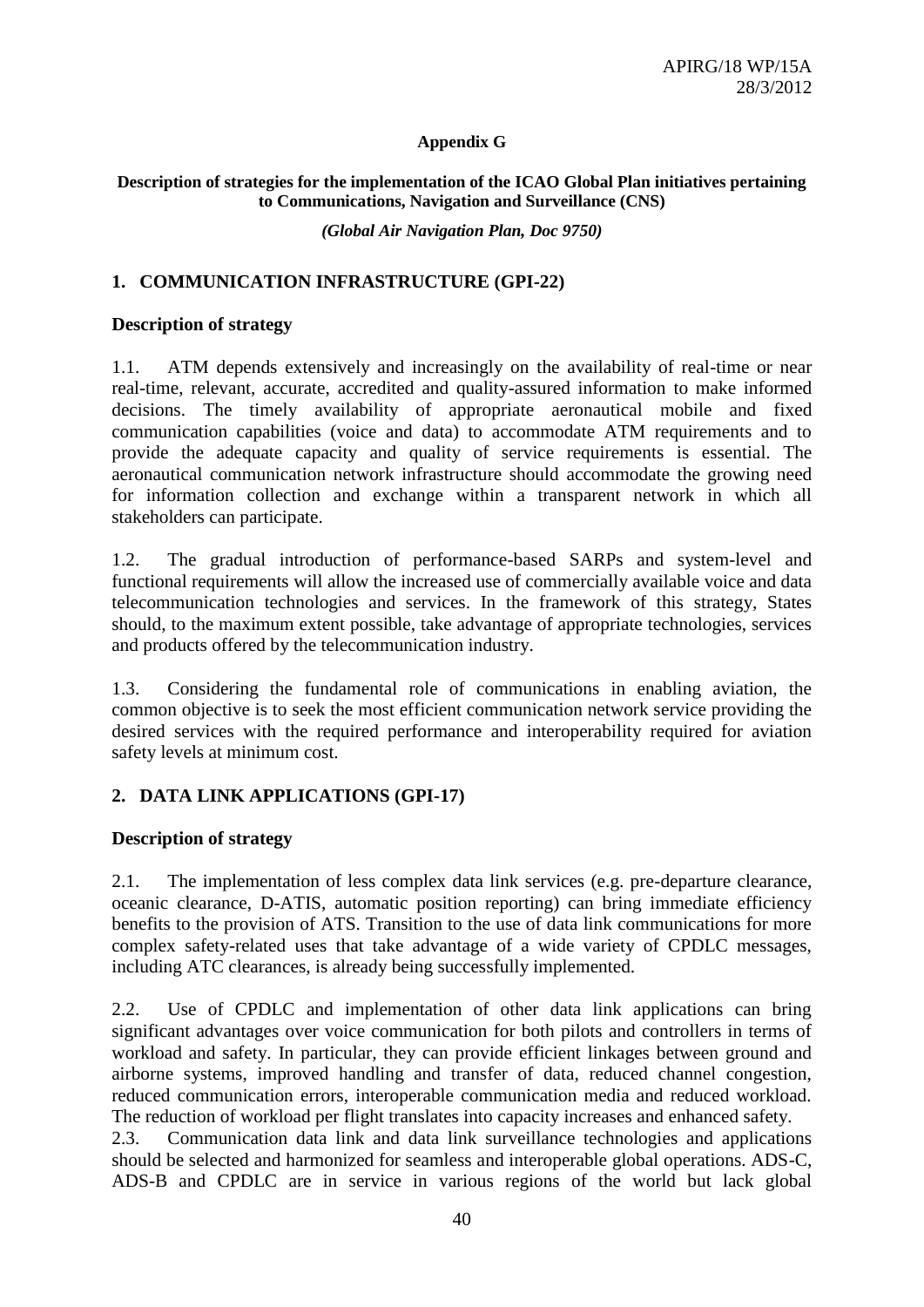harmonization. Current regional initiatives, including utilizing unique message subsets and CPDLC procedures, hinder efficient development and acceptance for global aircraft operations. Existing and emerging technologies should be implemented in a harmonized global manner in the near term to support long-term goals. Harmonization will define global equipage requirements and therefore minimize user investment.

2.4. FANS-1/A and aeronautical telecommunication network (ATN) applications support similar functionality, but with different avionics requirements. Many internationally-operated aircraft are equipped with FANS-1/A avionics initially to take advantage of data link services offered in certain oceanic and remote regions. FANS-1/A equipage on international business aviation aircraft is underway and is expected to increase.

## **3. NAVIGATION SYSTEMS (GPI-21)**

## **Description of strategy**

3.1. Airspace users need a globally interoperable navigational infrastructure that delivers benefits in safety, efficiency and capacity. Aircraft navigation should be straightforward and conducted to the highest level of accuracy supported by the infrastructure.

3.2. To meet those needs, the progressive introduction of performance-based navigation must be supported by an appropriate navigation infrastructure consisting of an appropriate combination of global navigation satellite systems (GNSS), self-contained navigation systems (inertial navigation system) and conventional ground-based navigation aids.

3.3. GNSS provides standardized positioning information to the aircraft systems to support precise navigation globally. One global navigation system will help support a standardization of procedures and cockpit displays coupled with a minimum set of avionics, maintenance and training requirements. Thus, the ultimate goal is a transition to GNSS that would eliminate the requirement for ground-based aids, although the vulnerability of GNSS to interference may require the retention of some ground aids in specific areas.

3.4. GNSS-centered performance-based navigation enables a seamless, harmonized and cost-effective navigational service from departure to final approach that will provide benefits in safety, efficiency and capacity.

3.5. GNSS implementation will be carried out in an evolutionary manner, allowing gradual system improvements to be introduced. Near-term applications of GNSS are intended to enable the early introduction of satellite-based area navigation without any infrastructure investment, using the core satellite constellations and integrated multisensory airborne systems. The use of these systems already allows for increased reliability of non-precision approach operations at some airports.

3.6. Medium/longer-term applications will make use of existing and future satellite navigation systems with some type of augmentation or combination of augmentations required for operation in a particular phase of flight.

## **4. WORLD GEODETIC SYSTEM – 1984 (GPI-20)**

**Description of strategy**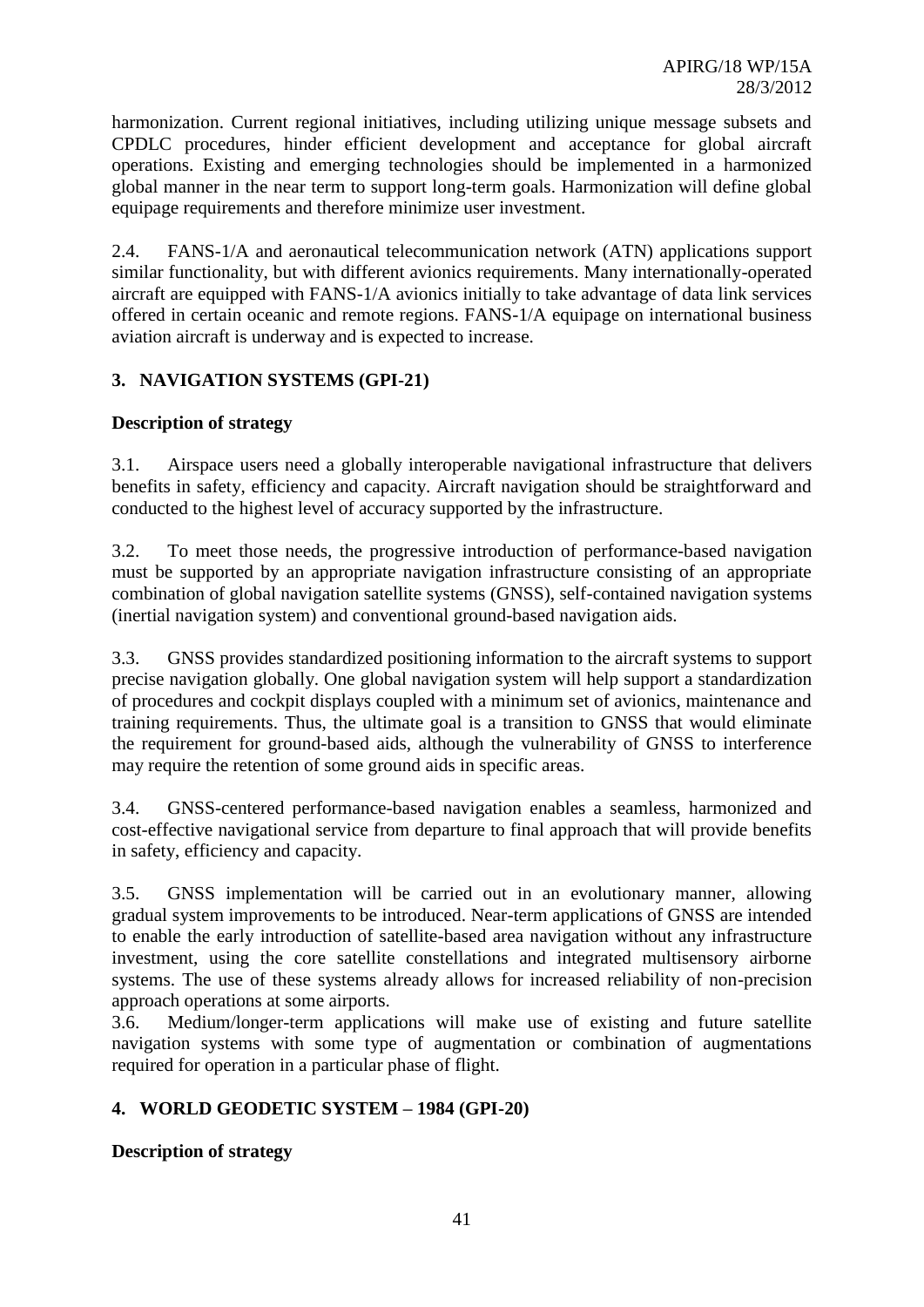4.1. The geographical coordinates used across various States in the world to determine the position of runways, obstacles, aerodromes, navigation aids and ATS routes are based on a wide variety of local geodetic reference systems. With the introduction of RNAV, the problem of having geographical coordinates referenced to local geodetic datums is more evident and has clearly shown the need for a universal geodetic reference system. ICAO, to address this issue, adopted in 1994 the World Geodetic System — 1984 (WGS-84) as a common horizontal geodetic reference system for air navigation with an applicability date of 1 January 1998.

4.2. Fundamental to the implementation of GNSS is the use of a common geographical reference system. ICAO adopted the WGS-84 Geodetic Reference System as that datum, and many States have implemented or are implementing the system. Failure to implement, or a decision to use an alternative reference system, will create a seam in ATM service and will delay the full realization of GNSS benefits. Completion of the implementation of the WGS-84 Geodetic Reference System is a prerequisite for a number of ATM enhancements, including GNSS.

## **5. SITUTIONAL AWARENESS (GPI-9)**

## **Description of strategy**

5.1. The further implementation of enhanced surveillance techniques (ADS-C or ADS-B) will

allow reductions in separation minima and an enhancement of safety, increase in capacity, and improved flight efficiency, all on a cost-effective basis. These benefits may be achieved by bringing surveillance to areas where there is no primary or secondary radar, when costbenefit models warrant it. In airspaces where radar is used, enhanced surveillance can bring further reductions in aircraft separation minima and improve, in high traffic density areas, the quality of surveillance information both on the ground and in the air, thereby increasing safety levels. The implementation of sets of quality-assured electronic terrain and obstacle data necessary to support the ground proximity warning systems with forward-looking terrain avoidance function as well as a minimum safe altitude warning (MSAW) system will benefit safety substantially.

5.2. Implementation of surveillance systems for surface movement at aerodromes where weather conditions and capacity warrant will also enhance safety and efficiency while implementation of cockpit display of traffic information and associated procedures will enable pilot participation in the ATM system and improve safety through greater situational awareness.

5.3. In remote and oceanic airspace where ADS-C is used, FANS capabilities exist on many air transport aircraft and could be added to business aircraft. ADS-B can be used to enhance traffic surveillance in domestic airspace. In this respect, it should be noted that the 1090 extended squitter is available and should be accepted as the global choice for the ADS-B data link.

5.4. At terminal areas and at aerodromes surrounded by significant terrain and obstacles, the availability of quality-assured terrain and obstacle databases containing digital sets of data representing terrain surface in the form of continuous elevation values and digital sets of obstacle data of features, having vertical significance in relation to adjacent and surrounding